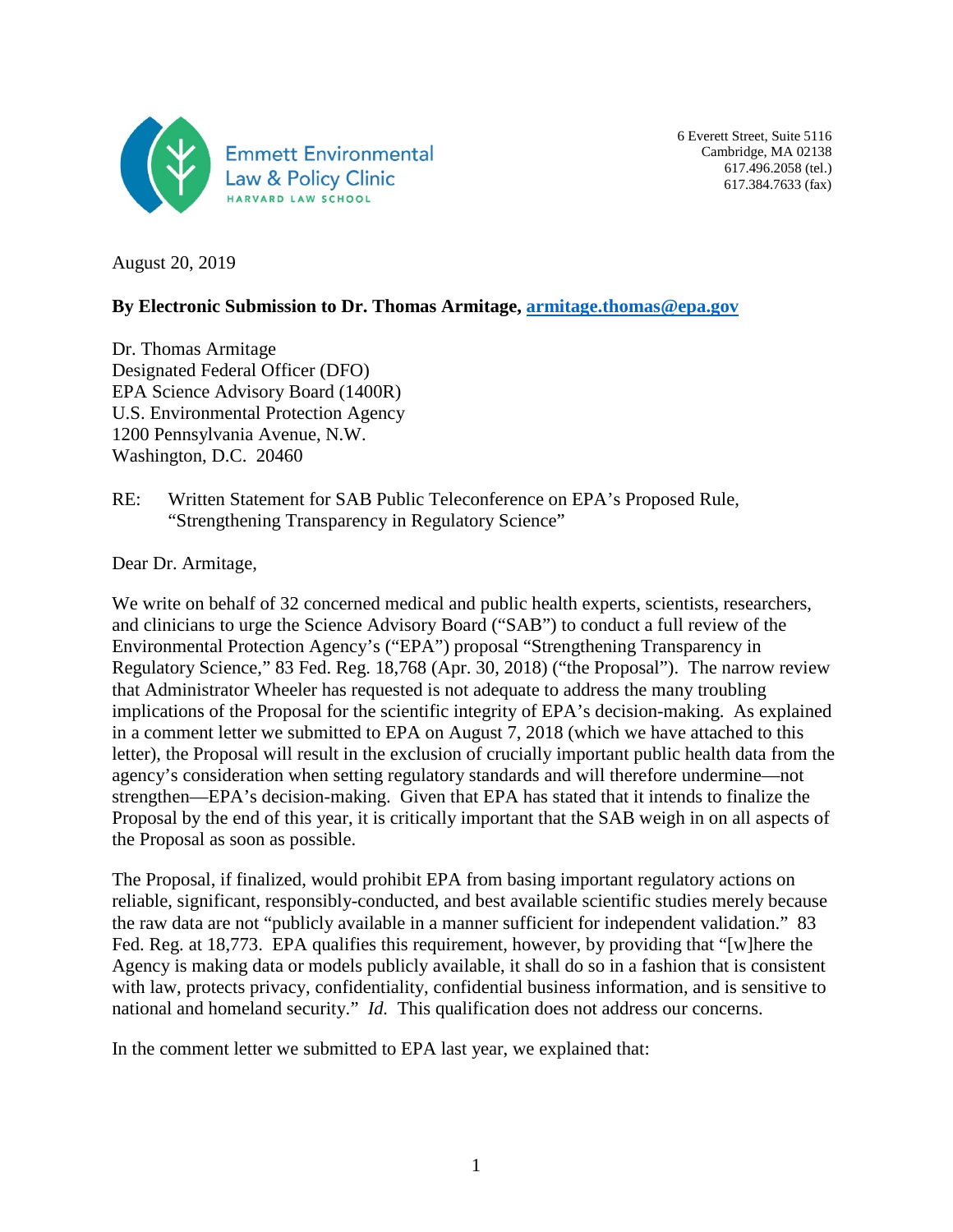The proposed rule will undermine EPA's ability to fulfill its mission to protect human health, safety, and the environment by using the best available information and science. First, the proposed rule would exclude from EPA's consideration any reports, studies, analyses, and models that rely on confidential, inaccessible, or unavailable data but that historically have been considered the best available science and therefore used to support regulations and standards designed to protect public health and safety. Second, in so doing, the rule also eliminates EPA's access to fundamental information necessary for identifying and calculating the "health benefits" of rules and standards needed to protect public health. Finally, it threatens to impose significant costs on both the federal government and independent scientists. Worst of all, the proposed rule creates these multiple problems without providing any significant countervailing benefits.

Other major figures in the scientific community reiterated these criticisms of the Proposal. For example, the editors-in-chief of *Science*, *Nature*, *PLOS*, *PNAS*, and *Cell* published a joint statement explaining that:

It does not strengthen policies based on scientific evidence to limit the scientific evidence that can inform them; rather, it is paramount that the full suite of relevant science vetted through peer review, which includes ever more rigorous features, inform the landscape of decision making. Excluding relevant studies simply because they do not meet rigid transparency standards will adversely affect decision-making processes. $<sup>1</sup>$  $<sup>1</sup>$  $<sup>1</sup>$ </sup>

Similarly, a coalition of sixty-nine public health, medical, academic, and scientific groups commented that:

If EPA excludes studies because the data cannot be made public, people may be exposed to real harm. The result would be decisions affecting millions based on inadequate information that fails to include well-supported studies by expert scientists. These efforts are misguided and will not improve the quality of science used by EPA nor allow the agency to fulfill its mandate of protecting human health and the environment.<sup>[2](#page-1-1)</sup>

Since our original submittal, EPA has taken every opportunity to diminish the role of science and scientists in its decision-making. For example, the agency has disbanded the particulate matter review panel, which in the past advised the Clean Air Scientific Advisory Committee on the establishment of National Ambient Air Quality Standards for particulate matter and fine particulates. EPA also terminated the Integrated Risk Information System ("IRIS") assessment for formaldehyde. Of immediate relevance to the Proposal, EPA recently decided not to revoke the existing food tolerances for chlorpyrifos under the Federal Food, Drug, and Cosmetic Act. In

l

<span id="page-1-0"></span><sup>1</sup> Jeremy Berg, et al., *Joint Statement on EPA Proposed Rule and Public Availability of Data*, Science, Vol. 360, Issue 6388, eaau0116 (2018)[, https://science.sciencemag.org/content/360/6388/eaau0116.](https://science.sciencemag.org/content/360/6388/eaau0116)

<span id="page-1-1"></span><sup>2</sup> Public Health, Medical, Academic, and Scientific Groups Oppose EPA Transparency Rule (July 16, 2018), [https://mcmprodaaas.s3.amazonaws.com/s3fs-](https://mcmprodaaas.s3.amazonaws.com/s3fs-public/EPA%20Transparency%20Rule%20FINAL.pdf?oNbdIjRo8Ick2LxdMeWaqWuYu4NM3unc)

[public/EPA%20Transparency%20Rule%20FINAL.pdf?oNbdIjRo8Ick2LxdMeWaqWuYu4NM3unc.](https://mcmprodaaas.s3.amazonaws.com/s3fs-public/EPA%20Transparency%20Rule%20FINAL.pdf?oNbdIjRo8Ick2LxdMeWaqWuYu4NM3unc)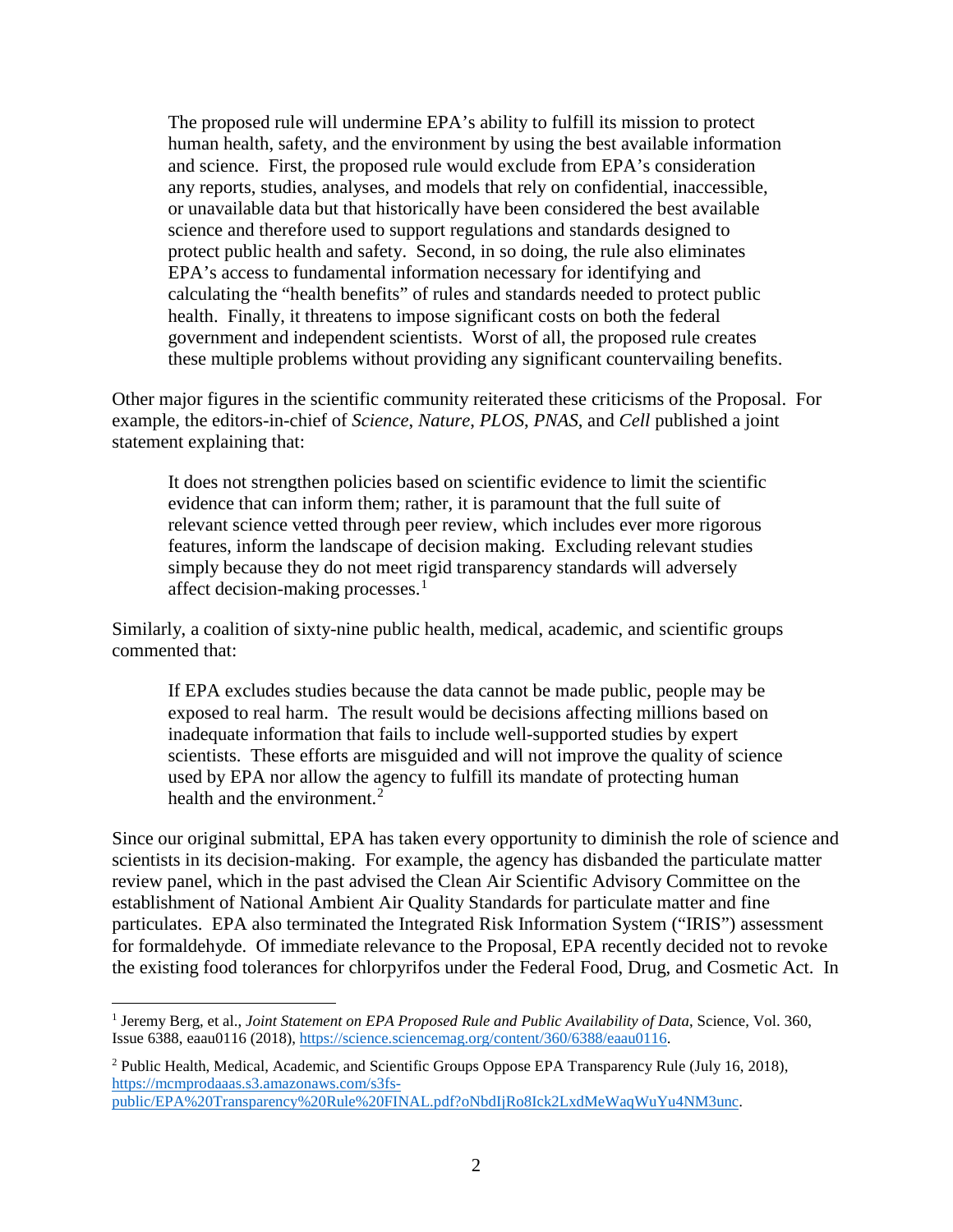reaching this decision, EPA identified "the lack of any meaningful raw data from the epidemiologic data that are the centerpiece of this area of inquiry" as the "most significant. reason for refusing to act.<sup>[3](#page-2-0)</sup> As demonstrated by this decision, even without finalizing the Proposal, EPA is already implementing its principles in its regulatory decisions.

In sum, over the past year, the role of science and reason at EPA have not been strengthened; they have been dismissed. Scientists, public health experts, and the medical community have all been marginalized in EPA's ongoing effort to roll back rules, undermine regulatory standards, and promote business interests over public health and environmental protection.

We urge you to use the August 27, 2019 meeting to push back and remind EPA of its statutory obligations to base its decisions on science—not on business interests or the interest of the President in promoting coal and other fossil fuels. In your capacity as expert advisors, you should urge EPA to withdraw the Proposal and engage in meaningful discussions with you and other experienced members of the scientific and public health communities who have nearly unanimously opposed the proposed rule.

EPA has unlawfully and inappropriately curtailed the role of the SAB. EPA did not consult with the SAB before publishing the Proposal. Only now, more than a year later, after much protest, is EPA allowing limited SAB input. But EPA has wrongfully restricted the SAB's input to one narrow aspect of the Proposal: "mechanisms for secure access to personally identifying information (PII) and confidential business information (CBI) as discussed in the proposed rule consistent with existing laws and policies that protect PII and CBI."[4](#page-2-1) The SAB's statutory role is significantly broader. Given the central importance of the Proposal to SAB's mission and EPA's ability to fulfill its statutory duties, and because the Proposal departs from scientific norms, the SAB should weigh in on all aspects of the Proposal.

Thank you for considering these comments and raising these issues with EPA.

Sincerely yours,

\_\_\_\_\_\_\_\_\_\_\_\_\_\_\_\_\_\_\_\_\_\_\_\_

Wendy B. Jacobs, Esq. Emmett Clinical Professor of Environmental Law and Clinic Director Shaun A. Goho, Esq. Deputy Director and Senior Staff Attorney Emmett Environmental Law & Policy Clinic Harvard Law School 6 Everett Street, Suite 5116 Cambridge, MA 02138 [wjacobs@law.harvard.edu](mailto:wjacobs@law.harvard.edu) [sgoho@law.harvard.edu](mailto:sgoho@law.harvard.edu)

<span id="page-2-0"></span> $\overline{a}$ <sup>3</sup> Chlorpyrifos; Final Order Denying Objections to March 2017 Petition Denial Order, 84 Fed. Reg. 35,555, 35,563 (July 24, 2019).

<span id="page-2-1"></span><sup>4</sup> Strengthening Transparency in Regulatory Science: Notification of a Public Teleconference of the Chartered Science Advisory Board, 84 Fed. Reg. 38,894, 38,895 (Aug. 8, 2019).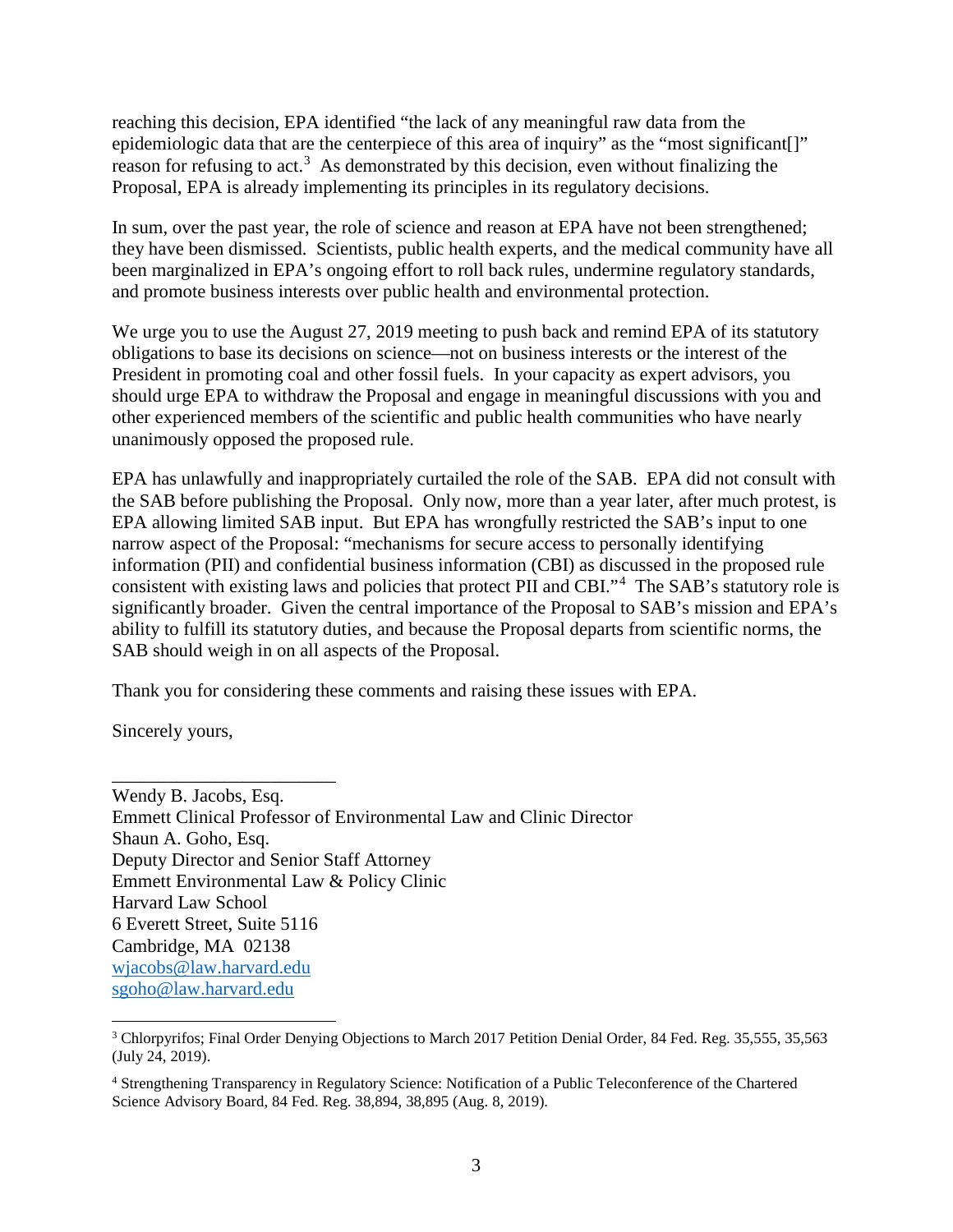On behalf of:

**Marjory A. Bravard MD**, Director of Inpatient Medicine, Department of Medicine, Massachusetts General Hospital and Instructor in Medicine, Harvard Medical School

**Kathryn S. Brigham MD**, Instructor of Pediatrics, Massachusetts General Hospital and Harvard Medical School

**Carlos Camargo Jr. MD DrPH MPH**, Professor of Emergency Medicine, Massachusetts General Hospital and Harvard Medical School; Professor in the Department of Epidemiology, Harvard T.H. Chan School of Public Health

**Douglas Dockery MS ScD**, John L. Loeb and Frances Lehman Loeb Research Professor of Environmental Epidemiology, Departments of Environmental Health and Epidemiology; Director, Harvard-NIEHS Center for Environmental Health, Harvard T.H. Chan School of Public Health

**Sarah Fortune MD**, John LaPorte Given Professor of Immunology and Infectious Diseases, Harvard T.H. Chan School of Public Health; TB Program Director, Ragon Institute of MGH, MIT and Harvard

**Philippe Grandjean MD PhD**, Adjunct Professor of Environmental Health, Department of Environmental Health, Harvard T.H. Chan School of Public Health

**Jaime E. Hart ScD**, Assistant Professor of Medicine, Channing Division of Network Medicine, Brigham and Women's Hospital and Harvard Medical School; Assistant Professor, Department of Environmental Health, Harvard T.H. Chan School of Public Health

**Christopher Kabrhel MD MPH**, Director of Center for Vascular Emergencies, Department of Emergency Medicine, Massachusetts General Hospital and Professor of Emergency Medicine, Harvard Medical School

**Ronald E. Kleinman MD**, Chief, Department of Pediatrics and Physician-in-Chief at MassGeneral Hospital for Children; Charles Wilder Professor of Pediatrics, Harvard Medical **School** 

**David M. Knipe PhD**, Higgins Professor of Microbiology and Molecular Genetics and Head of Program in Virology, Department of Microbiology and Immunobiology, Blavatnik Institute, Harvard Medical School

**Francine Laden MS ScD**, Professor of Environmental Epidemiology and Associate Chair, Department of Environmental Health, Harvard T.H. Chan School of Public Health; Co-Director of the Harvard and Boston University Environmental Disparities Center: Center for Research on Environmental and Social Stressors in Housing Across the Life Course (CRESSH); Member, EPA Chartered Scientific Advisory Board 2012-2017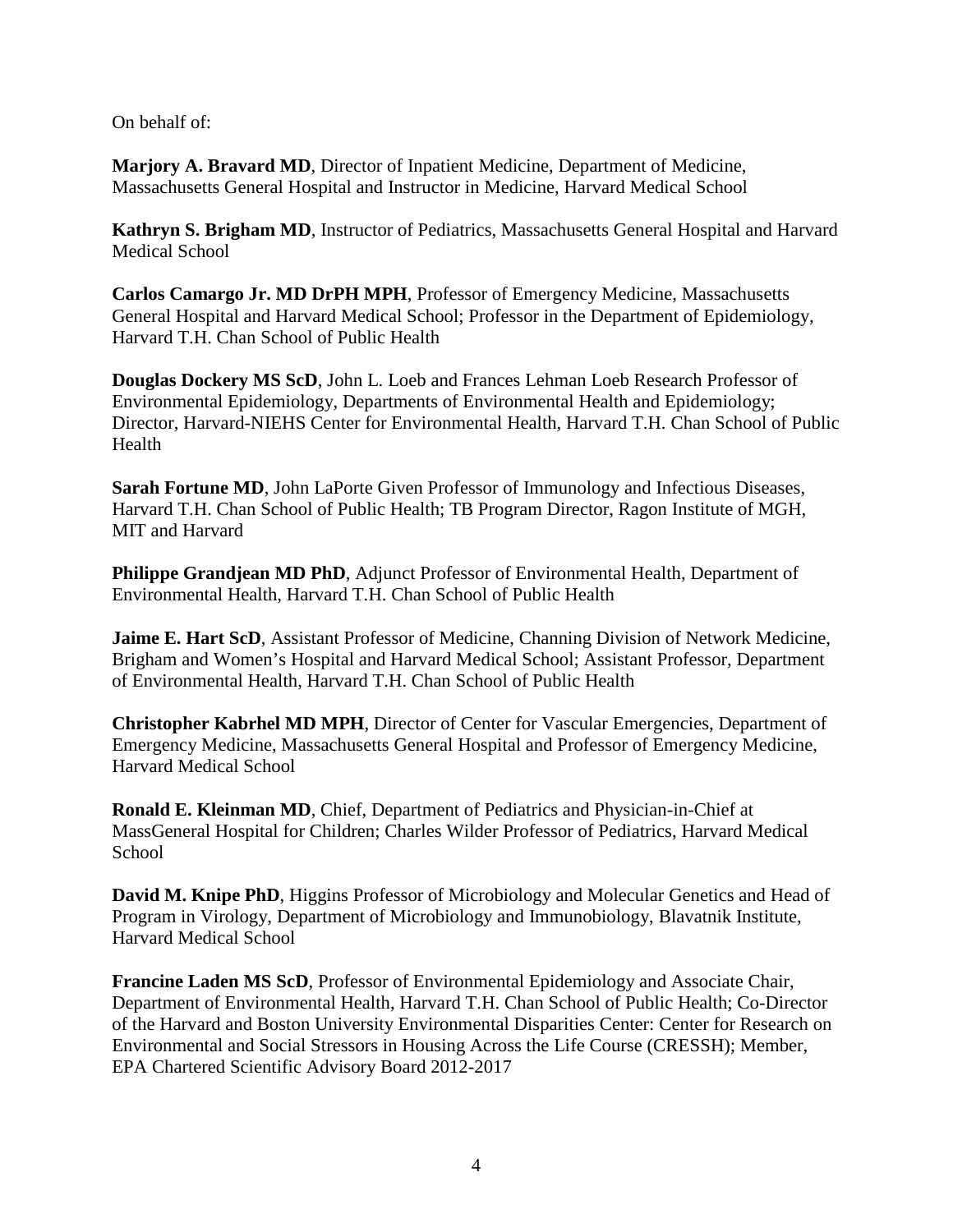**Regina C. LaRocque MD MPH**, Associate Professor of Medicine, Division of Infectious Diseases, Massachusetts General Hospital and Harvard Medical School

**Jonathan I. Levy ScD**, Adjunct Professor, Department of Environmental Health, Harvard T.H. Chan School of Public Health; Professor and Chair, Department of Environmental Health, Boston University School of Public Health

**Sean Levy MD**, Attending Physician, Division of Pulmonary, Critical Care & Sleep Medicine, Beth Israel Deaconess Medical Center and Instructor in Medicine, Harvard Medical School

**Marc Lipsitch, PhD**, Professor of Epidemiology, Departments of Epidemiology and Immunology and Infectious Diseases and Director, Center for Communicable Disease Dynamics, Harvard T.H. Chan School of Public Health

**Andrew S. Liteplo MD**, Attending Physician and Chief of the Division of Ultrasound in Emergency Medicine, Massachusetts General Hospital; Associate Professor of Emergency Medicine and Director of the Emergency Ultrasound Fellowship, Harvard Medical School

**Emily Miller MD**, Assistant Professor of Emergency Medicine, Massachusetts General Hospital and Harvard Medical School

**Murray A. Mittleman MD DrPH**, Professor of Epidemiology, Department of Epidemiology and Faculty Director and Chair, Master of Public Health Program, Harvard T.H. Chan School of Public Health

**Kay Negishi MD**, Instructor in Medicine, Massachusetts General Hospital and Harvard Medical **School** 

**Suzanne Olbricht, MD**, Chief, Department of Dermatology, Beth Israel Deaconess Medical Center; Associate Professor of Dermatology, Harvard Medical School; Immediate Past President, American Academy of Dermatology

Peter K. Olds, MD, MPH, Instructor in Medicine, Massachusetts General Hospital and Harvard Medical School

**Jim Recht MD,** Clinical Assistant Professor of Psychiatry, Cambridge Health Alliance and Harvard Medical School; Clinical Consultant, Department of Psychiatry, Massachusetts General Hospital

**Mary Rice MD MPH**, Assistant Professor of Medicine, Beth Israel Deaconess Medical Center and Harvard Medical School; Chair of the Environmental Health Policy Committee of the American Thoracic Society

**Jeremy B. Richards MD MA, Assistant Professor of Medicine, Division of Pulmonary, Critical** Care, and Sleep Medicine, Department of Medicine, Beth Israel Deaconess Medical Center and Harvard Medical School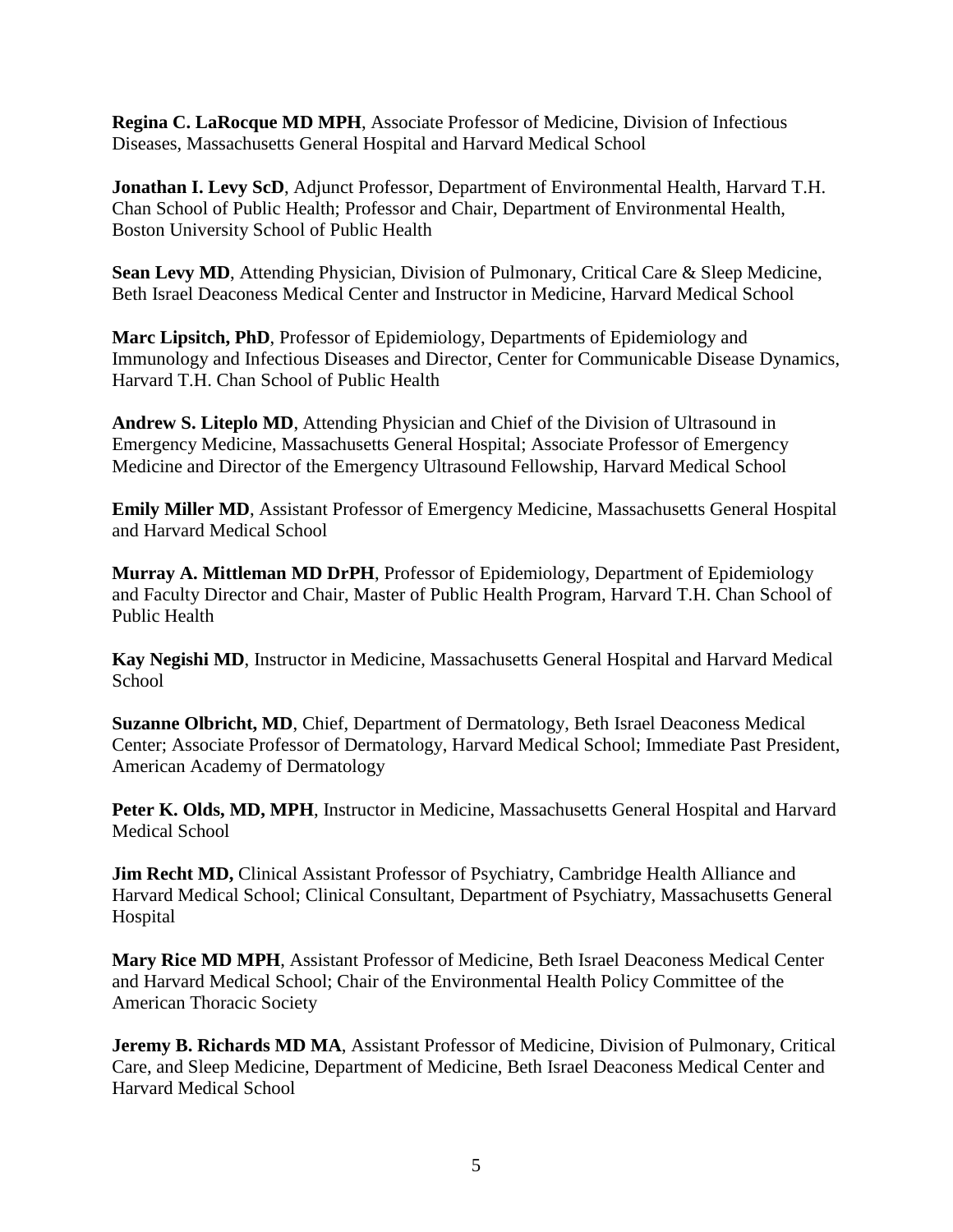**Jeffrey E. Saffitz, MD, PhD,** Chief, Department of Pathology, Beth Israel Deaconess Medical Center and Mallinckrodt Professor of Pathology, Harvard Medical School

**Renee N. Salas MD MPH MS**, Instructor of Emergency Medicine, Massachusetts General Hospital and Harvard Medical School; Affiliated Faculty, Harvard Global Health Institute

**Jonathan E. Slutzman MD**, Instructor in Emergency Medicine, Department of Emergency Medicine, Massachusetts General Hospital and Harvard Medical School

**Caren Solomon MD MPH**, Associate Professor of Medicine, Brigham and Women's Hospital and Harvard Medical School; Deputy Editor, New England Journal of Medicine

**Frank E. Speizer MD**, Channing Laboratory, Department of Medicine, Brigham and Women's Hospital and Edward H. Kass Distinguished Professor of Medicine, Harvard Medical School

**Amy M. Sullivan, EdD**, Director for Research, Shapiro Institute for Education & Research, Beth Israel Deaconess Medical Center; Associate Director for Research, The Academy at Harvard Medical School; and Associate Professor of Medicine, Harvard Medical School

**Marc Weisskopf PhD ScD**, Cecil K. and Philip Drinker Professor of Environmental Epidemiology and Physiology, Departments of Environmental Health and Epidemiology, Harvard T.H. Chan School of Public Health

**Walter Willett MD PhD**, Professor of Epidemiology and Nutrition, Departments of Nutrition and Epidemiology, Harvard T.H. Chan School of Public Health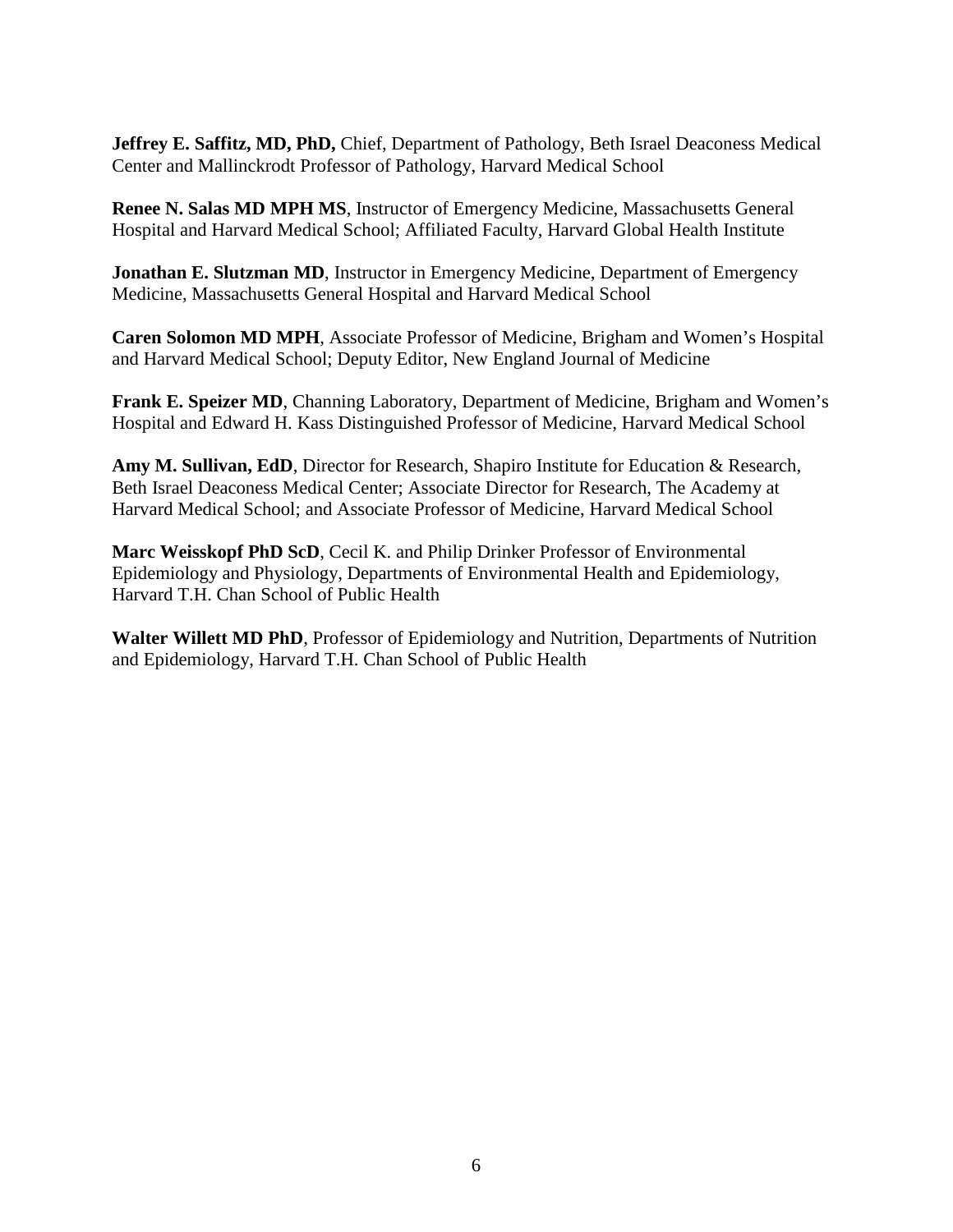

6 Everett Street, Suite 4119 Cambridge, MA 02138 617.496.2058 (tel.) 617.384.7633 (fax)

August 7, 2018

#### **By Electronic Submission to [www.regulations.gov](http://www.regulations.gov/)**

Acting Administrator Andrew Wheeler U.S. Environmental Protection Agency 1200 Pennsylvania Avenue, NW Washington, D.C. 20460

### *Docket ID No. EPA-HQ-OA-2018-0259*

## **Re: COMMENTS ON PROPOSED RULE, STRENGTHENING TRANSPARENCY IN REGULATORY SCIENCE, 83 FED. REG. 18,768 (Apr. 30, 2018)**

Dear Acting Administrator Wheeler:

The Emmett Environmental Law & Policy Clinic at Harvard Law School submits this letter on behalf of a distinguished group of experts committed to the advancement of research to improve the health and safety of Americans and people around the world. The signatories include the President of Harvard University, the Presidents and a number of Department Chairs and Chiefs of four of the world's foremost research and teaching hospitals (Beth Israel Deaconess Medical Center, Brigham and Women's Hospital, Massachusetts Eye and Ear, and Massachusetts General Hospital), the Deans of Harvard's T.H. Chan School of Public Health and Harvard Medical School, preeminent faculty at the Harvard T.H. Chan School of Public Health, the Harvard Medical School, and the Harvard School of Engineering and Applied Sciences, and numerous esteemed research and clinical doctors affiliated with Harvard and its research hospitals. Work done by the signatories and/or their institutions addresses a broad spectrum of health impacts on infants, children, and adults from exposures to chemicals and activities that are regulated by the U.S. Environmental Protection Agency ("EPA") under various statutes including the Safe Drinking Water Act, the Toxic Substances Control Act, the Comprehensive Environmental Response, Compensation, and Liability Act, the Resource Conservation and Recovery Act, the Clean Water Act, and the Clean Air Act, collectively referred to herein as "the Statutes."

Specifically, signatories of this letter have conducted research to determine whether and how exposures to chemical substances such as lead and mercury in food, water, soil, and air affects the development of fetuses, infant mortality, children's development, and children's educational performance. They have also studied the health effects of indoor and outdoor chemical exposures on adult health and safety, including worker productivity and well-being.

Some of the signatories' research is used to develop vaccines and cures for cancer, improve the medical care of infants, children and adults, improve public and private building design, and plan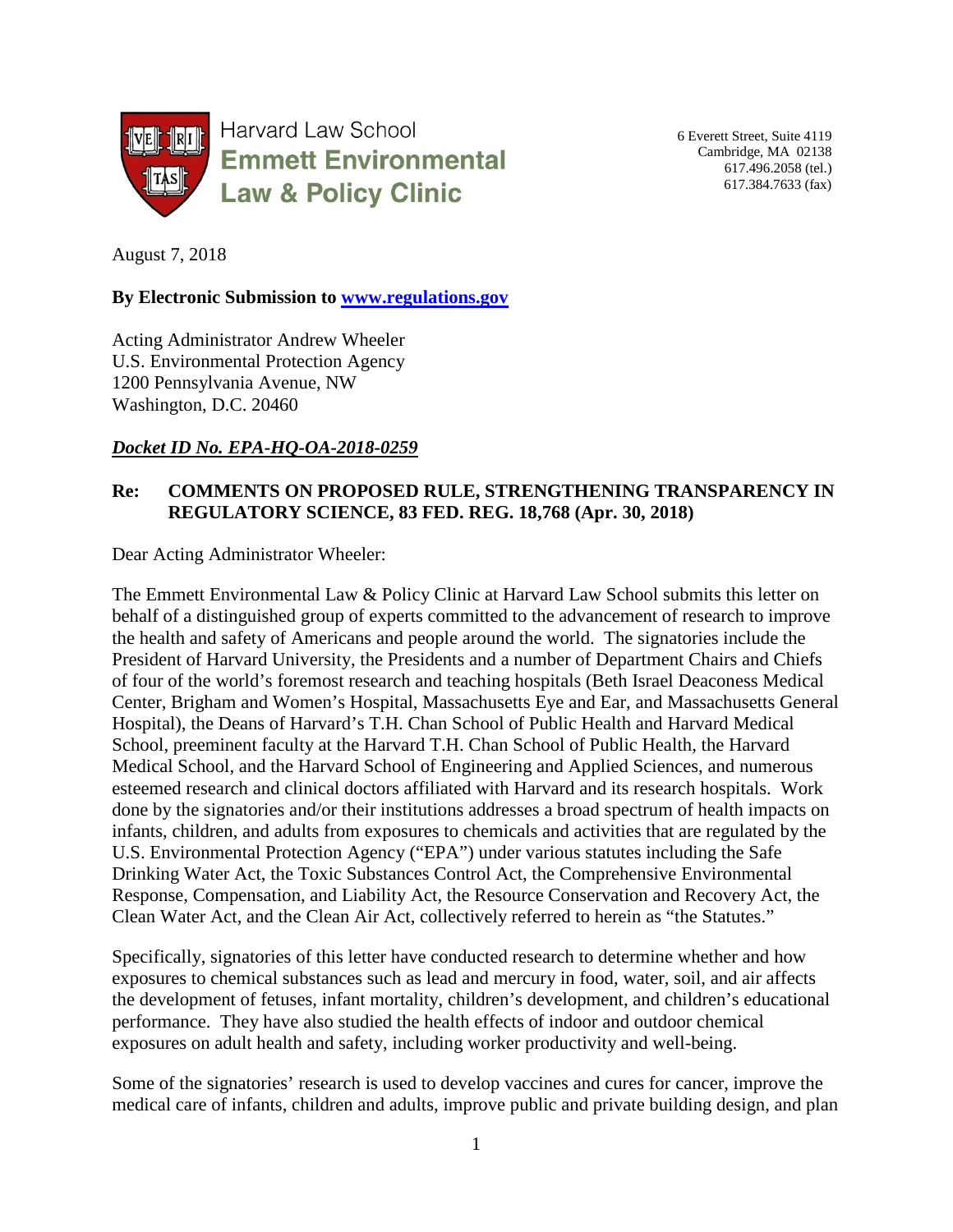responses to emergencies. The results are also used to demonstrate the benefits of proposed regulatory actions in accordance with statutory and regulatory requirements.<sup>[1](#page-7-0)</sup>

Their research is routinely relied upon by international, federal, and state agencies—including EPA—when they set standards and establish rules and best practices for the protection of human health, safety, and the environment. As explained below, the proposed rule would—for no rational reason—prevent EPA from relying on much of the research that the signatories, their institutions, and other public health and environmental exposure researchers have conducted and continue to conduct. The rule will cripple EPA's ability to implement the aforementioned Statutes and will jeopardize the health and safety of infants, children, and adults in the United States and beyond.<sup>[2](#page-7-1)</sup>

Without the ability to protect and respect patient/human subject privacy and confidentiality, signatories and other researchers would not be able to conduct the studies that are pivotal to their work and to EPA's ability to fulfill its statutory duty to protect public health. The proposed rule ignores a host of existing methods and best practices already established—and adhered to—by the research community to ensure the transparency, reproducibility, replicability, objectivity, and validity of studies, analyses, models, and reports.<sup>[3](#page-7-2)</sup> The proposed rule thus does not serve its stated purpose to ensure that regulatory decisions are based on "valid" science.<sup>[4](#page-7-3)</sup>

Signatories teach graduate and undergraduate students and doctors-in-training about best practices in the conduct of public health, medical, and scientific research. They publish their research results in the most reliable, highest-quality, peer-reviewed medical and scientific

<span id="page-7-0"></span> <sup>1</sup> Signatories' research—which analyzes the human health and environmental impacts of the presence of chemicals in air, soil, drinking water, food, and consumer products—is relevant to EPA's required determinations under the Statutes that its regulations provide societal benefits by reducing harm to human health and the environment. Such research is also critically important to identifying the benefits of EPA regulations when the agency is required by the Statutes or Executive Order to conduct a formal cost-benefit analysis. *See* Exec. Order No. 13783, 82 Fed. Reg. 16,093, §1(e) (Mar. 31, 2017) ("It is also the policy of the United States that necessary and appropriate environmental regulations comply with the law, are of greater benefit than cost, when permissible, achieve environmental improvements for the American people, and are developed through transparent processes that employ the best available peer-reviewed science and economics.").

<span id="page-7-1"></span><sup>2</sup> David Cutler & Francesca Dominici, *A Breath of Bad Air: Cost of the Trump Environmental Agenda May Lead to 80 000 Extra Deaths per Decade*, JAMA NETWORK (June 12, 2018), [https://jamanetwork.com/journals/jama/fullarticle/2684596.](https://jamanetwork.com/journals/jama/fullarticle/2684596)

<span id="page-7-2"></span><sup>3</sup> *See* Section IV, below, for a discussion of best practices. EPA already has detailed policy and procedural guidance for ensuring and maximizing the quality of information the agency disseminates. *See* EPA, *Guidelines for Ensuring and Maximizing the Quality, Objectivity, Utility and Integrity of Information Disseminated by the Environmental Protection Agency* (Oct. 2002)[, https://www.epa.gov/sites/production/files/2017-03/documents/epa-info-quality](https://www.epa.gov/sites/production/files/2017-03/documents/epa-info-quality-guidelines.pdf)[guidelines.pdf.](https://www.epa.gov/sites/production/files/2017-03/documents/epa-info-quality-guidelines.pdf) Note further that the proposed rule incorrectly uses the terms "reproducibility" and "replicability" as though they are interchangeable. In fact, they have different meanings. Typically, in the scientific community, "*reproducibility* refers to the ability of a researcher to duplicate the results of a prior study using the same materials as were used by the original investigator." Steven N. Goodman, et al., *What does research reproducibility mean?*, 8 SCIENCE TRANSLATIONAL MEDICINE 341ps12 (2016). By contrast, "replicability" refers to the ability of a researcher to duplicate the results of a prior study following the same procedures but collecting new data. *Id*.

<span id="page-7-3"></span><sup>4</sup> *See* 83 Fed. Reg. 18,768, 18,773 (Apr. 30, 2018) (stated purpose "to ensure that the regulatory science underlying its actions is publicly available in a manner sufficient for independent validation"); *see also id.* at 18,770 ("It is the charge of regulators to ensure that key findings [of science that informs regulatory actions] are valid and credible.").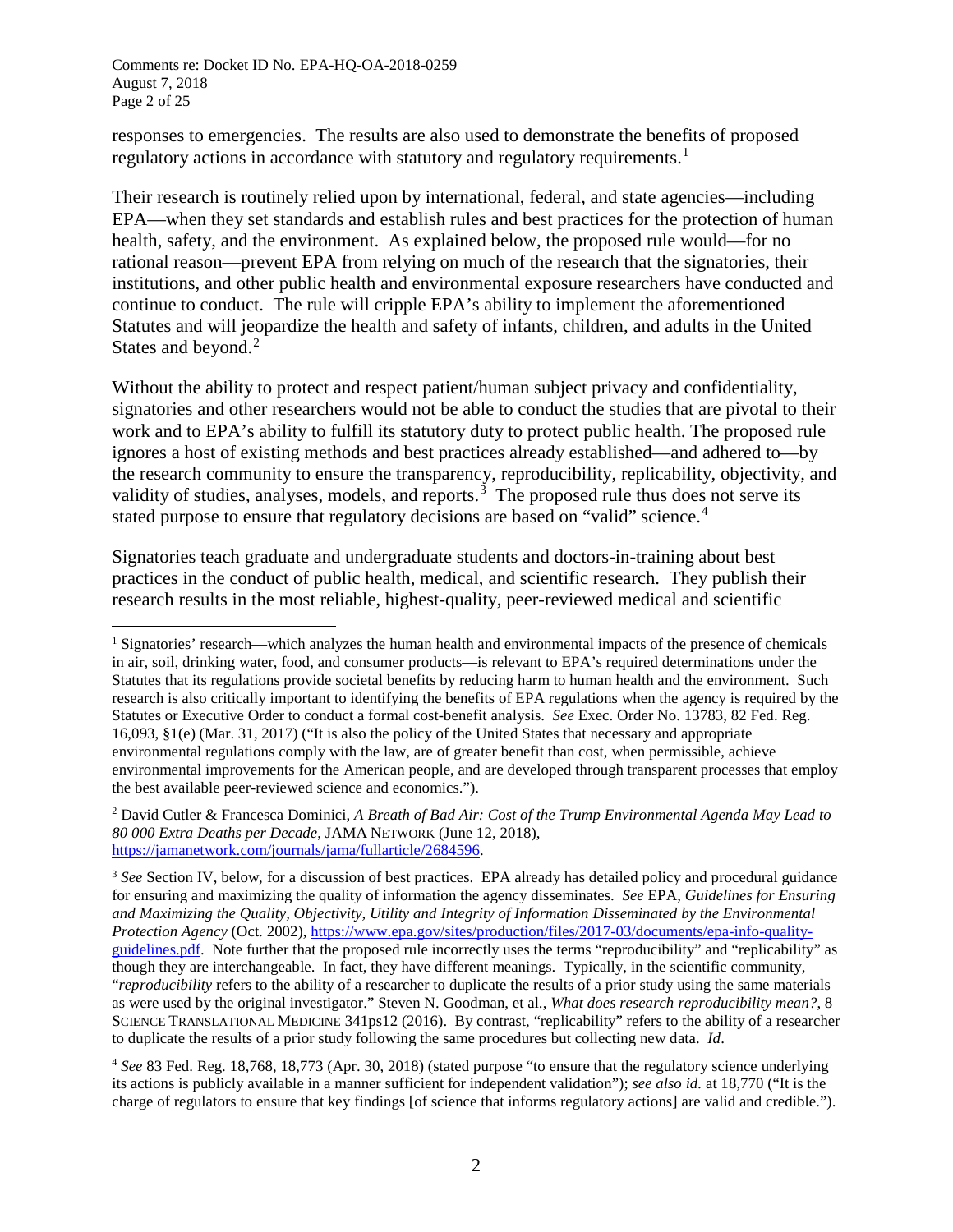Comments re: Docket ID No. EPA-HQ-OA-2018-0259 August 7, 2018 Page 3 of 25

journals, including Lancet, Nature, Science, New England Journal of Medicine, Journal of the American Medical Association, Cell, and Environmental Health Perspectives. They conduct peer reviews of the work of other researchers. The approach advocated in the proposed rule is inconsistent with professional best practices in their respective disciplines for conducting, reviewing, and confirming the results/findings of studies, especially those based on confidential personal health data of study participants. As will be shown below, the proposed rule will wreak havoc on public health, medical, and scientific research and undermine the protection of public health and safety.

Accordingly, the signatories strenuously object to the proposed rule and urge EPA to withdraw it.

## **I. THE PROPOSED RULE WOULD PREVENT EPA FROM RELYING ON THE BEST AVAILABLE INFORMATION AND SCIENCE**

In the proposed rule, EPA acknowledges that it must use the "best available science" in all of its regulatory actions.<sup>[5](#page-8-0)</sup> The signatories agree that is the correct starting point for EPA. They disagree, however, with EPA's new position in this proposed rule that science is not the "best" unless the associated raw data are released to the public.<sup>[6](#page-8-1)</sup> As an initial matter, releasing raw data will not improve the quality of the resulting report/study/analysis, and therefore will do nothing to render any individual study "better." EPA itself affirmed this point as recently as  $2016$ .<sup>[7](#page-8-2)</sup> Moreover, while it might be helpful in some situations to make raw data publicly available, it is neither practical nor desirable to impose this requirement as a one-size-fits-all approach.

Instead, there are a variety of other best practices that already exist to test and ensure the rigor, quality, and validity of research. These include the peer review process, which evaluates whether the work is based on the best available scientific understanding, and scientists' detailed description of their research methods, code and non-confidential data in their published articles. That detail allows other researchers not only to challenge the study results, but also to reproduce or validate them using the original data, and/or replicate them via other studies using different data sets. The scientific community considers results valid if they are or can be replicated by other researchers conducting studies using new data, but the same method.<sup>[8](#page-8-3)</sup>

<span id="page-8-0"></span> <sup>5</sup> 83 Fed. Reg. at 18,769 (citing Exec. Order No. 13563, 76 Fed. Reg. 8,321 (Jan. 21, 2011)).

<span id="page-8-1"></span><sup>6</sup> *See* 83 Fed. Reg. at 18,772 (rule would require that "dose response data and models underlying pivotal regulatory science are publicly available in a manner sufficient for independent validation.").

<span id="page-8-2"></span><sup>7</sup> EPA, *Plan to Increase Access to Results of EPA-Funded Scientific Research*, at 4-5 (2016), <https://www.epa.gov/sites/production/files/2016-12/documents/epascientificresearchtransperancyplan.pdf> ("Whether research data are fully available to the public or available to researchers through other means does not affect the validity of the scientific conclusions from peer-reviewed research publications.").

<span id="page-8-3"></span><sup>8</sup> *See, e.g.,* Memorandum from Alison Cullen, Chair, SAB Work Group on EPA Planned Actions for SAB Consideration of the Underlying Science to Members of the Chartered SAB and SAB Liaisons, *Preparations for Chartered Science Advisory Board (SAB) Discussions of Proposed Rule: Strengthening Transparency in Regulatory Science RIN (2080-AA14)* 4 (May 12, 2018)[, https://perma.cc/MM3J-CHEA](https://perma.cc/MM3J-CHEA) [hereinafter "SAB Memo"]; Bernard Goldstein, Op-Ed., *This is Why EPA's "Secret Science" Proposal Alarms Public Health Experts*, THE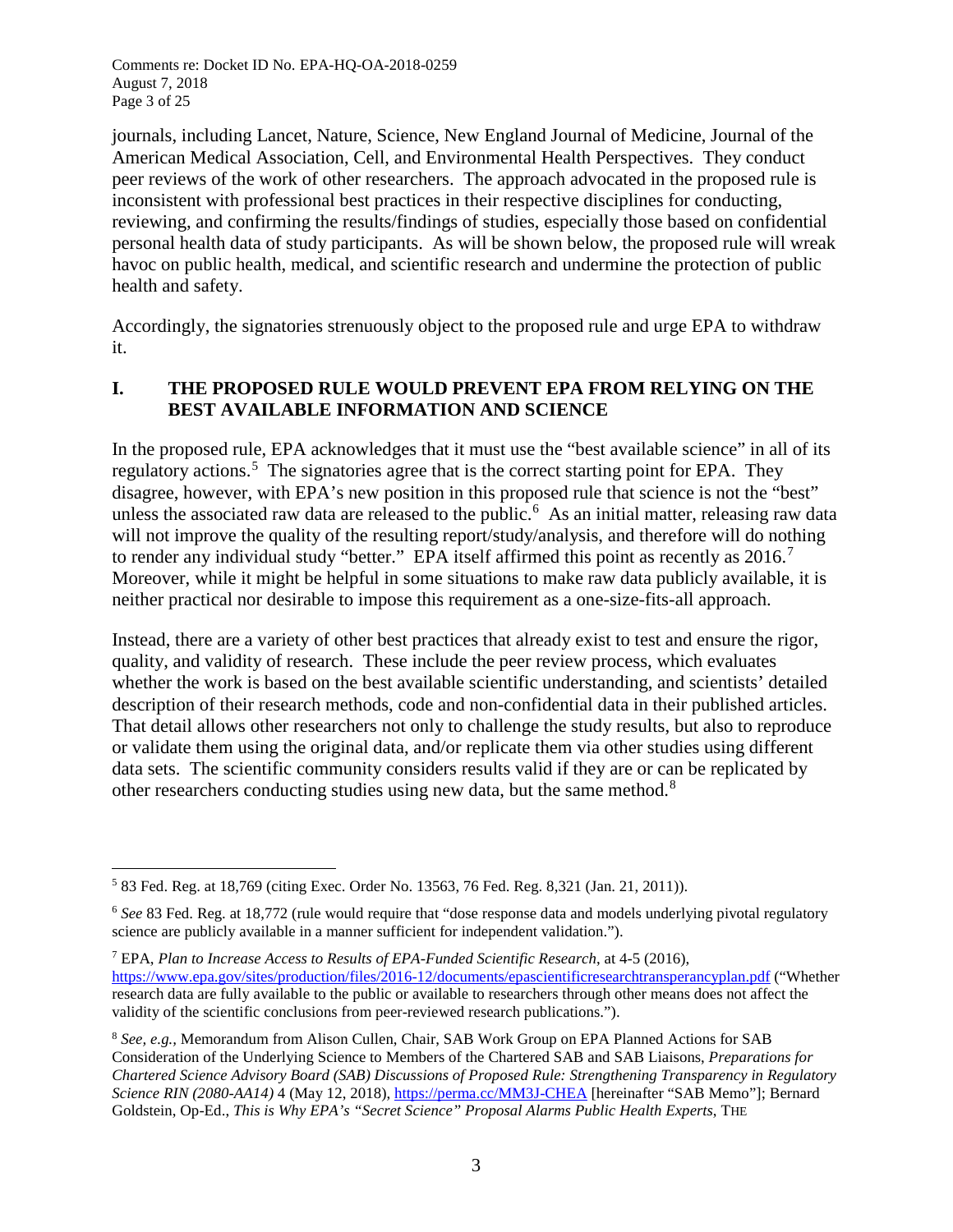Comments re: Docket ID No. EPA-HQ-OA-2018-0259 August 7, 2018 Page 4 of 25

Contrary to EPA's stated goal of improving the basis for its regulatory decisions, requiring the public availability of all raw data will instead undermine EPA's ability to make reasonable decisions. This requirement will effectively prohibit EPA from considering studies that by design are based on data that *cannot* be made publicly available due to laws and contracts designed to protect patient and human subject privacy and ensure willingness of people to participate in research by sharing their private information with researchers. The proposed rule precludes consideration of studies based on confidential data, even when those results have been confirmed by other studies. [9](#page-9-0) Hence, the proposal would in many instances *prohibit* EPA from relying on the best available science relevant to many of the regulatory issues that the agency faces.

Moreover, this proposed requirement contravenes five decades of EPA practice. EPA has repeatedly affirmed that its mission requires it to rely on the best available scientific evidence, without ever asserting that it should exclude from consideration studies for which the underlying data were not publicly available. For example, in its 1997 strategic plan, EPA declared one of its seven overall purposes was to ensure that "efforts to reduce environmental risk are based on the best available scientific information."[10](#page-9-1) In 2002, EPA issued Information Quality Guidelines in which it took the position that the standard set forth in the Safe Drinking Water Act — "the best" available, peer-reviewed science"<sup>[11](#page-9-2)</sup> — should apply to all of the agency's risk assessments.<sup>[12](#page-9-3)</sup>

EPA's historic position is consistent with the Statutes. For example, one of EPA's core duties under the Clean Air Act is to set and periodically review the National Ambient Air Quality Standards ("NAAQS") for six common air pollutants. In carrying out this responsibility,

[https://nepis.epa.gov/Exe/ZyPDF.cgi/30001ZWJ.PDF?Dockey=30001ZWJ.PDF.](https://nepis.epa.gov/Exe/ZyPDF.cgi/30001ZWJ.PDF?Dockey=30001ZWJ.PDF)

<span id="page-9-2"></span><sup>11</sup> 42 U.S.C. § 300g-1(b)(3)(A)(i).

 $\overline{a}$ 

CONVERSATION (May 18, 2018)[, https://theconversation.com/why-the-epas-secret-science-proposal-alarms-public](https://theconversation.com/why-the-epas-secret-science-proposal-alarms-public-health-experts-96000)[health-experts-96000.](https://theconversation.com/why-the-epas-secret-science-proposal-alarms-public-health-experts-96000)

<span id="page-9-0"></span><sup>9</sup> One example is the Six Cities Study, Douglas W. Dockery, et al., *An Association between Air Pollution and Mortality in Six U.S. Cities*, 329 NEW ENGLAND J. MED. 1753 (1993), whose results were subsequently confirmed by independent reanalysis, Health Effects Institute, *Reanalysis of the Harvard Six Cities Study and the American Cancer Society Study of Particulate Air Pollution and Mortality* (2000),

[https://www.healtheffects.org/system/files/HEI-Reanalysis-2000.pdf.](https://www.healtheffects.org/system/files/HEI-Reanalysis-2000.pdf) Indeed, both the Six Cities Study and the American Cancer Study of Particulate Air Pollution and Mortality have each been reproduced and replicated. The findings are consistent with the original studies. *See, e.g.*, Qian Di, Francesca Dominici, Joel D. Schwartz, et al., *Air Pollution and Mortality in the Medicare Population*, 376 NEW ENGLAND J. MED. 2513-2522 (2017), *available at* [https://www.nejm.org/doi/full/10.1056/nejmoa1702747.](https://www.nejm.org/doi/full/10.1056/nejmoa1702747)

<span id="page-9-1"></span><sup>10</sup> EPA, EPA/190-R-97-002, *EPA Strategic Plan*, at 16 (1997), [https://nepis.epa.gov/Exe/ZyPDF.cgi?Dockey=40000](https://nepis.epa.gov/Exe/ZyPDF.cgi?Dockey=400009JX.PDF) [9JX.PDF](https://nepis.epa.gov/Exe/ZyPDF.cgi?Dockey=400009JX.PDF) Earlier, in a March 1992 report titled *Safeguarding the Future: Credible Science, Credible Decisions*, an independent committee convened by EPA declared that "science is one of the soundest investments the nation can make for the future. Strong science provides the foundation for credible environmental decision making. With a better understanding of environmental risks to people and ecosystems, EPA can target the hazards that pose the greatest risks, anticipate environmental problems before they reach a critical level, and develop strategies that use the nation's, and the world's, environmental protection dollars wisely." EPA, *Safeguarding the Future: Credible Science, Credible Decisions*, at 15 (Mar. 1992),

<span id="page-9-3"></span><sup>12</sup> EPA, *Guidelines for Ensuring and Maximizing the Quality, Objectivity, Utility, and Integrity of Information Disseminated by the Environmental Protection Agency*, at 21-23 (2005), [https://www.epa.gov/sites/production/files/2017-03/documents/epa-info-quality-guidelines.pdf.](https://www.epa.gov/sites/production/files/2017-03/documents/epa-info-quality-guidelines.pdf)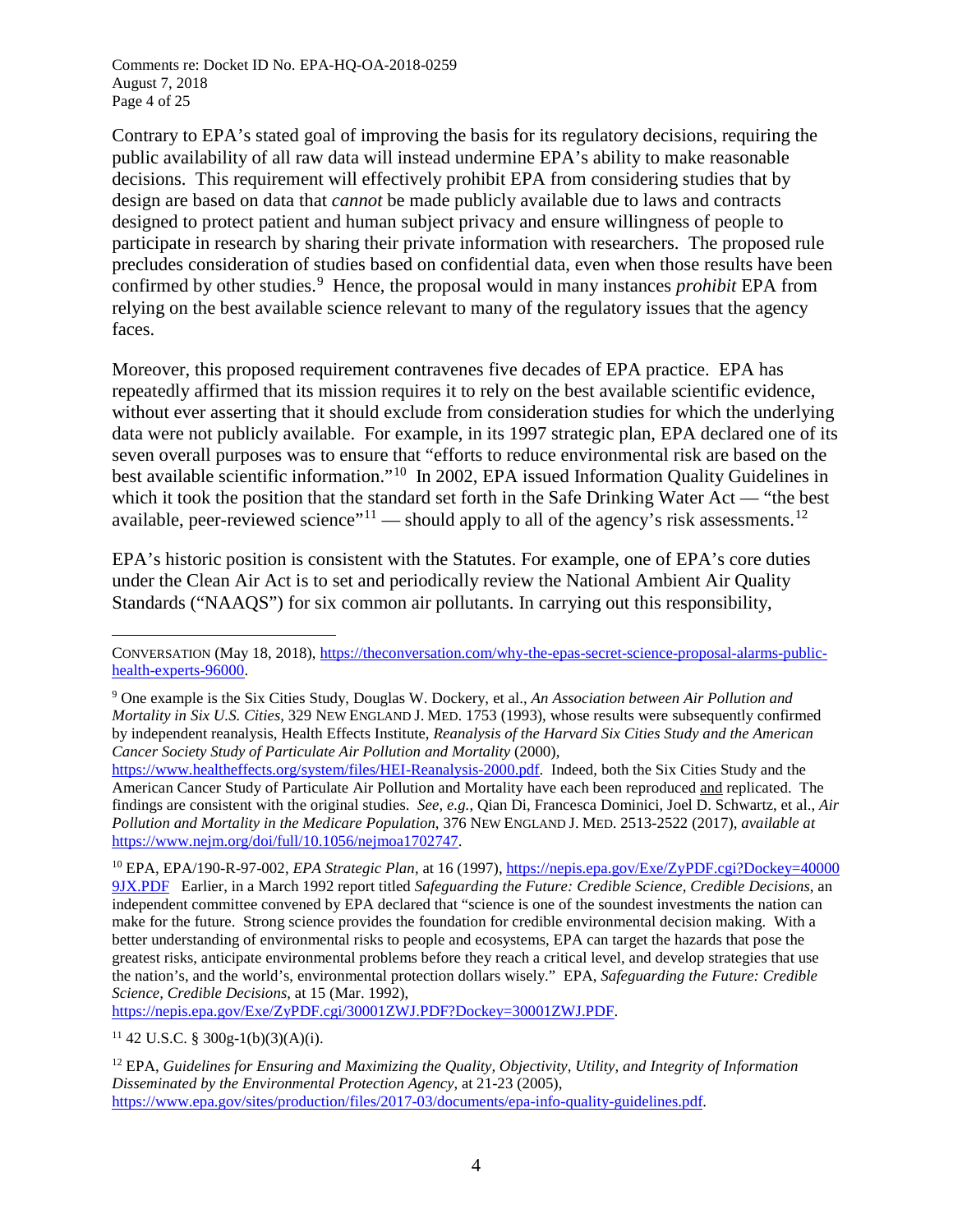Comments re: Docket ID No. EPA-HQ-OA-2018-0259 August 7, 2018 Page 5 of 25

Congress commanded EPA to use "the latest scientific knowledge useful in indicating the kind and extent of all identifiable effects [of air pollution] on public health or welfare."[13](#page-10-0) Similarly, the Safe Drinking Water Act commands EPA in general to use "the best available, peer-reviewed science" and when deciding whether to regulate a particular contaminant to consider the "best available public health information."[14](#page-10-1) The Toxic Substances Control Act requires that regulation of chemical substances be "consistent with the best available science" and that EPA make decisions "based on the weight of the scientific evidence."<sup>15</sup> The water quality criteria that EPA develops under the Clean Water Act must "accurately reflect[] the latest scientific knowledge" on a variety of factors.<sup>[16](#page-10-3)</sup>

Furthermore, because EPA is required under the Statutes to assess the public health benefits of its regulations, it must take into account all relevant science and cannot arbitrarily exclude certain studies demonstrating those benefits. Under the Clean Air Act, EPA must set the NAAQS at a level "requisite to protect the public health."[17](#page-10-4) Under the Safe Drinking Water Act, EPA must determine whether a contaminant "may have an adverse effect on the health of persons" before deciding to regulate it. $18$ 

Many of the fundamental public health studies on which EPA has based key rules and standards under the Statutes are studies for which the raw data were not or could not have been released. Attachment 1 to this letter contains a partial list of studies that likely contain confidential data; these are all studies on which EPA has relied and cited as the basis for its actions under some of the Statutes. Until now, release of the underlying raw data was not an EPA criterion for determining the "best available" reports, studies, analyses, or models. Indeed, none of the Statutes invoked by EPA as support for the proposed rule limits EPA in this fashion; none of the Statutes requires EPA to make raw data publicly available.<sup>[19](#page-10-6)</sup>

<span id="page-10-2"></span><sup>15</sup> 15 U.S.C. § 2625(h), (i).

<span id="page-10-3"></span> $16$  33 U.S.C. § 1314(a)(1).

<span id="page-10-4"></span><sup>17</sup> 42 U.S.C. § 7409(b).

<span id="page-10-5"></span><sup>18</sup> 42 U.S.C. § 300g-1(b)(1)(A)(i).

<span id="page-10-6"></span> $19$  When litigants in the past argued that EPA could not rely on studies for which the raw data had not been publicly available, the D.C. Circuit soundly rejected their argument. As the court explained in one case:

Claiming neither that they were unable to obtain the studies, nor that the studies were improperly published or peer reviewed, Petitioners instead urge us to impose a general requirement that EPA obtain and publicize the data underlying published studies on which the Agency relies. The Clean Air Act imposes no such obligation. . . . More generally, we agree with EPA that requiring agencies to obtain and publicize the data underlying all studies on which they rely "would be impractical and unnecessary."

[…]

As EPA persuasively stated in denying Petitioners' original request for information:

If EPA and other governmental agencies could not rely on published studies without conducting an independent analysis of the enormous volume of raw data underlying

<span id="page-10-0"></span> <sup>13</sup> 42 U.S.C. § 7408(a)(2).

<span id="page-10-1"></span><sup>&</sup>lt;sup>14</sup> 42 U.S.C. §§ 300g-1(b)(3)(A)(i), 300g-1(b)(1)(B)(ii)(II).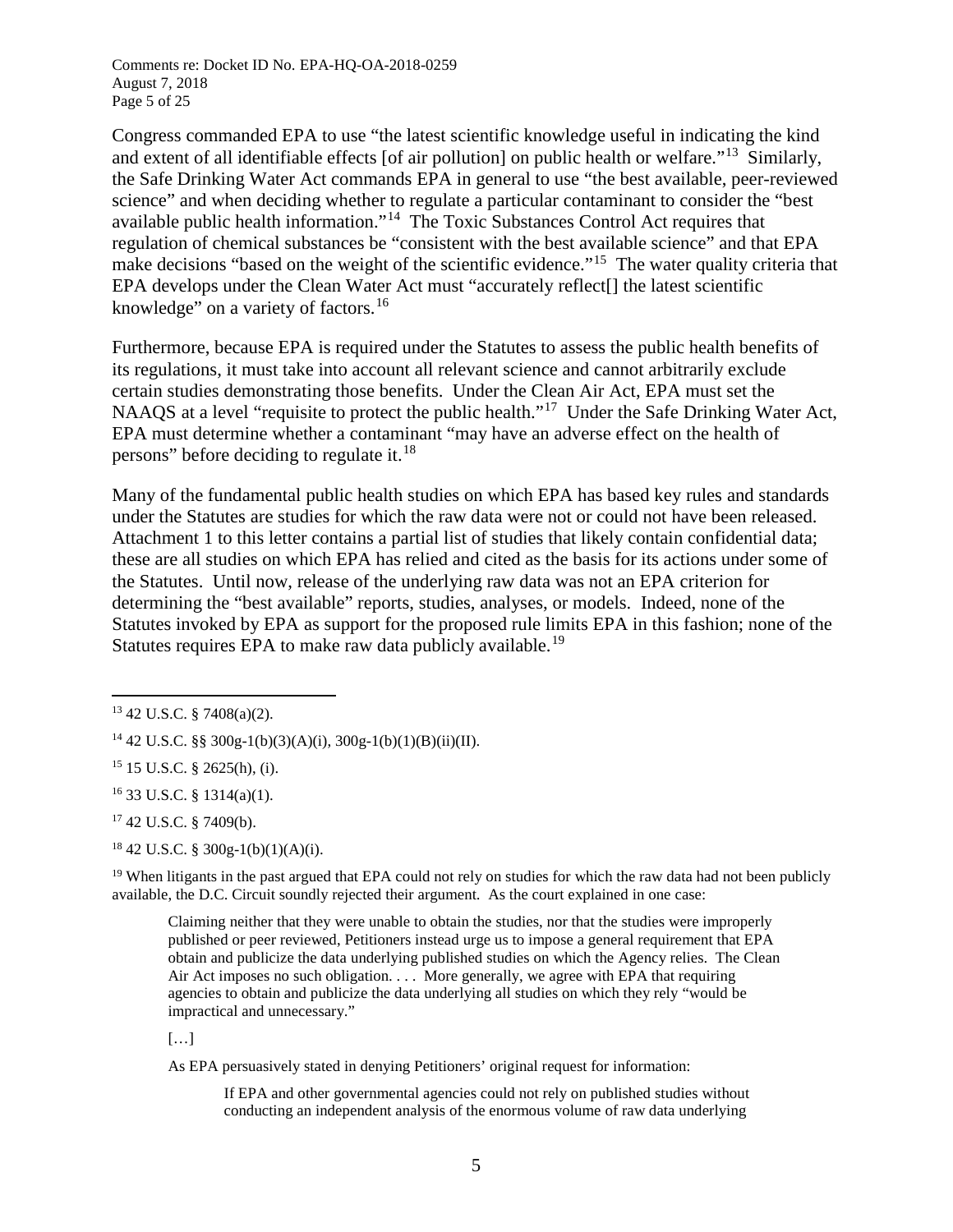Comments re: Docket ID No. EPA-HQ-OA-2018-0259 August 7, 2018 Page 6 of 25

EPA's proposed new approach, which conflicts with the agency's obligations and curtails its authority, is irrational at best and detrimental to public health and safety at worst.

## **II. THE PROPOSED RULE WOULD EXCLUDE CRITICAL STUDIES FROM CONSIDERATION IN FUTURE EPA RULEMAKING**

There are at least two categories of critically-important, health-based studies for which it will be impractical or illegal to make the underlying data publicly available. Within each category are studies that have already formed the basis for decades of EPA regulatory actions producing enormous public health and safety benefits. The proposal would require that EPA stop relying on these studies and prohibit automatic consideration of, or reliance on, others like them in the future for no other reason than that the raw data cannot be released to the public.<sup>[20](#page-11-0)</sup> This result would be extremely harmful to human health, safety, and the environment.

## **A. THE PROPOSAL WOULD PREVENT EPA FROM RELYING ON STUDIES BASED ON CONFIDENTIAL HUMAN HEALTH DATA**

For many studies, disclosure of the raw data would violate researchers' statutory or contractual duties to protect patient or human research participant confidentiality. Many types of crucial health impact studies cannot be conducted without human participants. For any research carried out by healthcare providers that involves the handling of individually identifiable health information, the Health Insurance Portability and Accountability Act of 1996 ("HIPAA") Privacy Rule imposes strict confidentiality requirements.<sup>21</sup> Federally-funded research involving human subjects is governed by the Federal Policy for the Protection of Human Subjects, also

 $\overline{a}$ 

them, then much plainly relevant scientific information would become unavailable to EPA for use in setting standards to protect public health and the environment. . . . Such data are often the property of scientific investigators and are often not readily available because of ... proprietary interests ... or because of [confidentiality] arrangements [with study participants].

*Am. Trucking Associations, Inc. v. E.P.A.*, 283 F.3d 355, 372 (D.C. Cir. 2002) (quoting Particulate Matter NAAQS, 62 Fed. Reg. 38,652, 38,689 (July 18, 1997)). The court reiterated this holding six years later in a challenge to the 2008 lead NAAQS. *Coal. of Battery Recyclers Ass'n v. E.P.A.*, 604 F.3d 613, 622 (D.C. Cir. 2010). In that case, the litigants had sought access to the raw data underlying Bruce P. Lanphear, et al., *Low-Level Environmental Lead Exposure and Children's Intellectual Function: An International Pooled Analysis*, 113 ENVTL. HEALTH PERSP. 894 (2005).

<span id="page-11-0"></span><sup>20</sup> The proposal allows EPA to decide to consider such studies on a case-by-case basis. *See* 83 Fed. Reg. at 18,772. The factors EPA identifies for providing individual exemptions—that such disclosure cannot be done "in a fashion that is consistent with law, protects privacy, confidentiality, confidential business information, and is sensitive to national and homeland security"—merely reiterates the main reasons that data are not currently made publicly available. *Id.* at 18,773. If EPA always allows data to be withheld for those reasons, the rule is meaningless and has no effect. On the other hand, if EPA instead picks and chooses when to allow data to be withheld for those reasons, it will be doing so based on no meaningful standards. *Cf. Pearson v. Shalala*, 164 F.3d 650, 660 (D.C. Cir. 1999) ("It simply will not do for a government agency to declare—without explanation—that a proposed course of private action is not approved. To refuse to define the criteria it is applying is equivalent to simply saying no without explanation.").

<span id="page-11-1"></span><sup>21</sup> 45 C.F.R. Part 160 and Subparts A and E of Part 164.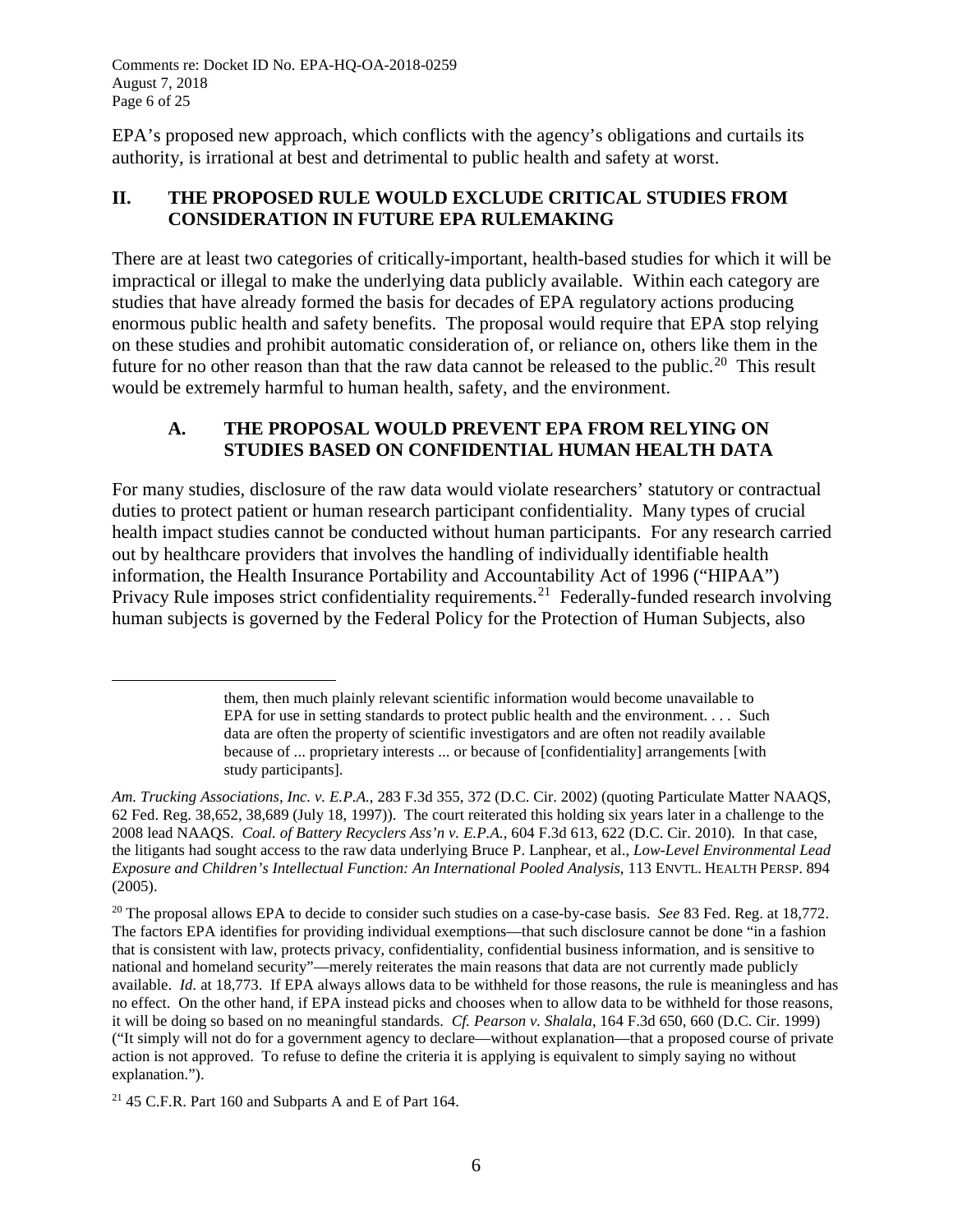known as the Common Rule.<sup>[22](#page-12-0)</sup> The Common Rule requires that researchers obtain Institutional Review Board ("IRB") approval and informed consent of research subjects, during which process the researcher will typically need to make promises regarding confidentiality.<sup>[23](#page-12-1)</sup> Most institutions have committed to comply with the Common Rule for all of their research,  $^{24}$  $^{24}$  $^{24}$  even when it is not federally-funded.<sup>[25](#page-12-3)</sup>

EPA's suggestion in the proposed rule that "simple data masking, coding, and de-identification," 83 Fed. Reg. at 18,771, will be able to overcome these confidentiality concerns is incorrect. As explained by the EPA's own Science Advisory Board ("SAB"), "[i]n some cases, the data cannot be released simply by redacting portions of it. For example, data may have been collected with an assurance to the participating individuals that their data would be kept confidential."[26](#page-12-4) Researchers cannot violate those promises after the fact, particularly if they want to be able to continue to find participants for their studies. In addition, "[i]n the case of clinical trials, there are studies in which removal of all identifying data negates its scientific value."[27](#page-12-5)

The understanding of what counts as identifying data is continually expanding: true deidentification of the data may not be possible for some studies, such as those in which the participants come from a small geographical area and/or a specific profession. One study found that the researchers could re-identify approximately one-quarter of the records in a subset of a

<span id="page-12-1"></span><sup>23</sup> For example, under its "Basic elements of informed consent" provisions, the Common Rule provides that "in seeking informed consent the following information shall be provided to each subject: . . . A statement describing the extent, if any, to which confidentiality of records identifying the subject will be maintained." 45 C.F.R. § 46.116(b)(5). The Common Rule also requires that the IRB ensure that the researchers make "adequate provisions to protect the privacy of subjects and to maintain the confidentiality of data."  $45$  C.F.R. § 46.111(a)(7).

<span id="page-12-0"></span><sup>&</sup>lt;sup>22</sup> 45 C.F.R. 46 subpart A is the U.S. Department of Health and Human Services ("HHS") citation for the Common Rule. A total of 18 federal agencies have adopted it; each agency has its own separate entry in the Code of Federal Regulations. This federal rule governs ethical constraints that federally funded studies must follow, including academic research, responding to earlier concerns of ethical lapses in medical research. *See, e.g.,* Jerry Menikoff, *Could Tuskegee Happen Today?*, 1 ST. LOUIS U. J. HEALTH L. & POL'Y 311, 312-16 (2008) (describing the Congressional response to public outcry when the details of the Tuskegee experiment were brought to light). The thrust of the Common Rule is to address such matters of research ethics as informed consent, informational risk, and institutional oversight when research involves human subjects. *See* 82 Fed. Reg. 7,149-7,274.

<span id="page-12-2"></span><sup>24</sup> *See Federalwide Assurance (FWA) for the Protection of Human Subjects*, HHS, <https://www.hhs.gov/ohrp/register-irbs-and-obtain-fwas/fwas/fwa-protection-of-human-subjecct/index.html> (describing Common Rule policy for institutions performing government-funded human subject research) (last visited August 3, 2018).

<span id="page-12-3"></span><sup>&</sup>lt;sup>25</sup> Harvard University, for example, has established policies for all university research that go beyond the requirements of the Common Rule. *Statement of Policies and Procedures Governing the Use of Human Subjects in Research at Harvard University*, HARVARD UNIVERSITY,<https://provost.harvard.edu/use-human-subjects-research> (last visited August 3, 2018).

<span id="page-12-4"></span><sup>26</sup> SAB Memo, *supra* note 8, at 4.

<span id="page-12-5"></span><sup>27</sup> Lynn R. Goldman & Ellen K. Silbergeld, *Assuring Access to Data for Chemical Evaluations*, 121 ENVTL. HEALTH PERSP. 149, 150 (2013).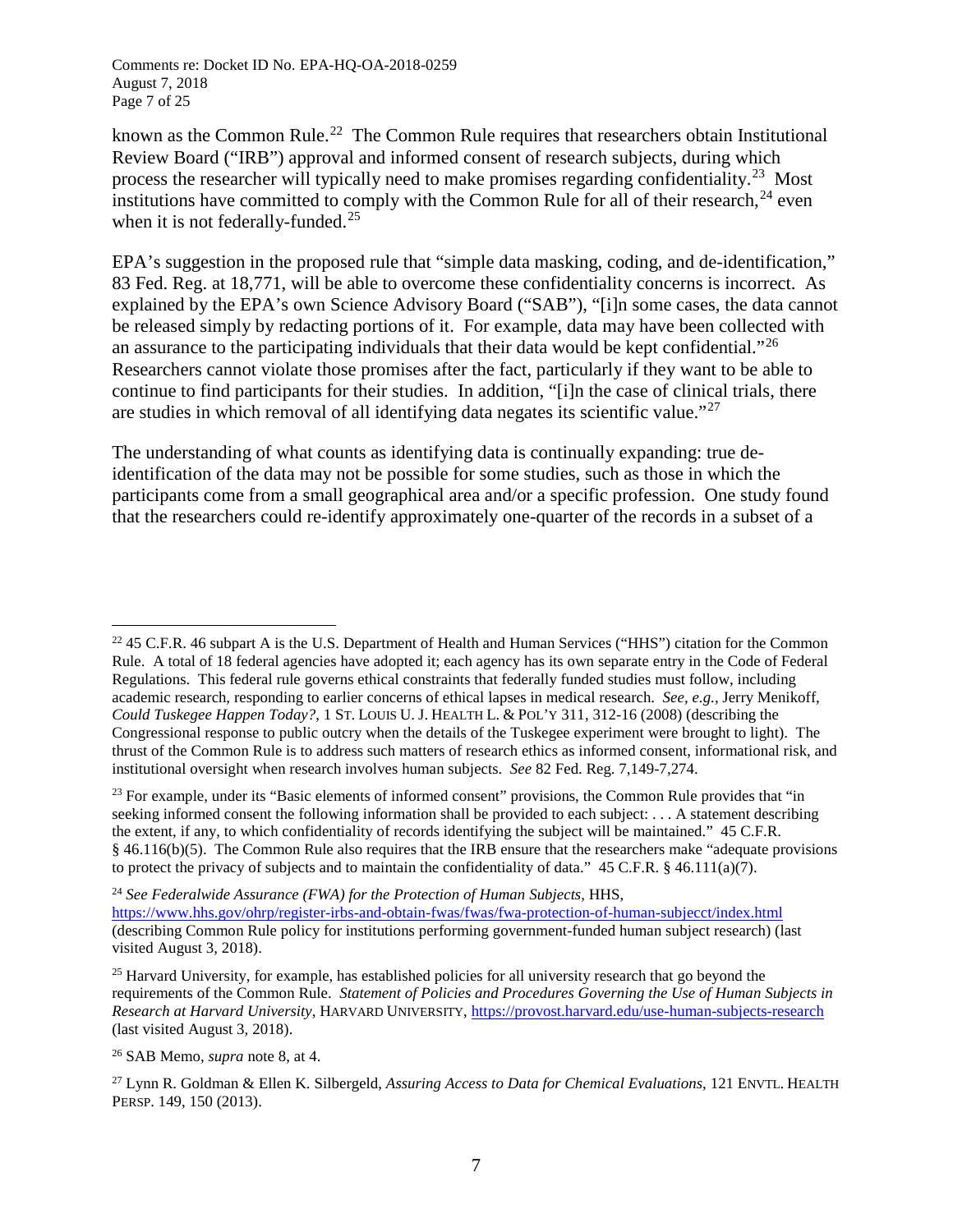Comments re: Docket ID No. EPA-HQ-OA-2018-0259 August 7, 2018 Page 8 of 25

HIPAA-compliant environmental health data set.<sup>[28](#page-13-0)</sup> For some studies, it may not be possible to de-identify the data set while still protecting patient or research subject confidentiality.

The proposed rule would prohibit the continued and future use of these studies by EPA thereby obstructing EPA's statutory duty to consider the "best," "reasonably" available information in its decision-making processes. The resulting information vacuum would occur for no other reason than that the underlying human subject data is private and cannot be publicly disseminated.<sup>[29](#page-13-1)</sup>

The proposed rule would also impede EPA's ability to address new and emerging public health risks in future rulemakings. For example, former Administrator Pruitt announced on May 22, 2018, that EPA will begin to develop maximum contaminant levels under the Safe Drinking Water Act for two fluorochemicals, perfluorooctanoic acid ("PFOA") and perfluorooctane sulfonate ("PFOS").<sup>30</sup> EPA also plans to designate PFOA and PFOS as hazardous chemicals, potentially under the Comprehensive Environmental Response, Compensation, and Liability Act.<sup>[31](#page-13-3)</sup> If finalized, however, the proposed rule would prevent these EPA actions.<sup>[32](#page-13-4)</sup>

When EPA issued health advisories for these two chemicals in 2016, the Health Effects Support Documents relied extensively on epidemiological studies generated by the C8 Health Project.<sup>[33](#page-13-5)</sup> A key component of the evidence for the harmfulness of these chemicals consists of epidemiological studies based on data that are not publicly available. Researchers published more than three dozen papers based on these data, identifying probable links between PFOA

<span id="page-13-2"></span><sup>30</sup> Amena H. Saiyid, *Pruitt Plans to Declare Two Fluorochemicals Hazardous*, BLOOMBERG BNA (May 22, 2018), [https://news.bloombergenvironment.com/environment-and-energy/pruitt-plans-to-declare-two-fluorochemicals](https://news.bloombergenvironment.com/environment-and-energy/pruitt-plans-to-declare-two-fluorochemicals-hazardous)[hazardous.](https://news.bloombergenvironment.com/environment-and-energy/pruitt-plans-to-declare-two-fluorochemicals-hazardous)

<span id="page-13-3"></span><sup>31</sup> Press Release, EPA, *Administrator Pruitt Kicks Off National Leadership Summit on PFAS* (May 22, 2018), [https://www.epa.gov/newsreleases/administrator-pruitt-kicks-national-leadership-summit-pfas.](https://www.epa.gov/newsreleases/administrator-pruitt-kicks-national-leadership-summit-pfas)

<span id="page-13-4"></span> $32$  Epidemiological studies, which were essential to discovering the immunotoxicity of perfluorinated alkylate substances, including PFOA and PFOS, were based on confidential human health data. *See* Philippe Grandjean, *Delayed discovery, dissemination, and decisions on intervention in environmental health: a case study on immunotoxicity of perfluorinated alkylate substances*, 17:62 ENVTL. HEALTH 1 (2018), *available at* [https://ehjournal.biomedcentral.com/articles/10.1186/s12940-018-0405-y.](https://ehjournal.biomedcentral.com/articles/10.1186/s12940-018-0405-y)

<span id="page-13-5"></span><sup>33</sup> EPA, EPA 822-R-16-003, *Health Effects Support Document for Perfluorooctanoic Acid (PFOA),* at 3-1 to 3-60 (May 2016)[, https://www.epa.gov/sites/production/files/2016-05/documents/pfoa\\_hesd\\_final-plain.pdf;](https://www.epa.gov/sites/production/files/2016-05/documents/pfoa_hesd_final-plain.pdf) EPA, EPA 822-R-16-002, *Health Effects Support Document for Perfluorooctane Sulfonate (PFOS),* at 3-1 to 3-49 (May 2016), [https://www.epa.gov/sites/production/files/2016-05/documents/pfos\\_hesd\\_final\\_508.pdf.](https://www.epa.gov/sites/production/files/2016-05/documents/pfos_hesd_final_508.pdf) The C8 Health Project was funded through the settlement agreement in a lawsuit brought over drinking water contaminated by PFOA from the DuPont Washington Works facility near Parkersburg, West Virginia. The study involved close to 70,000 participants, for each of whom "demographic data, medical diagnoses (both self-report and medical records review), clinical laboratory testing, and determination of serum concentrations of 10 perfluorocarbons (PFCs)" were collected. Stephanie J. Frisbee et al., *The C8 Health Project: Design, Methods, and Participants*, 117 ENVTL. HEALTH PERSP. 1873, 1876 (2009) ("To protect participant privacy, the presiding judge subsequently sealed the data set.").

<span id="page-13-0"></span> <sup>28</sup> Latanya Sweeney, et al., *Re-identification Risks in HIPAA Safe Harbor Data: A Study of Data from One Environmental Health Study*, TECH. SCI., 2017082801 (Aug. 28, 2017), [https://techscience.org/a/2017082801.](https://techscience.org/a/2017082801)

<span id="page-13-1"></span><sup>&</sup>lt;sup>29</sup> Note that some of the Statutes require EPA to use the "best" available information and others have a lower standard. For example, the Toxic Substances Control Act compels EPA to take "reasonably" available information into account. 15 U.S.C. § 2625(k).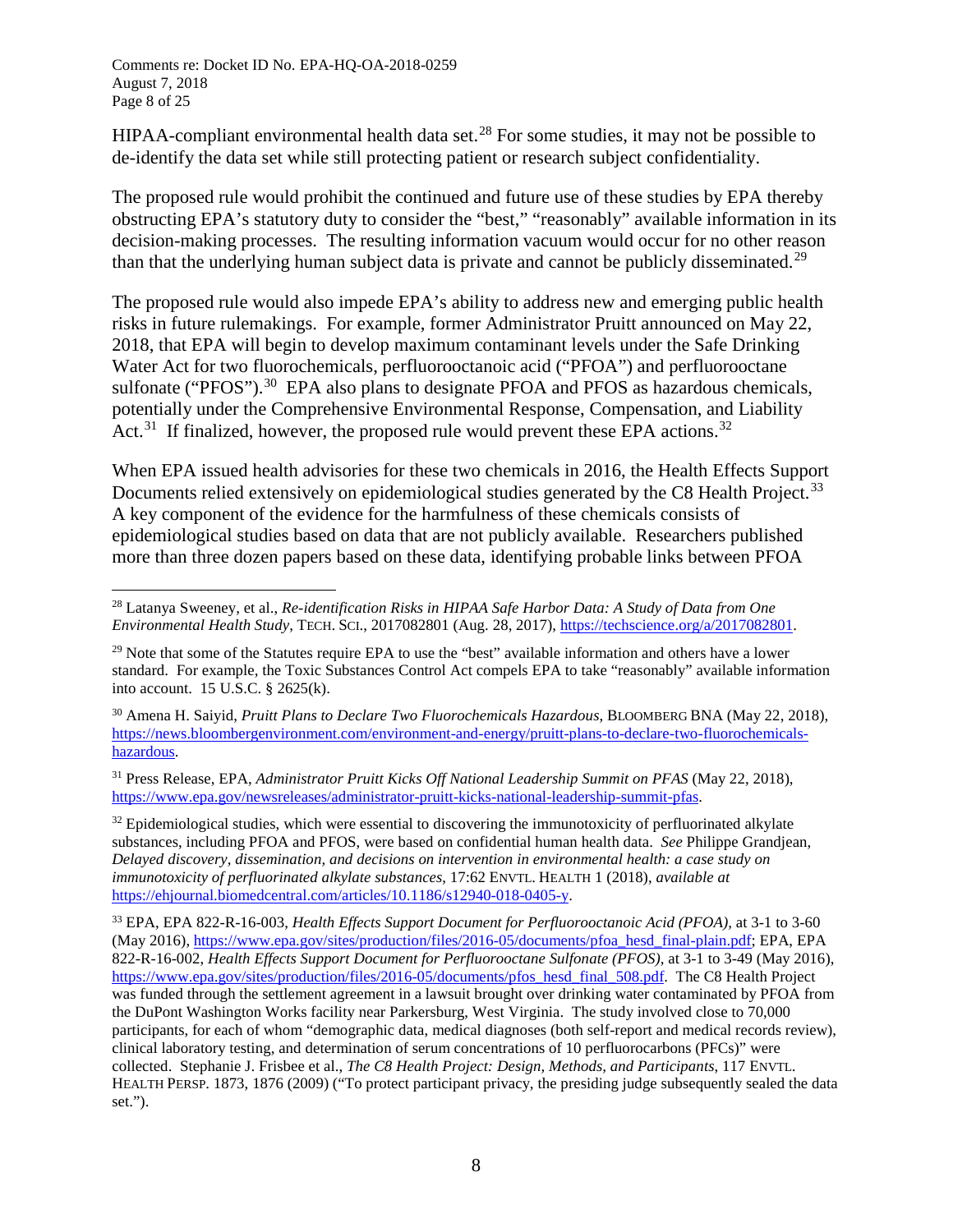Comments re: Docket ID No. EPA-HQ-OA-2018-0259 August 7, 2018 Page 9 of 25

(also known as C8) exposure and "diagnosed high cholesterol, ulcerative colitis, thyroid disease, testicular cancer, kidney cancer, and pregnancy-induced hypertension."[34](#page-14-0)

This situation underlines the arbitrariness and irrationality of the proposed rule. On the one hand, EPA is proposing to take regulatory action to protect the American people from emerging health threats. On the other—through the proposed rule—it is simultaneously undermining its own ability to follow through on those proposals.

## **B. THE PROPOSAL WOULD PREVENT EPA FROM RELYING ON STUDIES CONDUCTED MANY YEARS AGO FOR WHICH DATA ARE NO LONGER AVAILABLE**

Many key EPA regulatory decisions in effect today were based on studies conducted decades ago. Due to the passage of time, the raw data from these studies may no longer be available. Records may have been lost; researchers may have retired or passed away. Or, the data may have been stored in electronic media such as tapes that are no longer compatible with existing systems or otherwise difficult to access.<sup>35</sup> As noted by John Ioannidis, who is a strong advocate of data transparency,  $36$  "we should recognize that most of the raw data from past studies are not publicly available. . . . If the proposed rule is approved, science will be practically eliminated from all decision-making processes. Regulation would then depend uniquely on opinion and whim."<sup>[37](#page-14-3)</sup>

## **C. STUDIES THAT EPA WILL BE PROHIBITED FROM CONSIDERING UNDER THE PROPOSAL HAVE SERVED AS THE BASIS FOR MULTIPLE RULEMAKINGS BY EPA AND OTHER AGENCIES**

Studies that would be excluded from EPA consideration under the proposal form the basis for multiple regulatory actions that EPA and other agencies have taken over the course of many years. Consider, for example, early studies on the neurological effects of low-dose exposure to lead such as Herbert Needleman's 1979 paper finding a negative relationship between the level of lead in children's teeth and IQ scores.<sup>[38](#page-14-4)</sup> EPA relied on this study in its 1986 Air Quality Criteria document for lead.<sup>39</sup> EPA's Lead and Copper Rule, which established the federal

<span id="page-14-0"></span> <sup>34</sup> *The Science Panel Website*, C8 SCIENCE PANEL, http://www.c8sciencepanel.org/index.html (last updated Jan. 4, 2017). Even the scientists selected to lead the research were provided with access only to de-identified data from the participants, except in the case of some participants who consented to provide additional data for follow-up studies.

<span id="page-14-1"></span><sup>35</sup> Goldman & Silbergeld, *supra* note 27, at 150.

<span id="page-14-2"></span><sup>36</sup> Ioannidis was one of the authors of Marcus R. Munafò et al., *A Manifesto for Reproducible Science*, 1 NATURE HUMAN BEHAVIOUR 1 (2017), DOI: 10.1038/s41562-016- 0021, [http://www.nature.com/articles/s41562-016-0021.pdf.](http://www.nature.com/articles/s41562-016-0021.pdf)

<span id="page-14-3"></span><sup>&</sup>lt;sup>37</sup> John P.A. Ioannidis, *All Science Should Inform Policy and Regulation*, 15(5) PLOS MEDICINE 1, 1-2 (May 3, 2018), [https://doi.org/10.1371/journal.pmed.1002576.](https://doi.org/10.1371/journal.pmed.1002576)

<span id="page-14-4"></span><sup>38</sup> Herbert L. Needleman, et al., *Deficits in Psychologic and Classroom Performance of Children with Elevated Dentine Lead Levels*, 300 NEW ENGLAND J. MED. 689 (1979).

<span id="page-14-5"></span><sup>39</sup> EPA, AIR QUALITY CRITERIA FOR LEAD, VOL. IV, 12-86 to 12-88, 12-95 (1986), [https://nepis.epa.gov/Exe/ZyPDF.cgi/9101HLA1.PDF?Dockey=9101HLA1.PDF.](https://nepis.epa.gov/Exe/ZyPDF.cgi/9101HLA1.PDF?Dockey=9101HLA1.PDF)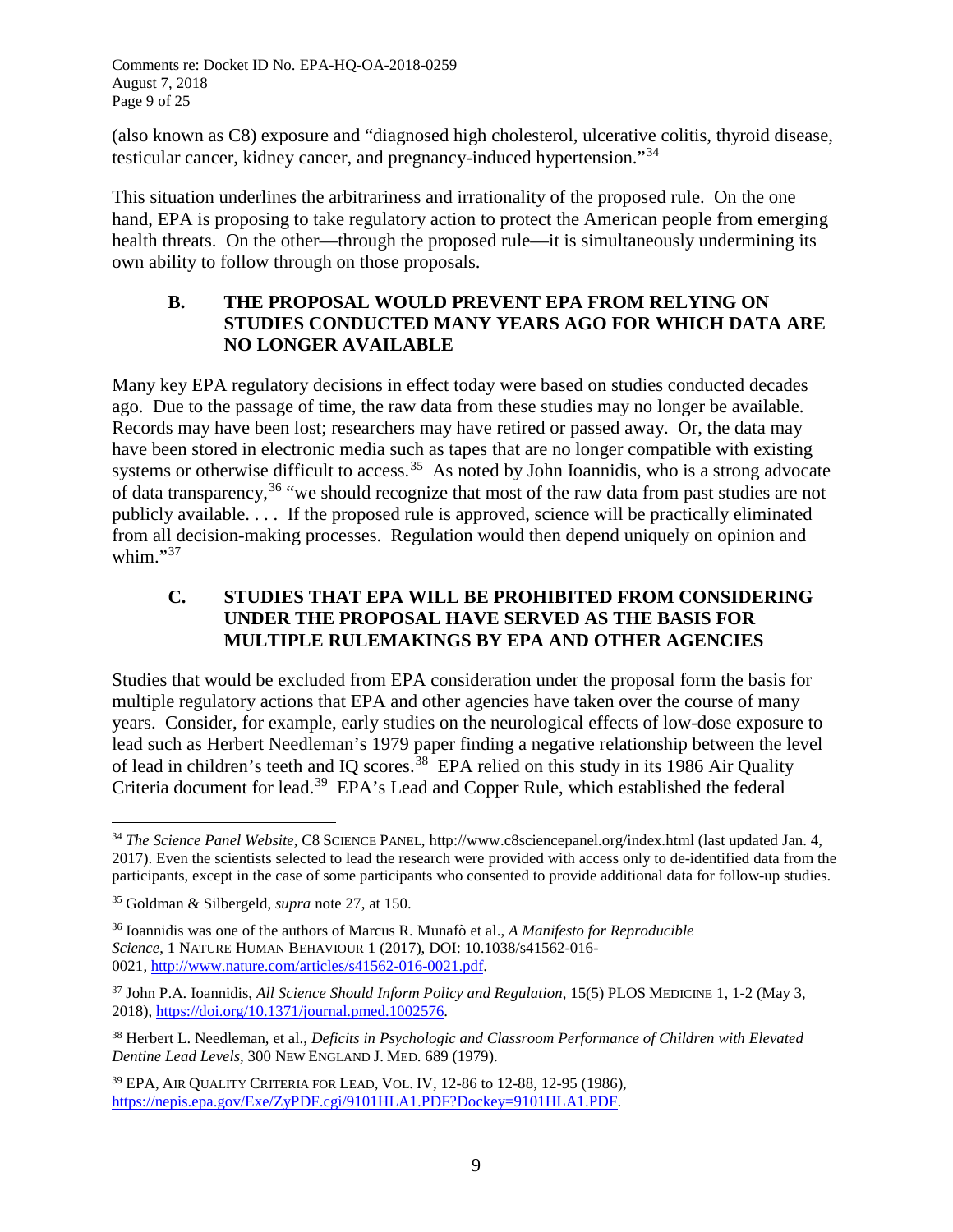regulations for lead under the Safe Drinking Water Act, in turn relied on that Air Quality Criteria document to identify blood lead levels of concern.<sup>40</sup> EPA relied on both the 1986 Air Quality Criteria and on Needleman's research directly in establishing standards for lead-based paint hazards under the Toxic Substances Control Act.<sup>41</sup> Needleman's work, and subsequent studies building upon it, also supported EPA's decision to revise the NAAOS for lead in 2008.<sup>42</sup> The D.C. Circuit specifically ruled that the underlying data from one of the studies on which EPA relied in this rulemaking did not need to be publicly available for EPA to rely on the study.<sup>[43](#page-15-3)</sup>

After 40 years, and with the principal investigator no longer alive, it is not clear that the raw data from the Needleman study is available. Even if the data were, they could not be made publicly available without invading the privacy of the study participants. Importantly, it would not be possible to conduct that same study at this time, because children no longer have blood or dental lead levels as high as they did in the 1970s as a result of EPA's implementation of the Statutes.

EPA's drinking water standard for arsenic under the Safe Drinking Water Act is similarly dependent on studies that the agency would now be compelled to ignore under the proposed rule. EPA established a drinking water standard of 10 ppb for arsenic in 2001.<sup>[44](#page-15-4)</sup> The Food and Drug Administration ("FDA") then relied on EPA's determination.<sup>45</sup> In setting this standard, EPA relied on a National Research Council review of the scientific evidence, which "concluded that [certain epidemiological] studies from Taiwan provided the current best available data for the risk assessment of inorganic arsenic-induced cancer."[46](#page-15-6) The Taiwanese papers looked at rates of skin cancer and blackfoot disease in villagers from southwestern Taiwan who were exposed to high levels of arsenic in their drinking water.<sup>47</sup> These studies were based on data from clinical

<span id="page-15-4"></span><sup>44</sup> National Primary Drinking Water Regulations; Arsenic and Clarifications to Compliance and New Source Contaminants Monitoring, 66 Fed. Reg. 6,976, 7,036 (Jan. 22, 2001).

<span id="page-15-5"></span><sup>45</sup> The FDA subsequently relied on EPA's drinking water standard, as well as the research underlying it, when it proposed an action level for arsenic for apple juice in 2013. *See* Draft Guidance for Industry on Arsenic in Apple Juice: Action Level; Supporting Document for Action Level for Arsenic in Apple Juice; A Quantitative Assessment of Inorganic Arsenic in Apple Juice; Availability, 78 Fed. Reg. 42,086 (July 15, 2013); *see also* Clark D. Carrington et al., FDA, *A Quantitative Assessment of Inorganic Arsenic in Apple Juice* (2013), [https://www.fda.gov/downloads/Food/FoodScienceResearch/RiskSafetyAssessment/UCM360016.pdf.](https://www.fda.gov/downloads/Food/FoodScienceResearch/RiskSafetyAssessment/UCM360016.pdf)

<span id="page-15-6"></span><sup>46</sup> National Primary Drinking Water Regulations; Arsenic and Clarifications to Compliance and New Source Contaminants Monitoring, 65 Fed. Reg. 38,888, 38,902 (proposed June 22, 2000).

<span id="page-15-0"></span> <sup>40</sup> Maximum Contaminant Level Goals and National Primary Drinking Water Regulations for Lead and Copper, 56 Fed. Reg. 26,460, 26,468–26,469 (June 7, 1991).

<span id="page-15-1"></span> $^{41}$  Lead; Identification of Dangerous Levels of Lead, 63 Fed. Reg. 30,302, 30,316–30,317 (proposed June 3, 1998). The final rule was published at 66 Fed. Reg. 1,206 (Jan. 5, 2001).

<span id="page-15-2"></span><sup>42</sup> National Ambient Air Quality Standards for Lead, 73 Fed. Reg. 66,964 (Nov. 12, 2008).

<span id="page-15-3"></span><sup>43</sup> *Coal. of Battery Recyclers Ass'n v. E.P.A.*, 604 F.3d 613, 622-624 (D.C. Cir. 2010) (rejecting need to make raw data publicly available from Bruce P. Lanphear, et al., *Low-Level Environmental Lead Exposure and Children's Intellectual Function: An International Pooled Analysis*, 113 ENVTL. HEALTH PERSP. 894 (2005)).

<span id="page-15-7"></span><sup>47</sup> The original papers were W.P. Tseng et al., *Prevalence of Skin Cancer in an Endemic Area of Chronic Arsenicism in Taiwan*, 40 J. NAT'L CANCER INST. 453 (1968) and Wen-Ping Tseng, *Effects and Dose Response Relationships of Skin Cancer and Blackfoot Disease with Arsenic*, 19 ENVTL. HEALTH PERSP. 109 (1978). Subsequent articles discussed longer-term health effects among the study cohort.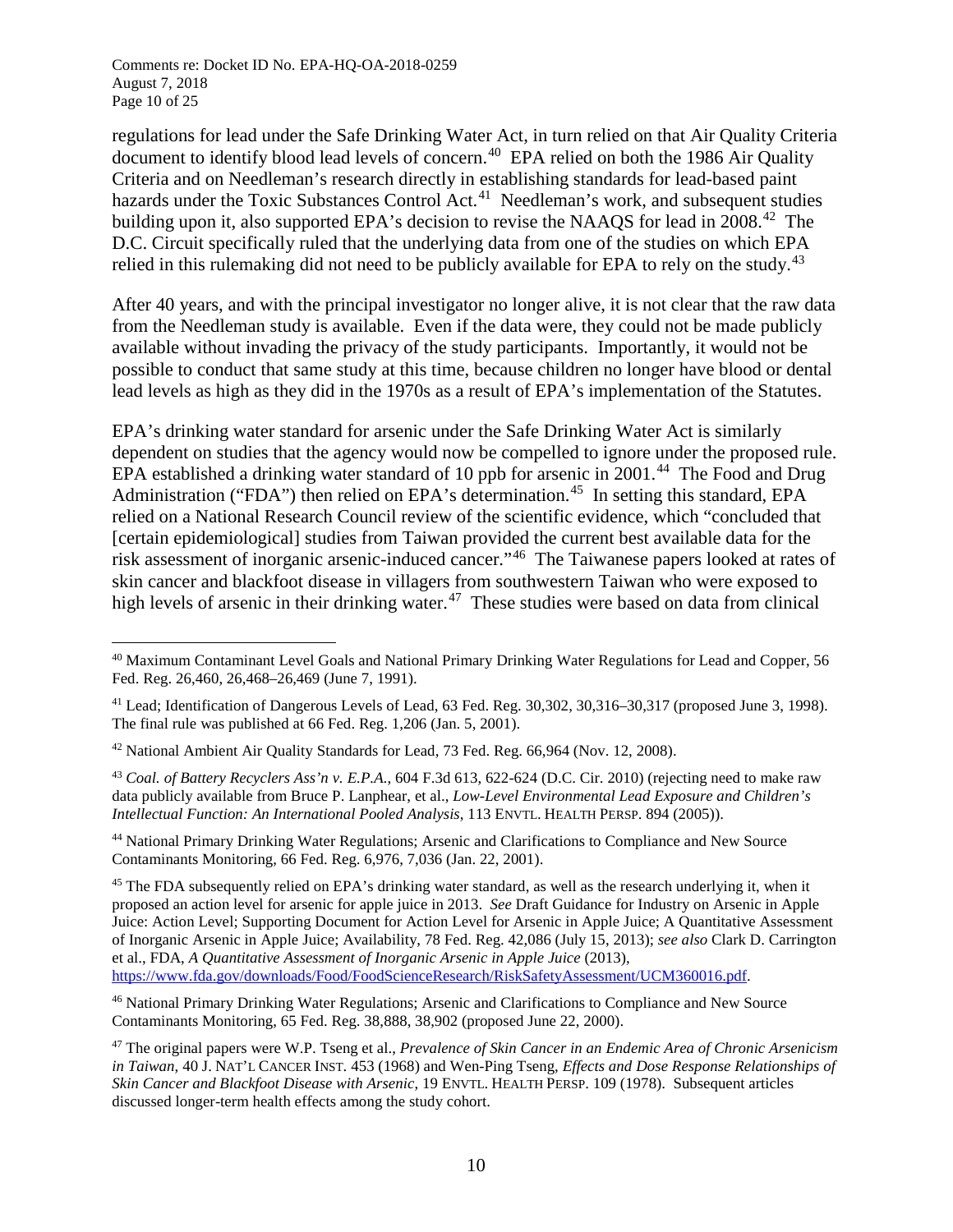examinations of the research subjects and therefore included confidential patient data that likely cannot be released to the public. In addition, given that the first data were collected more than 50 years ago, the studies are based on data that may no longer be available.

Even though the proposed rule "is intended to apply prospectively," it will also have a retroactive impact. Some of the Statutes require EPA to periodically review its prior regulatory decisions. For example, EPA must reconsider the lead NAAQS every five years.<sup>48</sup> EPA is also in the process of reconsidering the Lead and Copper Rule under the Safe Drinking Water Act.<sup>[49](#page-16-1)</sup> The proposed rule would prohibit EPA from continuing to rely on Needleman's critically-important study in future reconsiderations of the lead NAAQS and revisions to the Lead and Copper Rule.

Other future rulemakings would also be undermined by the proposed rule. In 2011, EPA decided to regulate perchlorate as a contaminant under the Safe Drinking Water Act.<sup>50</sup> "Perchlorate is commonly used as an oxidizer in rocket propellants, munitions, fireworks, airbag initiators for vehicles, matches, and signal flares" and is also present in some fertilizers.<sup>[51](#page-16-3)</sup> It is known to disrupt thyroid function by competitively inhibiting the uptake of iodide by the thyroid, and EPA in 2011 concluded "that there is a substantial likelihood that perchlorate will occur in public water systems with a frequency and at levels of public health concern."<sup>52</sup> Late in 2017, EPA issued a draft report identifying potential approaches to deriving a maximum contaminant level goal for perchlorate. [53](#page-16-5) To develop these approaches, EPA focused on five epidemiological studies.<sup>[54](#page-16-6)</sup> All five studies relied on confidential patient data. In addition, all five studies were carried out in Europe, where scientists may be subject to different data confidentiality requirements than in the United States. As a result, the proposed rule risks undermining the scientific basis for this EPA action as well.

<span id="page-16-4"></span><sup>52</sup> 76 Fed. Reg. at 7,763.

<span id="page-16-5"></span><sup>53</sup> EPA, *Draft Report: Proposed Approaches to Inform the Derivation of a Maximum Contaminant Level Goal for Perchlorate in Drinking Water* (2017)[, https://www.regulations.gov/document?D=EPA-HQ-OW-2016-0438-0019.](https://www.regulations.gov/document?D=EPA-HQ-OW-2016-0438-0019)

<span id="page-16-6"></span><sup>54</sup> *Id.* at 6-1 to 6-19 (citing Tim I. M. Korevaar et al., *Association of Maternal Thyroid Function during Early Pregnancy with Offspring IQ and Brain Morphology in Childhood: A Population-based Prospective Cohort Study*, 4 THE LANCET DIABETES & ENDOCRINOLOGY 35 (2016); Martijn J. J. Finken et al. *Maternal Hypothyroxinemia in Early Pregnancy Predicts Reduced Performance in Reaction Time Tests in 5- to 6-Year-Old Offspring*, 98 J. CLINICAL ENDOCRINOLOGY & METABOLISM 1417 (2013); F. Vermiglio et al., *Attention Deficit and Hyperactivity Disorders in the Offspring of Mothers Exposed to Mild-Moderate Iodine Deficiency: A Possible Novel Iodine Deficiency Disorder in Developed Countries*, 89 J. CLINICAL ENDOCRINOLOGY & METABOLISM 6054 (2004); Victor J. Pop et al., *Maternal Hypothyroxinemia during Early Pregnancy and Subsequent Child Development: A 3-year Follow-up Study*, 59 CLINICAL ENDOCRINOLOGY 282 (2003); Victor J. Pop et al., *Low Maternal Free Thyroxine Concentrations during Early Pregnancy Are Associated with Impaired Psychomotor Development in Infancy*, 50 CLINICAL ENDOCRINOLOGY 149 (1999)).

<span id="page-16-0"></span> <sup>48</sup> 42 U.S.C. § 7409(d)(1).

<span id="page-16-1"></span><sup>49</sup> *See Lead and Copper Rule Long-Term Revisions*, EPA, [https://perma.cc/U5GV-B93M.](https://perma.cc/U5GV-B93M)

<span id="page-16-2"></span><sup>&</sup>lt;sup>50</sup> Drinking Water: Regulatory Determination on Perchlorate, 76 Fed. Reg. 7,762 (Feb. 11, 2011).

<span id="page-16-3"></span><sup>51</sup> *Perchlorate in Drinking Water*, EPA,<https://www.epa.gov/dwstandardsregulations/perchlorate-drinking-water> (last visited August 3, 2018).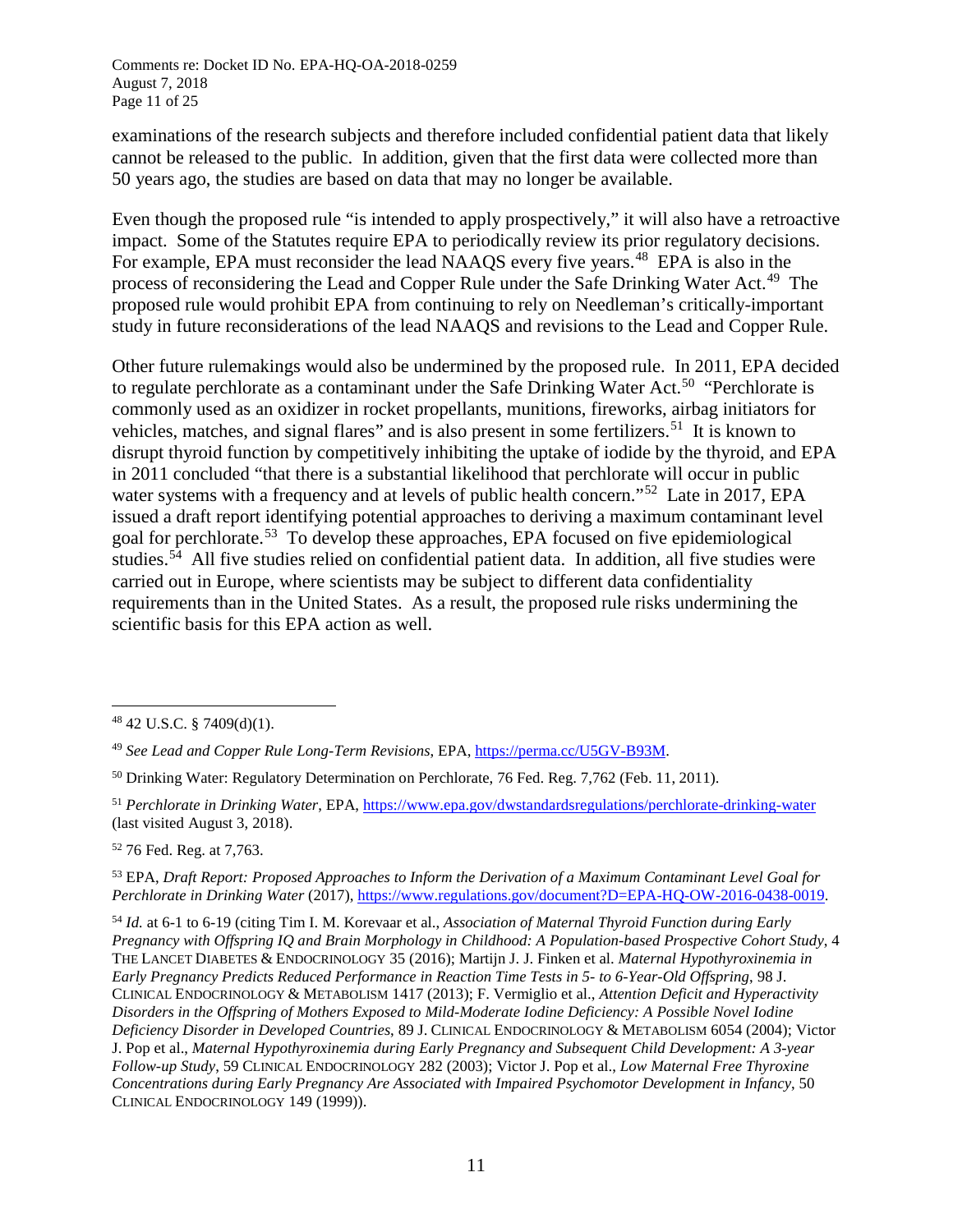Comments re: Docket ID No. EPA-HQ-OA-2018-0259 August 7, 2018 Page 12 of 25

Many other EPA rulemakings and decisions have relied on studies that cannot be replicated and whose data likely could not be made publicly available. For example:

- **PCBs**: EPA's regulations establishing water quality standards for polychlorinated biphenyls ("PCBs") under the Clean Water Act were based in part on long-term epidemiological studies of cancer rates in workers exposed to PCBs.<sup>[55](#page-17-0)</sup>
- **Radionuclides**: EPA's Safe Drinking Water Act regulation for radionuclides relied on epidemiological studies of survivors from the Hiroshima and Nagasaki atomic bomb attacks. [56](#page-17-1)
- **Particulate matter**: EPA's 1997, 2006, and 2012 NAAQS for fine particulate matter all relied on studies using confidential data, such as the Six Cities Study.<sup>[57](#page-17-2)</sup>
- **Methylmercury**: EPA's reference dose for methylmercury in fish that will be consumed by humans relied on data from human exposures in the Faroe Islands.<sup>[58](#page-17-3)</sup>

Precluding reliance on these and other studies for the sole reason that the underlying raw data has not been or cannot be released to the public is arbitrary, capricious, contrary to professional best practices, and antithetical to protection of public health and safety as required by the Statutes. The proposed rule will prevent EPA from relying on the "best available science."

## **III. "TRANSPARENCY" IN SCIENCE DOES NOT REQUIRE RELEASE OF PRIVATE INFORMATION; IT REQUIRES A CLEAR STATEMENT AND DETAILED DESCRIPTION OF THE METHODOLOGY USED BY THE RESEARCHER**

Transparency is valuable and important. As used in the draft rule, however, transparency is a guise for excluding large bodies of valid—and best available—science. The concept of transparency promoted by the draft rule is harmful to good decision-making, to implementation of the Statutes, and, most of all, to protection of public health and safety.

In the professional scientific and medical research community, "transparency" means clear and detailed disclosure of all methods, data, assumptions, and uncertainties. Studies are considered "transparent" when the study design and methodology are clear enough to allow other scientists to challenge assumptions, test hypotheses, and either reproduce or replicate the study to

<span id="page-17-0"></span> <sup>55</sup> Thomas Sinks et al., *Mortality among Workers Exposed to Polychlorinated Biphenyls*, 136 AM. J. EPIDEMIOLOGY 389 (1992); Pier Alberto Bertazzi et al., *Cancer Mortality of Capacitor Manufacturing Workers*, 11 AM. J. INDUS. MED. 165 (1987).

<span id="page-17-1"></span><sup>56</sup> *See* Environmental Data and Governance Initiative ("EDGI"), *Public Protections Under Threat at the EPA: Examining Safeguards and Programs That Would Have Been Blocked by H.R. 1430* 9-10 (2017), [https://perma.cc/3NUU-MDHM.](https://perma.cc/3NUU-MDHM)

<span id="page-17-2"></span><sup>57</sup> Douglas W. Dockery, et al., *An Association between Air Pollution and Mortality in Six U.S. Cities*, 329 NEW ENGLAND J. MED. 1753 (1993).

<span id="page-17-3"></span><sup>58</sup> P. Grandjean, et al., *Cognitive Deficit in 7-Year-Old Children with Prenatal Exposure to Methylmercury*, 19(6) NEUROTOXICOL TERATOL 417 (1997).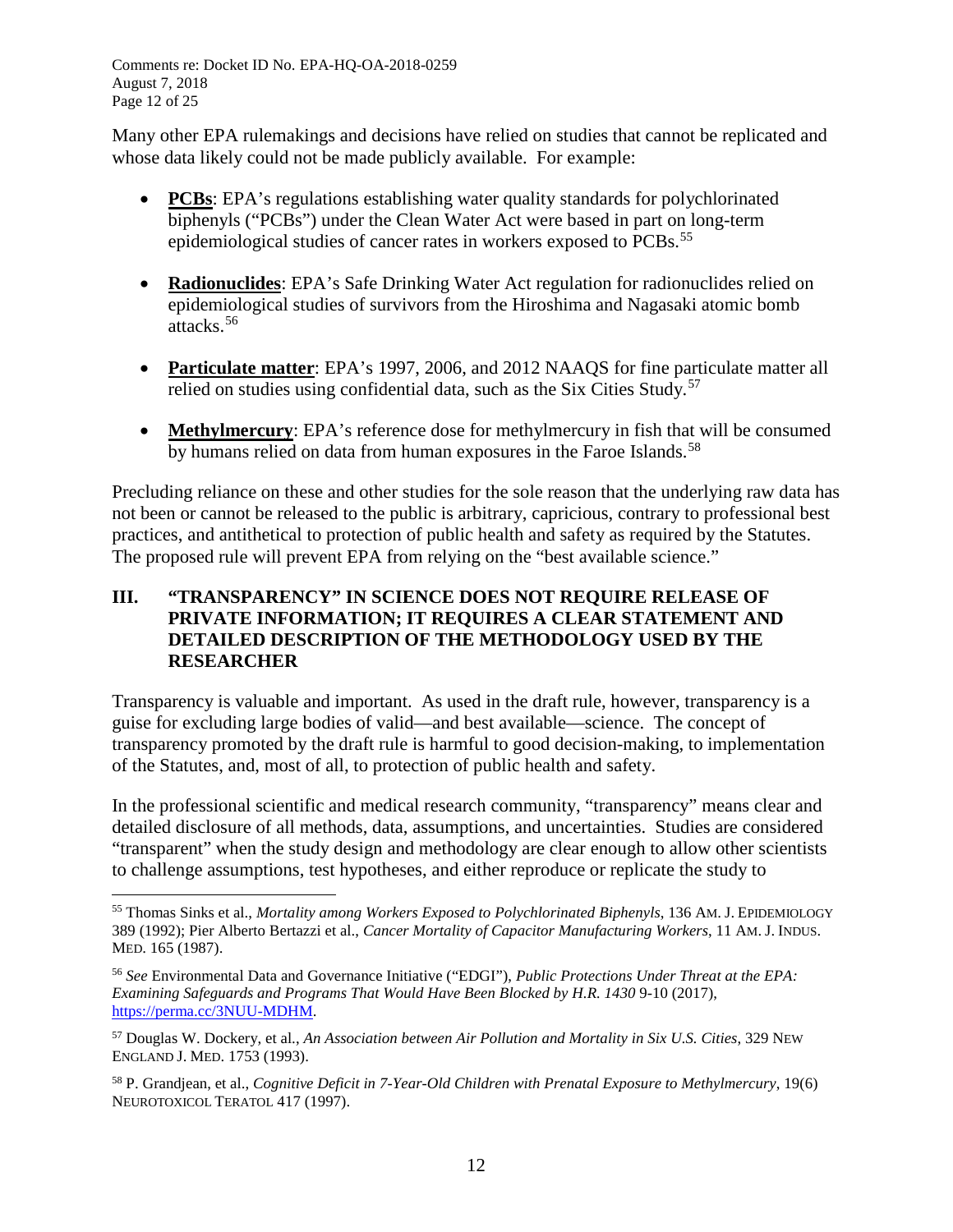determine whether the results obtained are consistent with the original study. Having the raw data associated with the original study is not usually necessary to validate a study.<sup>[59](#page-18-0)</sup>

Transparency does *not* mean violating the confidentiality of study participants or making all raw data publicly available. The proposed rule does not comport with the fundamental approach to conducting scientific and medical research that is the standard practice for experienced, advanced scholars and researchers.

Nor is it necessary to reproduce<sup>[60](#page-18-1)</sup> a study to validate it. The proposal provides that "[i]nformation is considered 'publicly available in a manner sufficient for independent validation' when it includes the information necessary for the public to understand, assess, and *replicate* [sic] findings."<sup>[61](#page-18-2)</sup> Neither reproducing nor replicating studies is always possible. Indeed in some circumstances it would be inhumane, immoral, or physically impossible to do so. Some studies involve natural disasters, other one-time events, or exposures and conditions that no longer exist and cannot be reproduced or replicated. Those studies are valid but would be excluded by the proposed rule. Examples include:

- Studies of Hiroshima and Nagasaki survivors that underlie Safe Drinking Water Act radionuclides regulation;
- Studies of the effects of lead from 1970s, when blood lead levels were higher than they are now;
- Studies of worker exposure to polychlorinated biphenyls before PCBs were banned; these studies formed the basis of water quality standards for PCBs under the Clean Water Act;
- Long-term cohort studies of benzene exposure in workers which formed the basis of EPA's 2007 Clean Air Act regulation for emissions of hazardous air pollutants from mobile sources; and
- Studies based on the massive oil leak at Deepwater Horizon.

<span id="page-18-0"></span> <sup>59</sup> *See supra* notes 3, 7, 8. In the rare instance when the raw data is needed to validate a study, EPA already has the ability to request it. This should be the exception, not the default as it has become in the proposed rule. If, ultimately, EPA is unable to obtain the raw data to verify the study results, it is within the agency's discretion to categorize such data as "qualitative," and taking into consideration inherent uncertainties, weigh the study relative to other evidence. *See* EPA, *Guidance for Considering and Using Open Literature Toxicity Studies to Support Human Health Risk Assessments* 9 (Aug. 28, 2012), [https://www.epa.gov/sites/production/files/2015-07/documents/lit](https://www.epa.gov/sites/production/files/2015-07/documents/lit-studies.pdf)[studies.pdf.](https://www.epa.gov/sites/production/files/2015-07/documents/lit-studies.pdf)

<span id="page-18-1"></span><sup>60</sup> In the proposed rule, EPA incorrectly uses the term "replicate." *See* note 3, above.

<span id="page-18-2"></span><sup>61</sup> 83 Fed. Reg. at 18,773–18,774.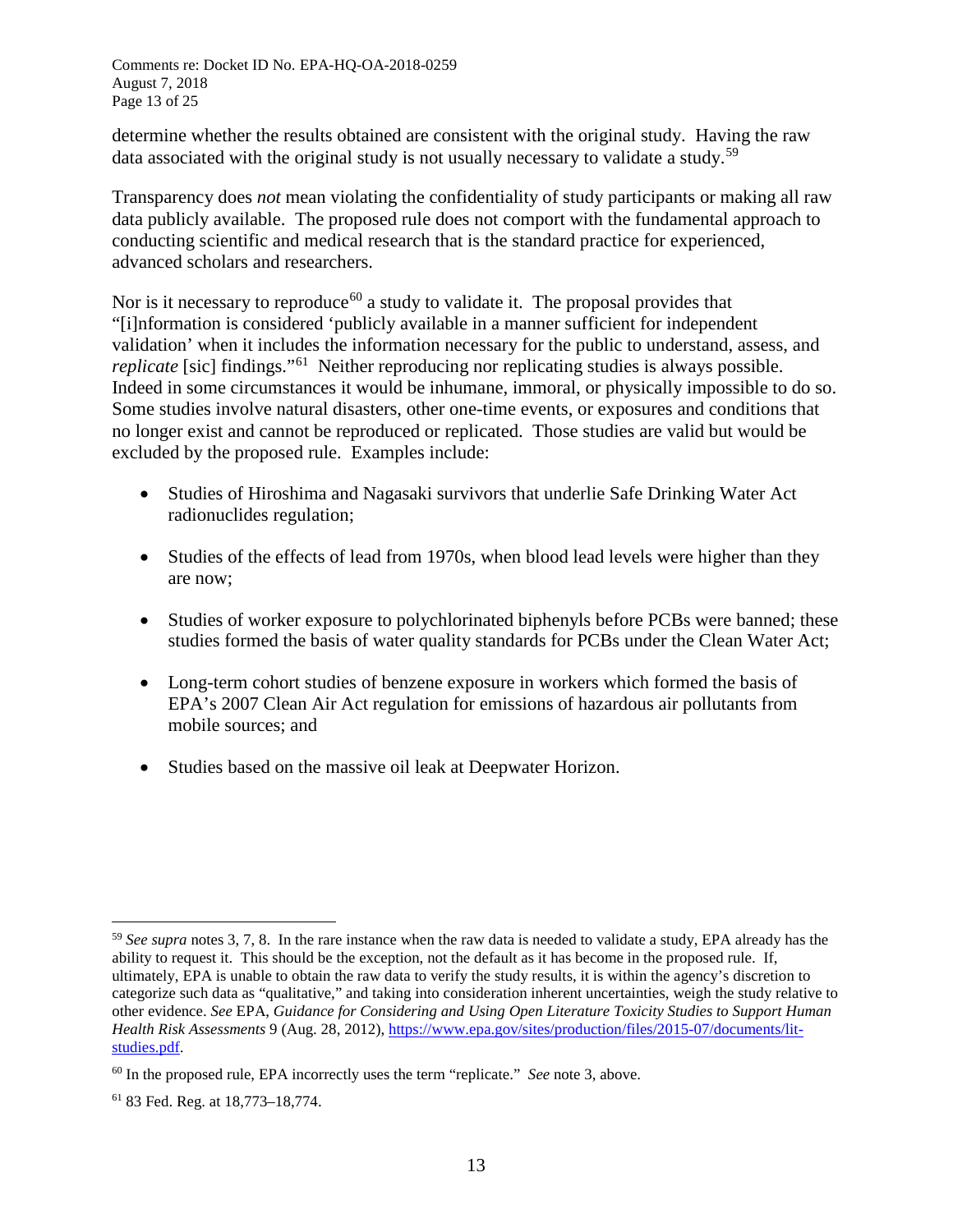## **IV. THE PROPOSED RULE IGNORES MECHANISMS THAT ALREADY EXIST TO DEAL WITH CONCERNS ABOUT ACCESS TO RAW DATA**

The proposed rule fails to acknowledge numerous federal laws, regulations, and guidance that regulate the quality of and access to raw data. These include: the Information Quality Act, Office of Management and Budget ("OMB") Uniform Administrative Requirements, Cost Principles, and Audit Requirements for Federal Awards ("OMB Uniform Guidance"), <sup>[62](#page-19-0)</sup> and EPA's own Information Quality Guidelines. These already address the data access concerns that EPA raises in the proposed rule. Moreover, the proposed rule is inconsistent with some aspects of these other requirements. For example, OMB Uniform Guidance exempts from its definition of "research data" subject to disclosure any "medical information and similar information the disclosure of which would constitute a clearly unwarranted invasion of personal privacy, such as information that could be used to identify a particular person in a research study."<sup>[63](#page-19-1)</sup> In contrast, the proposed rule would generally prohibit EPA from relying on studies based on data not disclosed to the public, even when disclosure would be a clearly unwarranted invasion of personal privacy. Any decision to consider the study while allowing the data to remain confidential is left to the whim of the EPA Administrator. This standardless, case-by-case approach is inconsistent with OMB's uniform privacy protections.

In the proposed rule, EPA ignores a variety of commonly-used mechanisms for assessing and ensuring the validity of studies without requiring public disclosure of the raw data. These mechanisms include peer reviews, pre-registration of study methodology, corroboration of results by subsequent studies, and in some instances special agreements that enable an independent third party, such as the Health Effects Institute ("HEI"), to re-analyze the raw data. As explained by the Science Advisory Board, the HEI's reanalysis of the Six Cities Study, through "an unusually rigorous form of peer review and independent reanalysis, coupled with many follow-up studies, has accomplished a measure of confidence in findings without public access to data and analytic methods."[64](#page-19-2)

For these reasons, the public health, medical, and scientific research community does not regard the public disclosure of all raw data as necessary. For example, the Committee on Publication Ethics ("COPE"), which has over 12,100 member journals and editors covering all areas of scholarly inquiry, has established 10 core practices. COPE's core practice #5 on data and reproducibility provides that "[j]ournals should include policies on data availability and encourage the use of reporting guidelines and registration of clinical trials and other study designs according to standard practice in their discipline."<sup>[65](#page-19-3)</sup> The simplicity and generality of this core practice statement signals that the question of standards for data transparency, data access,

<span id="page-19-0"></span> <sup>62</sup> *See* OMB, *Uniform Administrative Requirements, Cost Principles, and Audit Requirements for Federal Awards*, 78 Fed. Reg. 78,590, at 78,631, 2 C.F.R. § 200.315(e)(3) (Dec. 26, 2013) (guidance incorporated from OMB, *OMB Circular A–110, Uniform Administrative Requirements for Grants and Agreements With Institutions of Higher Education, Hospitals, and Other Non-Profit Organizations* § 36(d) (as amended Sept. 30,1999)) [hereinafter "OMB, *Uniform Guidance*"].

<span id="page-19-1"></span><sup>63</sup> OMB, *Uniform Guidance*, 2 C.F.R. § 200.315(e)(3)(ii).

<span id="page-19-2"></span><sup>64</sup> SAB Memo, *supra* note 8, at 4.

<span id="page-19-3"></span><sup>65</sup> *Core Practices*, COPE,<https://publicationethics.org/core-practices> (last visited August 3, 2018).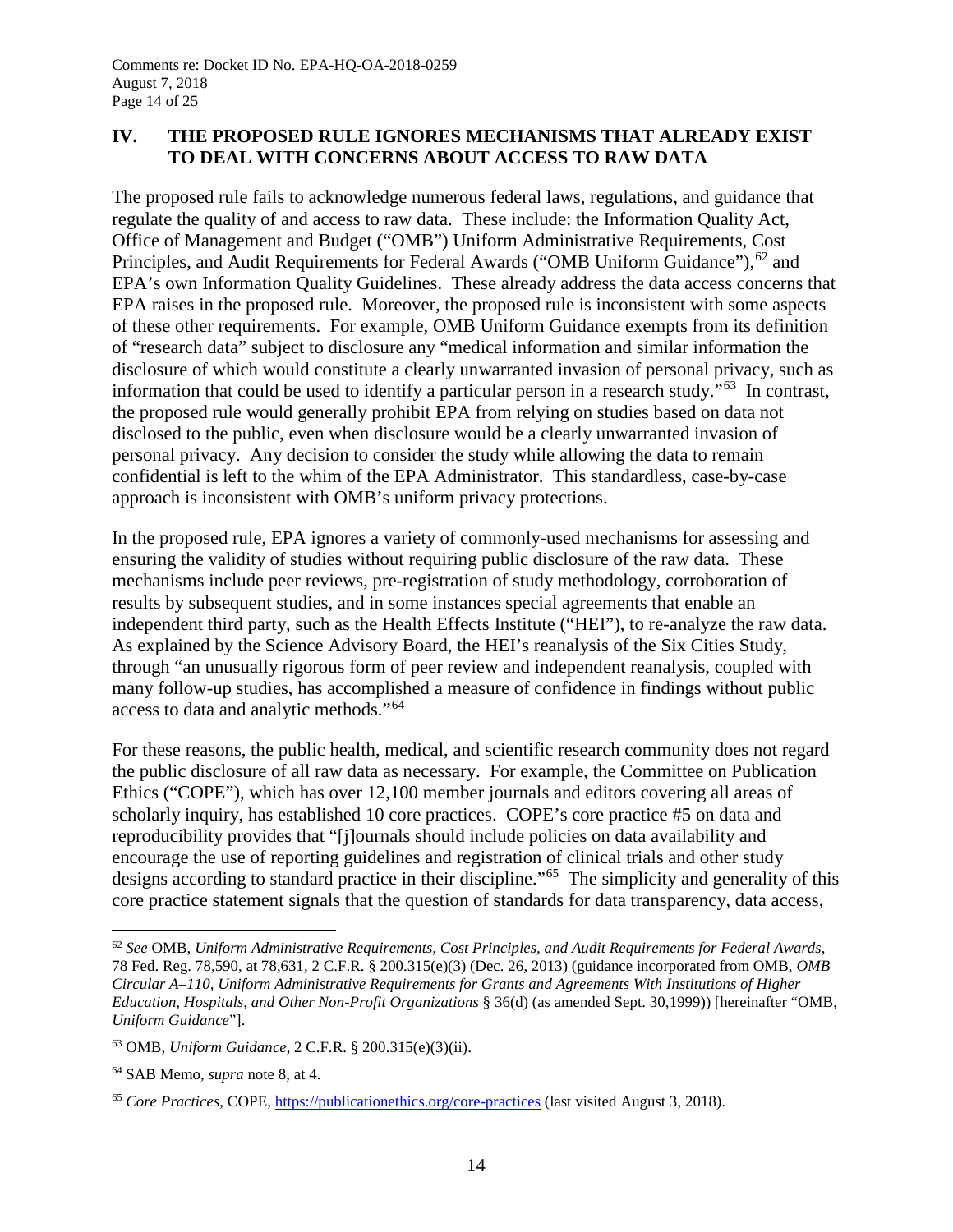Comments re: Docket ID No. EPA-HQ-OA-2018-0259 August 7, 2018 Page 15 of 25

data sharing, data peer review, and replication and reproducibility practices are far from settled. There is no one-size-fits-all approach to the critical questions of data transparency, data sharing, and reproducibility.

The proposed rule was announced by EPA without any meaningful consultation with the broad research community despite the fact that it addresses a complex and contentious issue that is not yet ripe for regulatory action. There are ample and adequate safeguards in place at the leading journals to ensure "transparency" – the ability of other researchers to question, challenge, and validate the results of published studies. This would include the journals' policies on treatment of data from research published years and even decades ago. It is contrary to good scientific study and practice and the advancement of knowledge for EPA to arrogate to itself the determination of what constitutes useable research and data, and to grant sweeping discretion to the Administrator—who may not even be a scientist—to make those determinations.

In a rare joint statement, the editors of the journals *Science*, *Nature*, *PLOS One*, *Proceedings of the National Academy of Sciences*, and *Cell* explained:

It does not strengthen policies based on scientific evidence to limit the scientific evidence that can inform them; rather, it is paramount that the full suite of relevant science vetted through peer review, which includes ever more rigorous features, inform the landscape of decision making. Excluding relevant studies simply because they do not meet rigid transparency standards will adversely affect decision-making processes.<sup>[66](#page-20-0)</sup>

As has long been recognized by the professional public health, medical, and scientific research community—and by EPA itself until now<sup>[67](#page-20-1)</sup> —whether or not the raw data underlying a study is released does not determine the quality of the study. Rather, it is the scientific method that is determinative. The proposed rule fails to take into account the fact that studies are reliable and constitute the best available science when they comply with professionally-established best practices for describing the methodology, sampling size, sampling procedure and assumptions utilized and the results are consistent with those of other studies.

## **V. THE PROPOSAL WOULD IMPOSE AN IMMENSE AND UNNECESSARY COST AND PAPERWORK BURDEN ON EPA, OTHER FEDERAL AGENCIES, AND THE RESEARCH COMMUNITY**

EPA has not established a legitimate need for the proposed rule. EPA has made thousands of regulatory decisions over the last 50 years. The Congressional Budget Office estimates that EPA "relies on about 50,000 scientific studies annually to perform its mission."[68](#page-20-2) The proposed rule

<span id="page-20-0"></span> <sup>66</sup> Jeremy Berg et al., *Joint Statement on EPA Proposed Rule and Public Availability of Data*, SCIENCE (Apr. 30, 2018), [http://science.sciencemag.org/content/early/2018/04/30/science.aau0116.](http://science.sciencemag.org/content/early/2018/04/30/science.aau0116)

<span id="page-20-1"></span><sup>67</sup> *See supra* note 7.

<span id="page-20-2"></span><sup>68</sup> Congressional Budget Office ("CBO"), *Cost Estimate: H.R. 1030, Secret Science Reform Act of 2015* 2 (Mar. 11, 2015), [https://www.cbo.gov/sites/default/files/114th-congress-2015-2016/costestimate/hr1030.pdf.](https://www.cbo.gov/sites/default/files/114th-congress-2015-2016/costestimate/hr1030.pdf)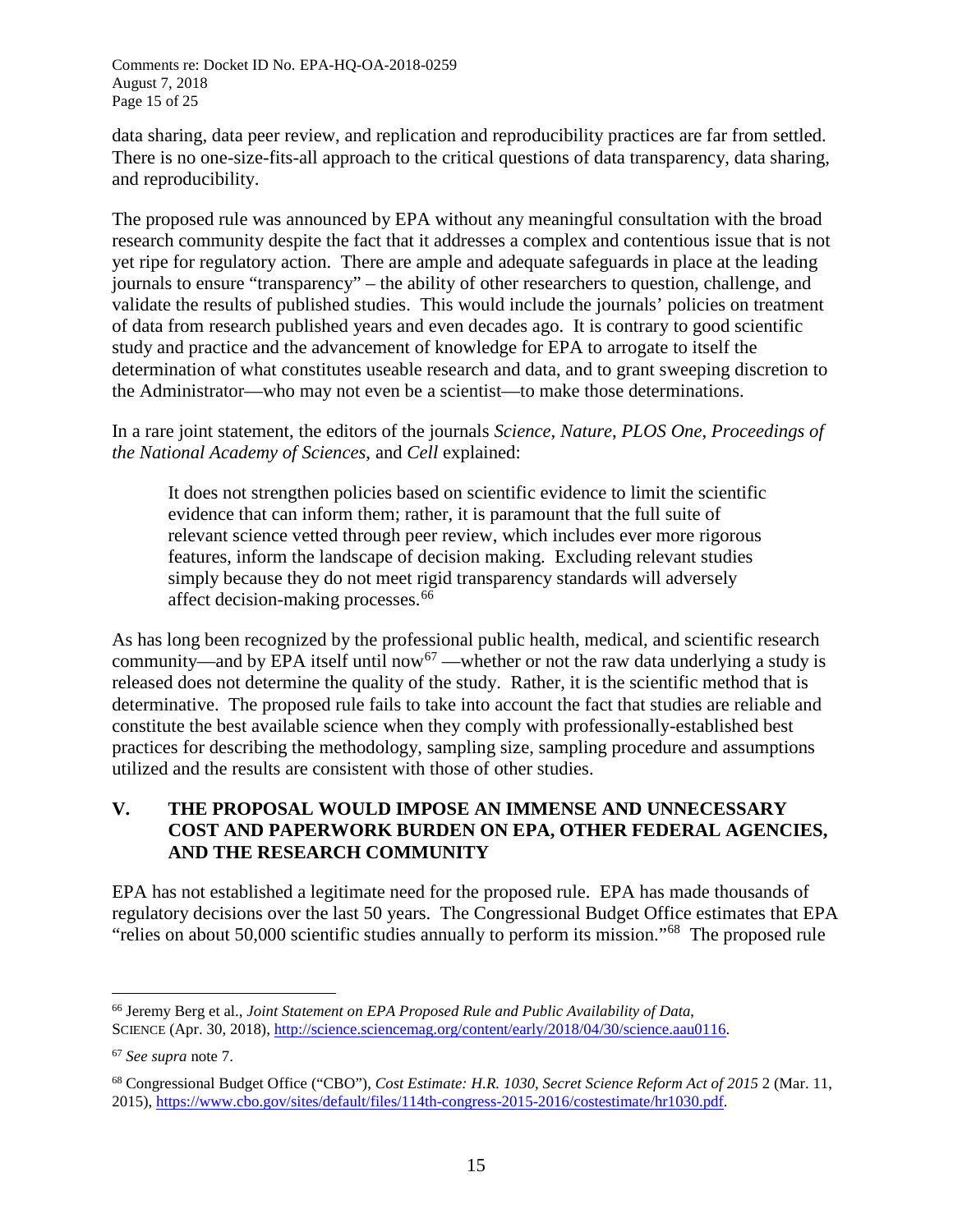Comments re: Docket ID No. EPA-HQ-OA-2018-0259 August 7, 2018 Page 16 of 25

fails to identify a single regulatory action based on faulty science.<sup>[69](#page-21-0)</sup> The rule is not needed or warranted. It will do far more harm than good.

Although OMB did not have a meaningful opportunity to review the proposed rule before former Administrator Pruitt signed and released it (OMB had a mere five days) and presumably did not intend to allow EPA's new definitions to modify OMB's Uniform Guidance, one might argue that that is an effect of the proposed rule. If so, its radical and erroneous "transparency" requirements would extend to all federal agencies, wreaking chaos.

The CBO estimates that it will cost between \$10,000 and \$30,000 per study to make the raw data available.<sup>70</sup> If EPA continues to rely on roughly the same number of studies, it could cost hundreds of millions of dollars a year to implement the proposal. Imposing these costs on all federal agencies would be a staggering burden. Given the cost and the impracticality of releasing all raw data to the public, EPA will have effectively but wrongly undermined public health and safety.<sup>[71](#page-21-2)</sup>

Even if EPA or the researchers do spend this money and considerable time to de-identify data to comply with the proposed rule, that effort will not necessarily protect patient or research subject confidentiality. As mentioned above, it is frequently possible to re-identify individuals from supposedly de-identified datasets. For example, one study found that the researchers could reidentify approximately one-quarter of the records in a subset of a HIPAA-compliant environmental health dataset.<sup>[72](#page-21-3)</sup>

Relatedly, for some studies (e.g. prospective cohort studies that include extensive personal data; environmental health effects studies), it is impossible to de-identify the data without negating its scientific value. To protect against re-identification, it would be necessary to remove so much demographic information from the dataset that other scientists would not be able to perform meaningful re-analyses of the data.

<span id="page-21-0"></span> $69$  Importantly, this proposed rule shifts the presumption of validity away from non-biased, peer-reviewed studies conducted by professional and academic researchers to non-peer reviewed studies conducted by the interested, regulated enterprises. In fact, if there is a problem anywhere in the science on which EPA relies, it is in the industry studies submitted for licensing and permitting—yet these actions are excluded from the coverage of the rule by the definition of "regulatory decisions." *See* Thomas O. McGarity, *Beyond Buckman: Wrongful Manipulation of the Regulatory Process in the Law of Torts*, 41 WASHBURN L.J. 549, 559-63 (2002) (detailing incidents in which data required to be submitted by manufacturers or their contractors under the Federal Fungicide, Insecticide, and Rodenticide Act ("FIFRA") and the Food, Drug, and Cosmetic Act ("FDCA") were either withheld or were misleading or fraudulent); *cf.* SHELDON KRIMSKY, SCIENCE IN THE PRIVATE INTEREST: HAS THE LURE OF PROFITS CORRUPTED THE VIRTURE OF BIOMEDICAL RESEARCH? (2003) (discussing this problem throughout the book and providing considerable support).

<span id="page-21-1"></span><sup>70</sup> CBO, *supra* note 68, at 2.

<span id="page-21-2"></span> $71$  In the proposal, EPA cites a paper prepared by Randall Lutter and David Zorn for the Mercatus Center, which arrives at a lower cost estimate than the CBO, to support its conclusion that "the benefits of this proposed rule justify the costs." 83 Fed. Reg. at 18,772  $\&$  n.24. EPA cannot abdicate its responsibility to conduct its own analysis of the costs and benefits of this regulation by relying on this paper.

<span id="page-21-3"></span><sup>72</sup> Sweeney, et al., *supra* note 28.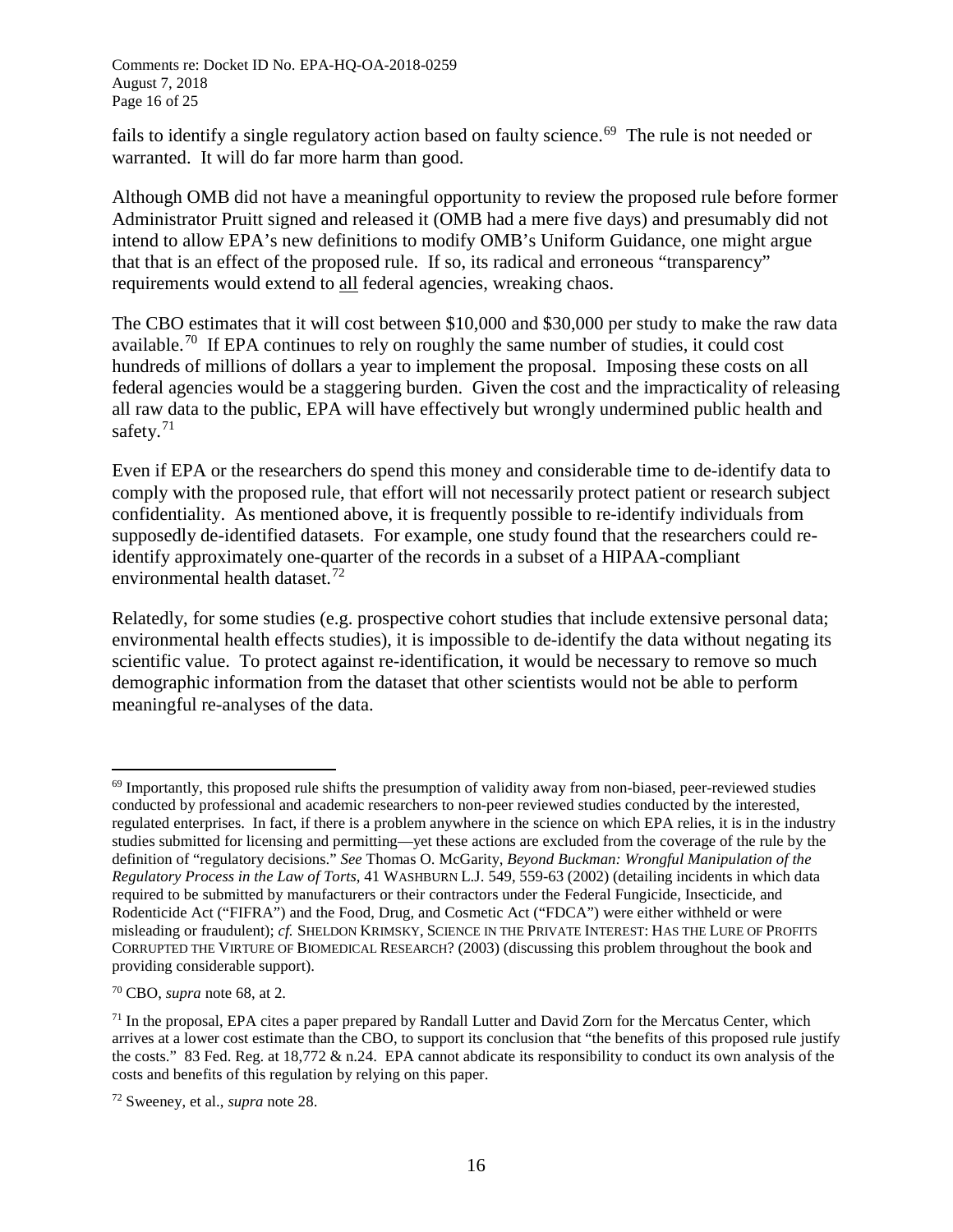## **VI. THE PROPOSED RULE WOULD CREATE CONFUSION AND CHAOS DETRIMENTAL TO THE PROTECTION OF PUBLIC HEALTH**

The proposal, as drafted, contains significant ambiguities. As a result, it is entirely unclear what the effect of the proposed rule will be on studies that have already formed the basis of existing rules but as to which the underlying raw data has not been and cannot be made available for various reasons. These studies are considered by professionals to be the "best" available science.

The following crucial questions are not addressed by the proposed rule:

- 1. Will EPA continue to rely on those studies or will they now arbitrarily be excluded from consideration?
- 2. Will EPA implement the new rule by ensuring that raw data are made available (very costly) or simply by ignoring existing, valid studies as to which the data cannot be made available or would be extremely expensive to de-identify?
- 3. How will EPA implement its exemption authority? What are the governing standards for when the Administrator will exercise this authority?
- 4. Will the proposed rule apply to old studies or only new ones and to past regulatory decisions or only new ones? The latter point is especially a concern under statutes that require EPA to revise standards periodically. Will previously-established standards be abandoned because the data from the studies underlying those decisions (in many cases decades old) is no longer available?
- 5. How will the proposal affect the actions of other agencies that rely on EPA's findings or decisions or that provide information to EPA? For example, what will the effect be on Agency for Toxic Substances and Disease Registry ("ATSDR") analyses that EPA is required to consider pursuant to the Comprehensive Environmental Response, Compensation, and Liability Act?
- 6. How will EPA's re-interpretation of OMB's Uniform Guidance and other rules that apply uniformly to the entire federal government be administered? For example, how will the Food and Drug Administration's review of applications for new drugs be affected?

In addition, EPA has not included any analysis of the impact of the proposed rule on its existing or future regulations.

Many of the signatories conduct studies, reports, analyses, and models that are used to support the work of numerous state and federal agencies. The proposed rule will interfere with the ability of these agencies to work together as required by some statutes to develop joint approaches to protection of public health and safety due to the restrictions in the proposed rule. Specifically, the rule will impede EPA's ability to work effectively with the Food and Drug Administration, ATSDR, the Department of Agriculture, and other agencies whose mission is to protect public health.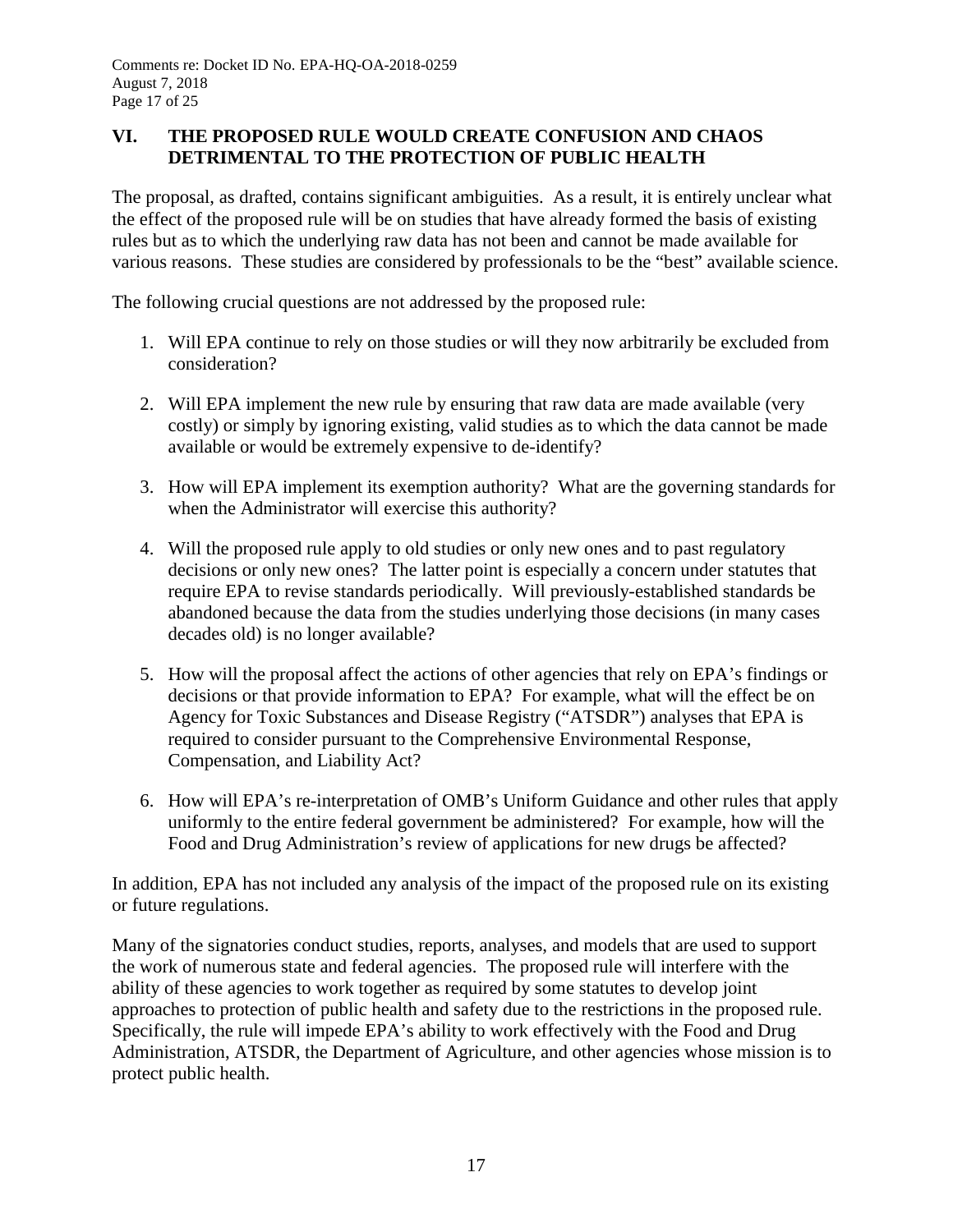## **VII. THE PROPOSED NEW APPROACH TO DOSE-RESPONSE MODELING IS ANTITHETICAL TO PROPER SCIENTIFIC METHODOLOGY AND CONTRAVENES THE ADVICE OF EXPERTS IN THE FIELD, INCLUDING THE NATIONAL ACADEMIES OF SCIENCES, ENGINEERING, AND MEDICINE**

EPA proposes to use "default assumptions, including assumptions of a linear, no-threshold dose response, on a case-by-case basis. . . . When available, EPA shall give explicit consideration to high quality studies that explore: a broad class of parametric dose-response models; a robust set of potential confounding variables; nonparametric models that incorporate fewer assumptions; various threshold models across the dose or exposure range; and models that investigate factors that might account for spatial heterogeneity."<sup>73</sup> This proposed new approach allows for assuming a safe threshold below which humans can be exposed to chemicals in circumstances where data may be sparse. This approach runs counter to EPA's own historic practice and to the best practice employed by the scientific community when conducting risk assessments. Specifically, the National Research Council has recommended that linear and conceptual models be used "unless data is sufficient to reject low-dose linearity."<sup>74</sup> The scientific research and risk assessment community have also reached a consensus that cancer and non-cancer risk assessment should be unified so that all compounds, not just carcinogens, should be subjected to benchmark dose modeling.<sup>[75](#page-23-2)</sup> This means that researchers should not assume a safe threshold of exposure even for non-carcinogens such as lead and mercury.<sup>[76](#page-23-3)</sup>

The approach EPA proposes also conflicts with the advice of EPA's own Science Advisory Board as well as the advice of the National Academies of Sciences, Engineering, and Medicine.<sup>[77](#page-23-4)</sup> And, EPA's proposed new approach directly conflicts with the statutory mandates that it must protect develop rules that protect human health "with an adequate margin of safety."<sup>[78](#page-23-5)</sup>

EPA's assertion in the proposed rule that there is "growing empirical evidence of non-linearity in the concentration-response function for specific pollutants and health effects" is dangerous and unsupported by scientific evidence.<sup>79</sup> In recent years, several toxicants such as lead and

<span id="page-23-2"></span><sup>75</sup> EPA, Risk Assessment Forum, *Benchmark Dose Technical Guidance* (June 2012), [https://www.epa.gov/sites/production/files/2015-01/documents/benchmark\\_dose\\_guidance.pdf;](https://www.epa.gov/sites/production/files/2015-01/documents/benchmark_dose_guidance.pdf) Eileen Abt, et al. *Science and Decisions: Advancing Risk Assessment*, 30 RISK ANALYSIS 1028 (2010).

<span id="page-23-3"></span><sup>76</sup> EPA, *supra* note 75; Eileen Abt, et al., *supra* note 75.

<span id="page-23-4"></span><sup>77</sup> EPA, *supra* note 75; Eileen Abt, et al., *supra* note 75.

<span id="page-23-5"></span><sup>78</sup> For example, the Clean Air Act, 42 U.S.C. § 7409(b)(1) (setting NAAQS); the Safe Drinking Water Act, 42 U.S.C. § 300g-1(b)(4)(A) (setting Maximum Contaminant Level Goals ("MCLG's")).

<span id="page-23-6"></span><sup>79</sup> 83 Fed. Reg. at 18,770.

<span id="page-23-0"></span> <sup>73</sup> 83 Fed. Reg. at 18,774.

<span id="page-23-1"></span><sup>74</sup> This has also been the position of the federal government since 1983. Eileen Abt, et al. *Science and Decisions: Advancing Risk Assessment*, 30 RISK ANALYSIS 1028 (2010); Committee on the Institutional Means for Assessment of Risks to Public Health, Commission on Life Sciences and National Research Center, *Risk Assessment in the Federal Government: Managing the Process* (1983)[, http://www.nap.edu/catalog/366/risk-assessment-in-the](http://www.nap.edu/catalog/366/risk-assessment-in-the-federal-government-managing-the-process)[federal-government-managing-the-process.](http://www.nap.edu/catalog/366/risk-assessment-in-the-federal-government-managing-the-process)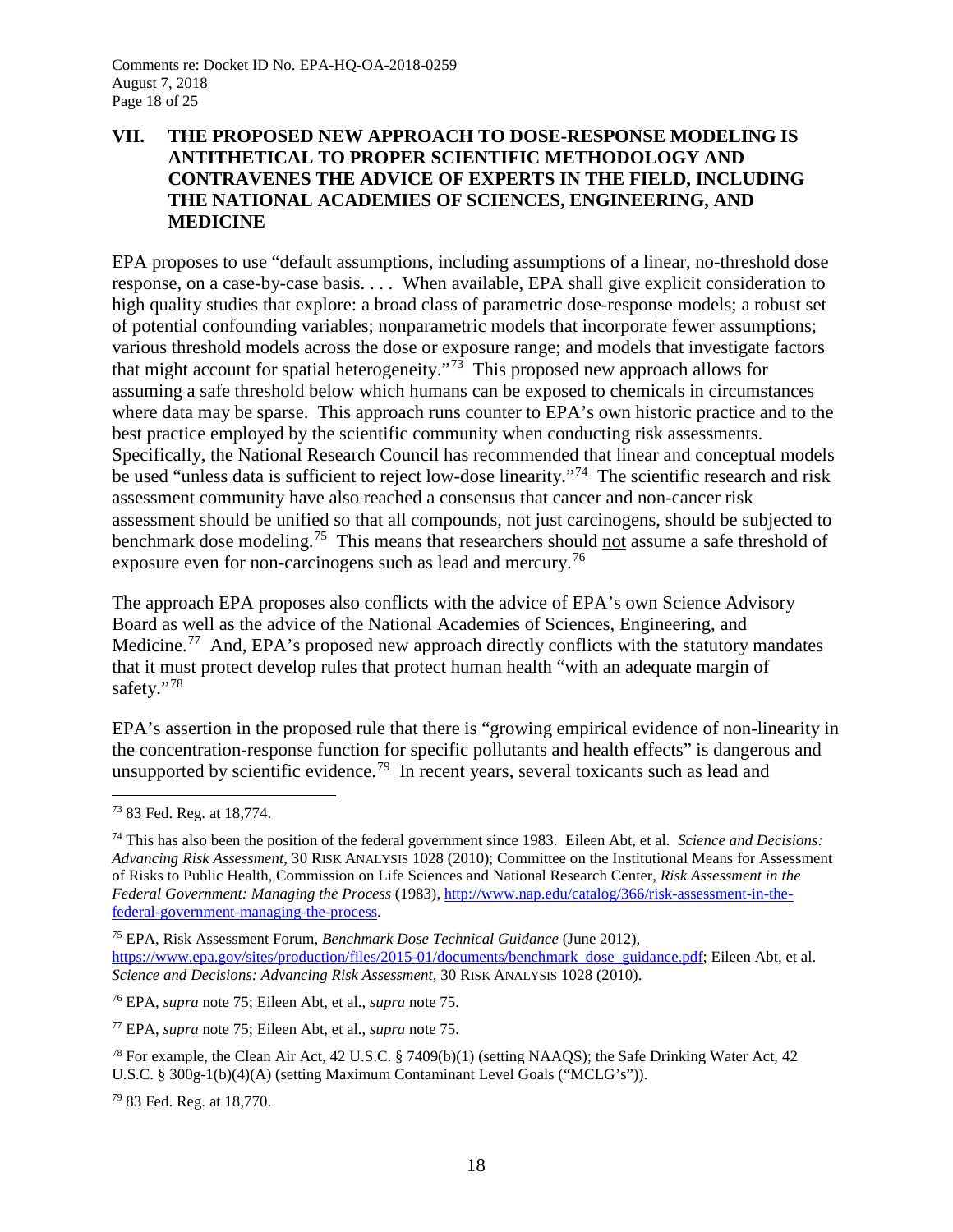Comments re: Docket ID No. EPA-HQ-OA-2018-0259 August 7, 2018 Page 19 of 25

particulate matter air pollution have been shown to have either superlinear responses at low dose or no threshold.<sup>[80](#page-24-0)</sup> The consensus of the academic scientific community has been for over a decade that threshold effects should not be presumed in the absence of robust concentrationresponse data.<sup>81</sup> Accordingly, this comment letter endorses and incorporates by reference the comments on this point that have been submitted by: The National Academies of Sciences, Engineering, and Medicine dated July 16, 2018, and the Center for Science in the Public Interest dated July 17, 2018.

### **VIII. THE RULE SHOULD BE WITHDRAWN**

The proposed rule will undermine EPA's ability to fulfill its mission to protect human health, safety, and the environment by using the best available information and science. First, the proposed rule would exclude from EPA's consideration any reports, studies, analyses, and models that rely on confidential, inaccessible, or unavailable data but that historically have been considered the best available science and therefore used to support regulations and standards designed to protect public health and safety. Second, in so doing, the rule also eliminates EPA's access to fundamental information necessary for identifying and calculating the "health benefits" of rules and standards needed to protect public health. Finally, it threatens to impose significant costs on both the federal government and independent scientists. Worst of all, the proposed rule creates these multiple problems without providing any significant countervailing benefits.

For these and all of the reasons explicated above, the proposed rule should be withdrawn.

 $By:$   $\overline{\mathcal{M}}\mathcal{N}$   $\mathcal{D}\mathcal{N}$ 

Wendy B. Jacobs, Esq. Emmett Clinical Professor of Environmental Law and Clinic Director Shaun A. Goho, Esq. Deputy Director and Senior Staff Attorney Emmett Environmental Law & Policy Clinic Harvard Law School 6 Everett Street, Suite 4119 Cambridge, MA 02138 wjacobs@law.harvard.edu

<span id="page-24-0"></span> <sup>80</sup> Bruce P. Lanphear, et al., *Low-Level Environmental Lead Exposure and Children's Intellectual Function: An International Pooled Analysis,* 113 ENVTL. HEALTH PERSP. 894 (July 2005),

[https://www.ncbi.nlm.nih.gov/pmc/articles/PMC1257652/;](https://www.ncbi.nlm.nih.gov/pmc/articles/PMC1257652/) Joel Schwartz, *Assessing Confounding, Effect Modification, and Thresholds in the Association between Ambient Particles and Daily Deaths*, 108 ENVTL. HEALTH PERSP. 563 (June 2000)[, https://www.ncbi.nlm.nih.gov/pmc/articles/PMC1638159/pdf/envhper00307-0129.pdf;](https://www.ncbi.nlm.nih.gov/pmc/articles/PMC1638159/pdf/envhper00307-0129.pdf) Qian Di, et al., *Association of Short-term Exposure to Air Pollution With Mortality in Older Adults*, JAMA NETWORK (Dec. 26, 2017)[, https://jamanetwork.com/journals/jama/fullarticle/2667069.](https://jamanetwork.com/journals/jama/fullarticle/2667069)

<span id="page-24-1"></span><sup>81</sup> Eileen Abt, et al., *supra* note 75.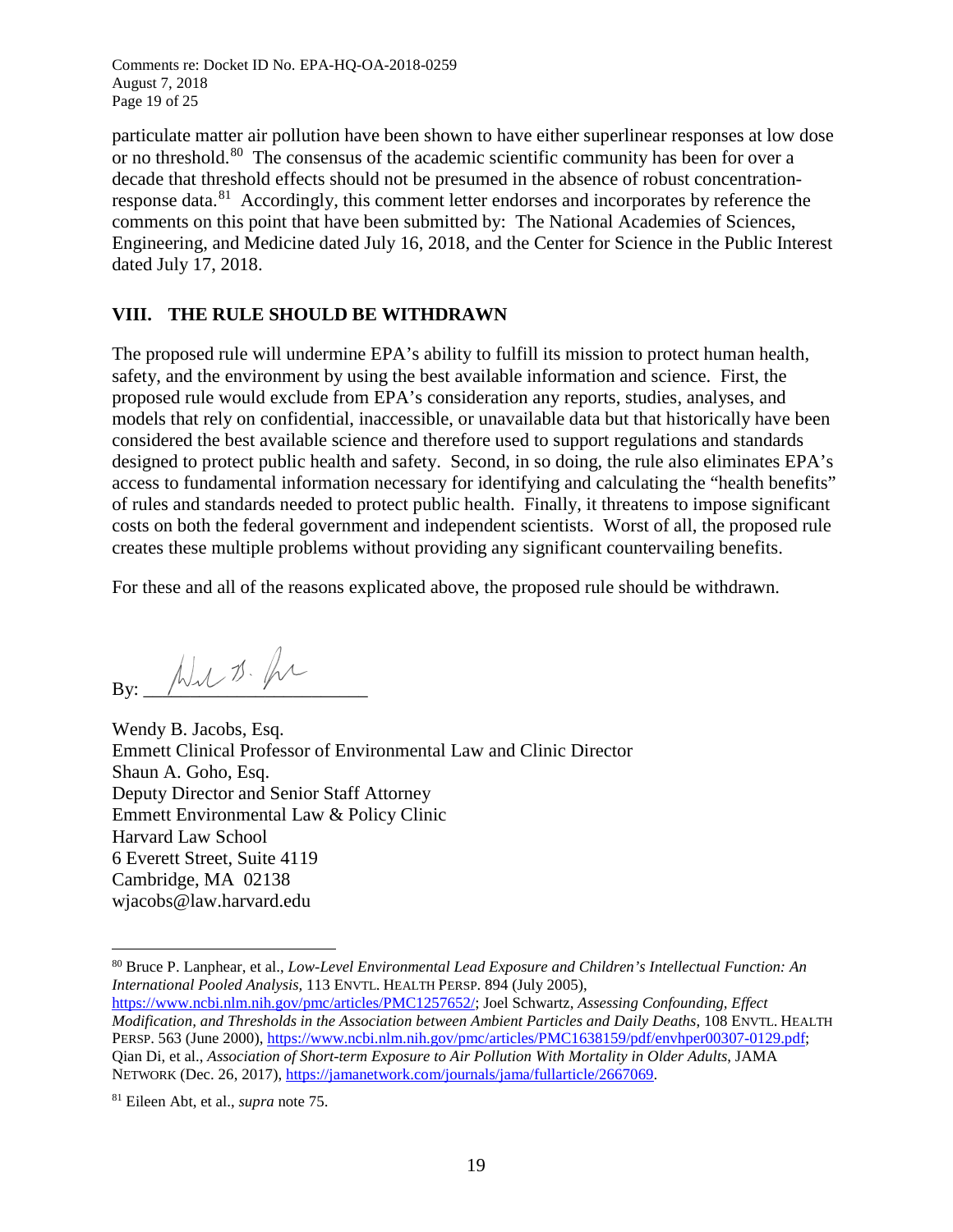Comments re: Docket ID No. EPA-HQ-OA-2018-0259 August 7, 2018 Page 20 of 25

On behalf of the following signatories:

## **HARVARD UNIVERSITY**

President of Harvard University, **Lawrence S. Bacow JD PhD**

## **HARVARD T.H. CHAN SCHOOL OF PUBLIC HEALTH**

Dean of Harvard T.H. Chan School of Public Health, **Michelle A. Williams ScD**

Senior Associate Dean and K.T. Li Professor Global Health; Director, Harvard Global Health Institute, **Ashish Jha MD MPH**

Frederick Lee Hisaw Professor of Reproductive Physiology and Chair, Department of Environmental Health, **Russ Hauser MD ScD MPH**

Irene Heinz Given Professor and Chair, Department of Immunology and Infectious Diseases; Associate Physician, Brigham and Women's Hospital, **Eric J. Rubin MD PhD**

Professor of Epidemiology, Department of Epidemiology and Chair, Master of Public Health Program, **Murray Mittleman MD DrPH**

Professor of Environmental Epidemiology and Associate Chair, Department of Environmental Health and Director of the Exposure, Epidemiology, and Risk Program; Member, EPA Chartered Scientific Advisory Board 2012-2017, **Francine Laden MS ScD**

Elkan Blout Professor of Environmental Genetics, Departments of Environmental Health and Epidemiology; Professor of Medicine, Pulmonary and Critical Care Division, Department of Medicine, **David Christiani MD MPH**

John L. Loeb and Frances Lehman Loeb Research Professor of Environmental Epidemiology, Departments of Environmental Health and Epidemiology; Director, Harvard-NIEHS Center for Environmental Health, **Douglas Dockery MS ScD**

John LaPorte Given Professor of Immunology and Infectious Diseases; TB Program Director, Ragon Institute of MGH, MIT and Harvard, **Sarah Fortune MD**

Akira Yamaguchi Professor of Environmental Health and Human Habitation; Program Director, Nature, Health and the Built Environment, **John Spengler MS PhD**

Cecil K. and Philip Drinker Professor of Environmental Epidemiology and Physiology, Departments of Environmental Health and Epidemiology, **Marc Weisskopf PhD ScD**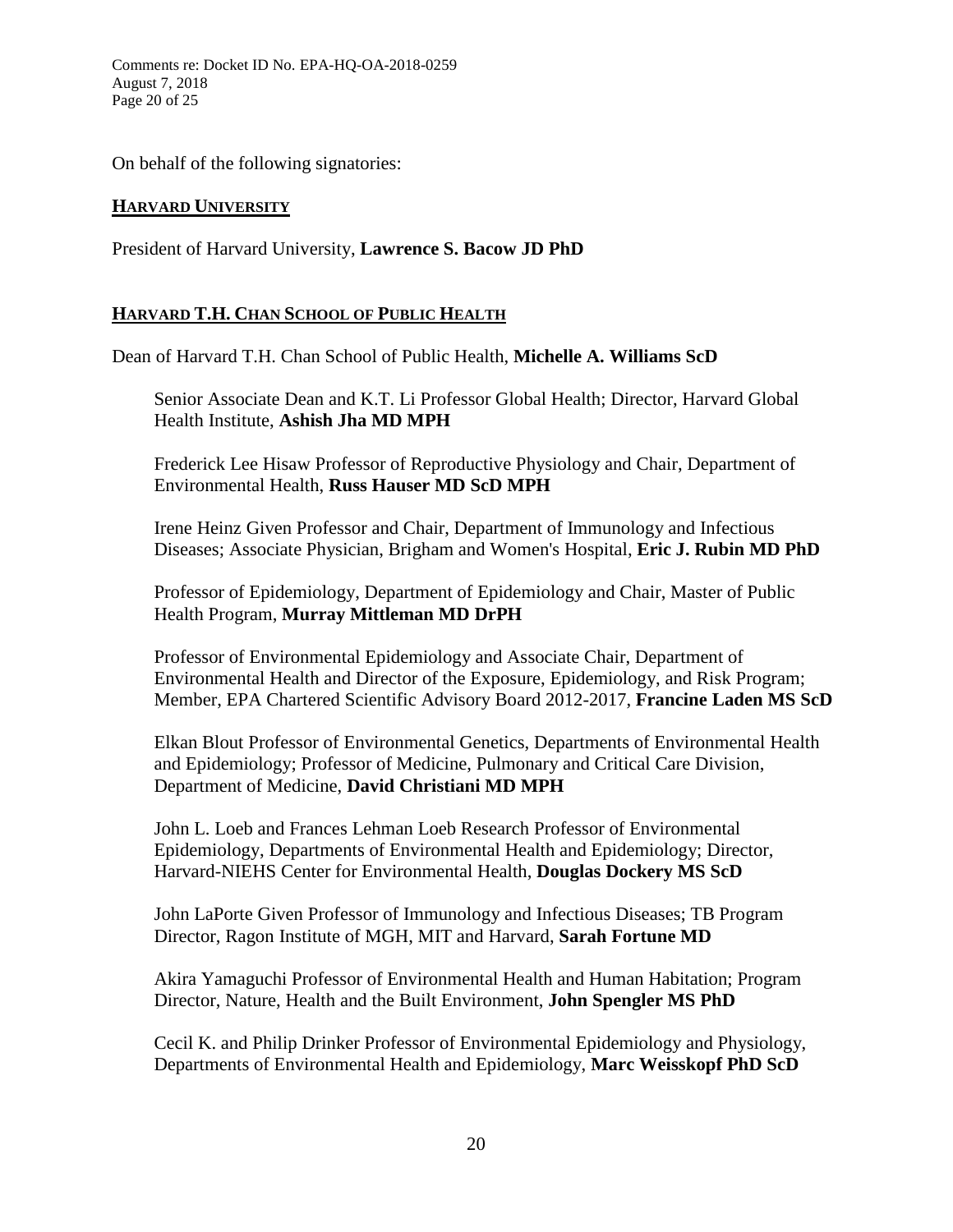Professor of Biostatistics, Department of Biostatistics; Co-Director of the Data Science Initiative, **Francesca Dominici PhD**

Professor of Epidemiology, Departments of Epidemiology and Immunology and Infectious Diseases; Director, Center for Communicable Disease Dynamics, **Marc Lipsitch, PhD**

Professor of Environmental Epidemiology, Departments of Environmental Health and Epidemiology, **Joel Schwartz PhD**

Professor of Epidemiology and Nutrition, Departments of Nutrition and Epidemiology, **Walter Willett MD PhD**

Associate Professor of Nutrition and Epidemiology, Departments of Nutrition and Epidemiology, **Jorge Chavarro MD ScD**

Assistant Professor of Exposure Assessment Science, Department of Environmental Health; Co-Director, Center for Climate, Health and the Global Environment (C-CHANGE), **Joseph Allen MPH D.Sc.** 

Co-Director, Center for Climate, Health and the Global Environment (C-CHANGE); Hospitalist, Division of General Pediatrics, Boston Children's Hospital, **Aaron Bernstein MD MPH**

Adjunct Professor of Environmental Health, Department of Environmental Health, **Philippe Grandjean MD**

Adjunct Professor, Department of Environmental Health; Professor and Interim Chair, Department of Environmental Health, Boston University School of Public Health, **Jonathan Levy ScD**

Associate Professor, Department of Immunology and Infectious Disease, **Shahin Lockman MD MSc** 

Visiting Professor, Department of Environmental Health; Senior Professor, Heidelberg University and former Head of the Institute of Public Health at Heidelberg University Hospital 1997-2016; Member of the Intergovernmental Panel on Climate Change (IPCC) 2010-2014, **Rainer Sauerborn MD PhD MPH Msc**

## **HARVARD MEDICAL SCHOOL AND AFFILIATED TEACHING HOSPITALS**

Dean of Harvard Medical School, **George Q. Daley MD PhD**

Higgins Professor of Microbiology and Molecular Genetics, Department of Microbiology and Immunobiology, **David M. Knipe PhD**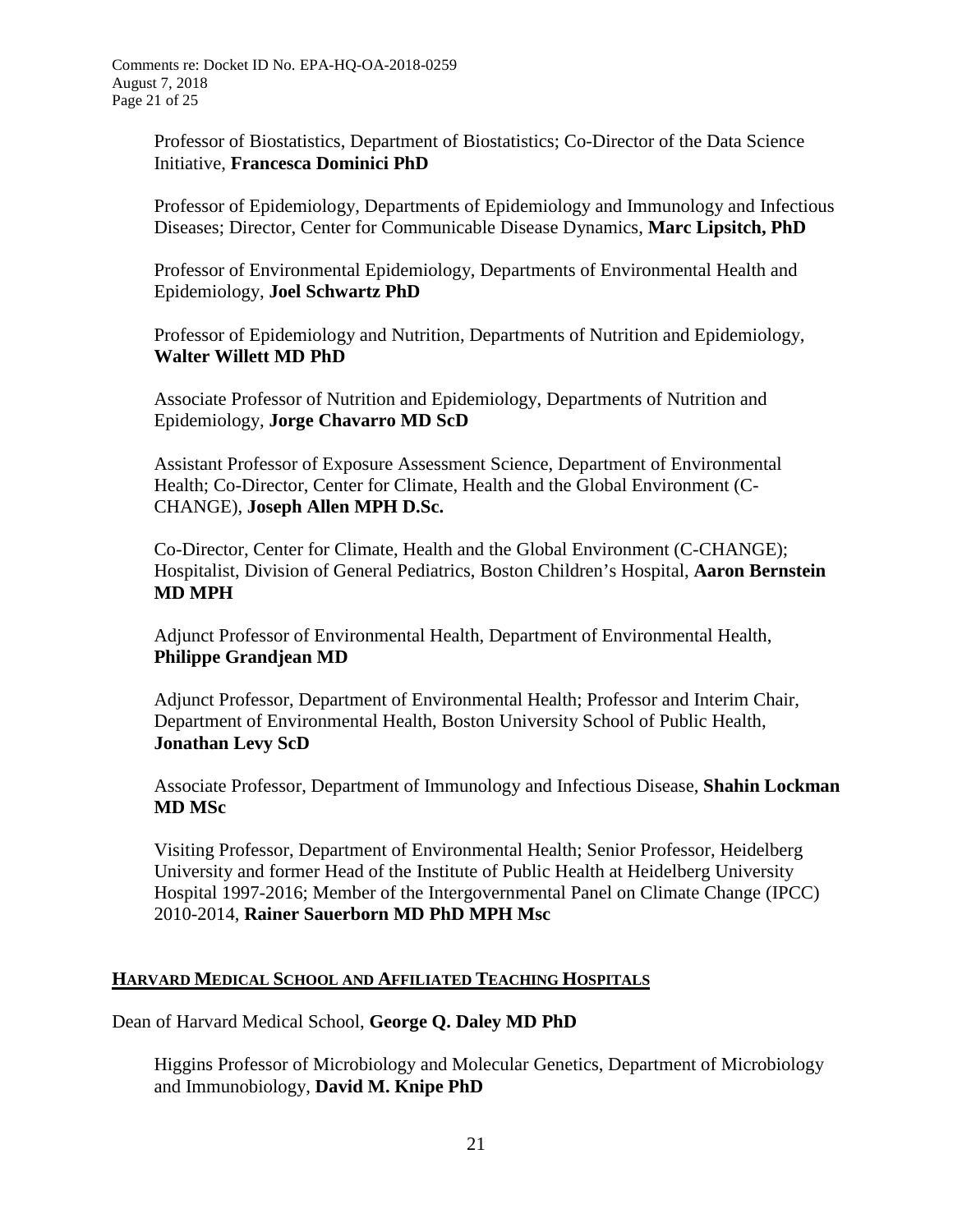#### *Beth Israel Deaconess Medical Center*

President of Beth Israel Deaconess Medical Center, **Peter Healy**

CEO of Beth Israel Deaconess Medical Center, **Kevin Tabb MD**

Chief, Department of Surgery, **Elliot L. Chaikof, MD**

Chief, Department of Orthopaedic Surgery, **Mark C. Gebhardt, MD**

Chief, Department of Psychiatry, **William E. Greenberg, MD**

Chief, Department of Radiology, **Jonathan B. Kruskal, MD, PhD**

Chief, Department of Dermatology, **Suzanne Olbricht, MD**

Chief, Department of Neonatology, **DeWayne M. Pursely, MD, MPH**

Interim Chief Academic Officer; Chief, Department of Pathology, **Jeffrey E. Saffitz, MD, PhD**

Chief, Department of Neurology, **Clifford B. Saper, MD, PhD**

Chief, Department of Radiation Oncology, **MaryAnn Stevenson, MD, PhD**

Chief, Department of Anesthesia, Pain Management and Critical Care, **Daniel S. Talmor, MD, MPH**

Chief, Emergency Medicine, **Richard E. Wolfe, MD**

Chief of Department of Medicine; Herrman Ludwig Blumgart Professor of Medicine, **Mark L. Zeidel MD**

Ellen and Melvin Gordon Professor of Medical Education, **Richard M. Schwartzstein MD**

Associate Professor of Medicine, **Robert J. Thomas MD**

Assistant Professor of Medicine, **Katherine Berg MD**

Assistant Professor of Medicine, **Robert Hallowell MD**

Assistant Professor of Medicine, **Margaret M. Hayes MD**

Assistant Professor of Medicine, **Mary Rice MD MPH**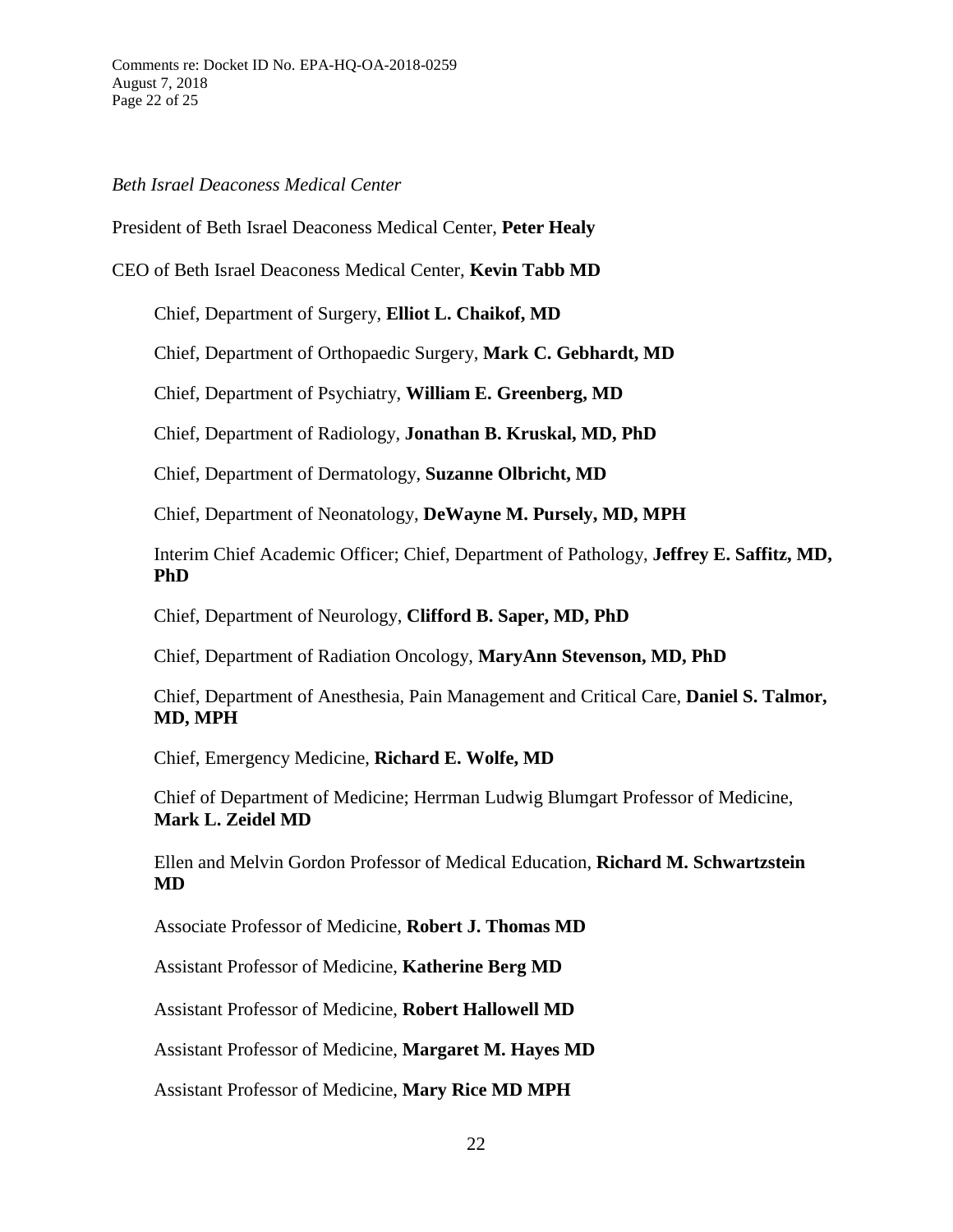Comments re: Docket ID No. EPA-HQ-OA-2018-0259 August 7, 2018 Page 23 of 25

> Assistant Professor of Medicine, **Jeremy Richards MD MA** Assistant Professor of Medicine, **Elisabeth Riviello MD** Assistant Professor of Medicine, **Amy Sullivan, EdD** Instructor in Medicine, **Anjali Ahn MD** Instructor in Medicine, **Douglas Beach MD** Instructor in Medicine, **Elias Baedorf Kassis MD** Instructor in Medicine, **Sean Levy MD** Instructor in Medicine, **Debby Ngo MD** Instructor in Medicine, **Mihir S. Parikh MD** Instructor in Medicine, **Melanie S. Pogach MD**

Instructor in Medicine, **Laura Rock MD**

## *Brigham and Women's Hospital*

President of Brigham and Women's Hospital, **Elizabeth G. Nabel MD**

Hersey Professor of the Theory and Practice of Medicine and Chair, Department of Medicine, **Joseph Loscalzo MD PhD**

Professor of Medicine and Chief, Channing Division of Network Medicine, **Edwin Silverman MD PhD**

Edward H. Kass Distinguished Professor of Medicine, **Frank E. Speizer MD**  Associate Professor of Medicine and Deputy Editor, New England Journal of Medicine, **Caren Solomon MD MPH** 

Assistant Professor of Medicine, Channing Division of Network Medicine, **Jaime Hart MS ScD**

*Massachusetts Eye and Ear*

#### President of Massachusetts Eye and Ear, **John Fernandez**

Chief of Ophthalmology and Chair, Department of Ophthalmology and David Glendenning Cogan Professor of Ophthalmology, **Joan Miller MD**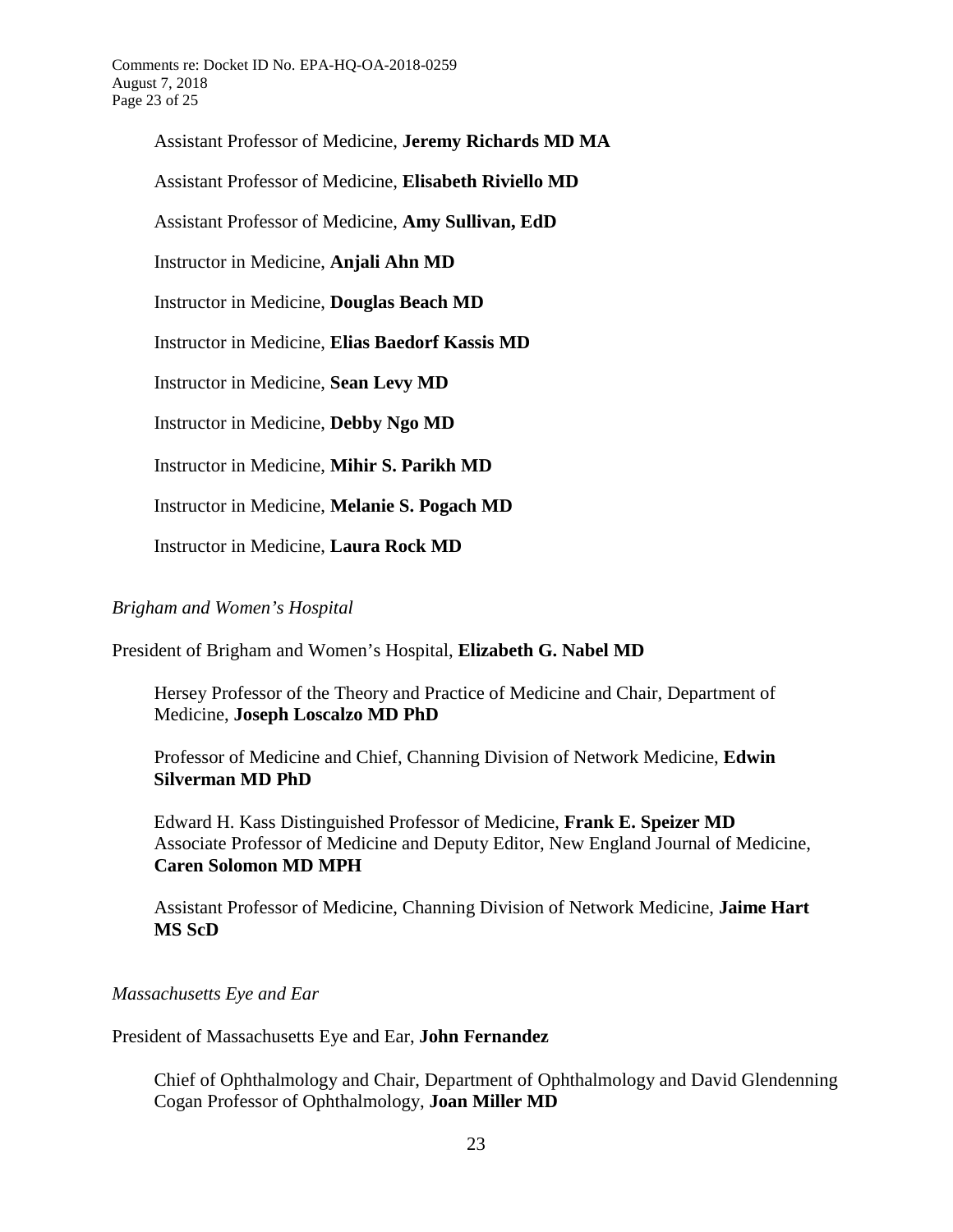Charles L. Schepens Professor of Ophthalmology and Professor of Pathology, Schepens Eye Research Institute, **Patricia D'Amore PhD MBA**

Charles Edward Whitten Professor of Ophthalmology and Director of the Retina Service, **Evangelos Gragoudas MD**

David Glendenning Cogan Professor of Ophthalmology and Director of Neuro-Ophthalmology Service, **Joseph Rizzo MD**

### *Massachusetts General Hospital*

President of Massachusetts General Hospital, **Peter Slavin MD**

Chief, Obstetrics and Gynecology and Joe Vincent Meigs Professor of Obstetrics and Gynecology, **Jeffery Ecker MD**

Chief, Department of Dermatology and Professor of Dermatology, **David E. Fisher MD PhD**

Chief, Department of Emergency Medicine and MGH Trustees Professor of Emergency Medicine, **David F.M. Brown MD**

Chief, Department of Pediatrics and Physician-in-Chief at MassGeneral Hospital for Children; Charles Wilder Professor of Pediatrics, **Ronald Kleinman MD**

Professor of Emergency Medicine, **Carlos Camargo Jr. MD DrPH MPH**

Professor of Emergency Medicine, **Joshua Goldstein MD PhD**

Associate Professor of Emergency Medicine, **N. Stuart Harris MD**

Associate Professor of Emergency Medicine and Director of Center for Vascular Emergencies, **Christopher Kabrhel MD MPH** 

Associate Professor of Emergency Medicine and Director of the Center for Ultrasound Research and Education, **Andrew Liteplo MD**

Associate Professor of Emergency Medicine and Director of Emergency Medicine Research Program, **John T Nagurney MD**

Associate Professor of Emergency Medicine, **Hamid Shokoohi MD**

Assistant Professor of Medicine, **Mark Eisenberg MD**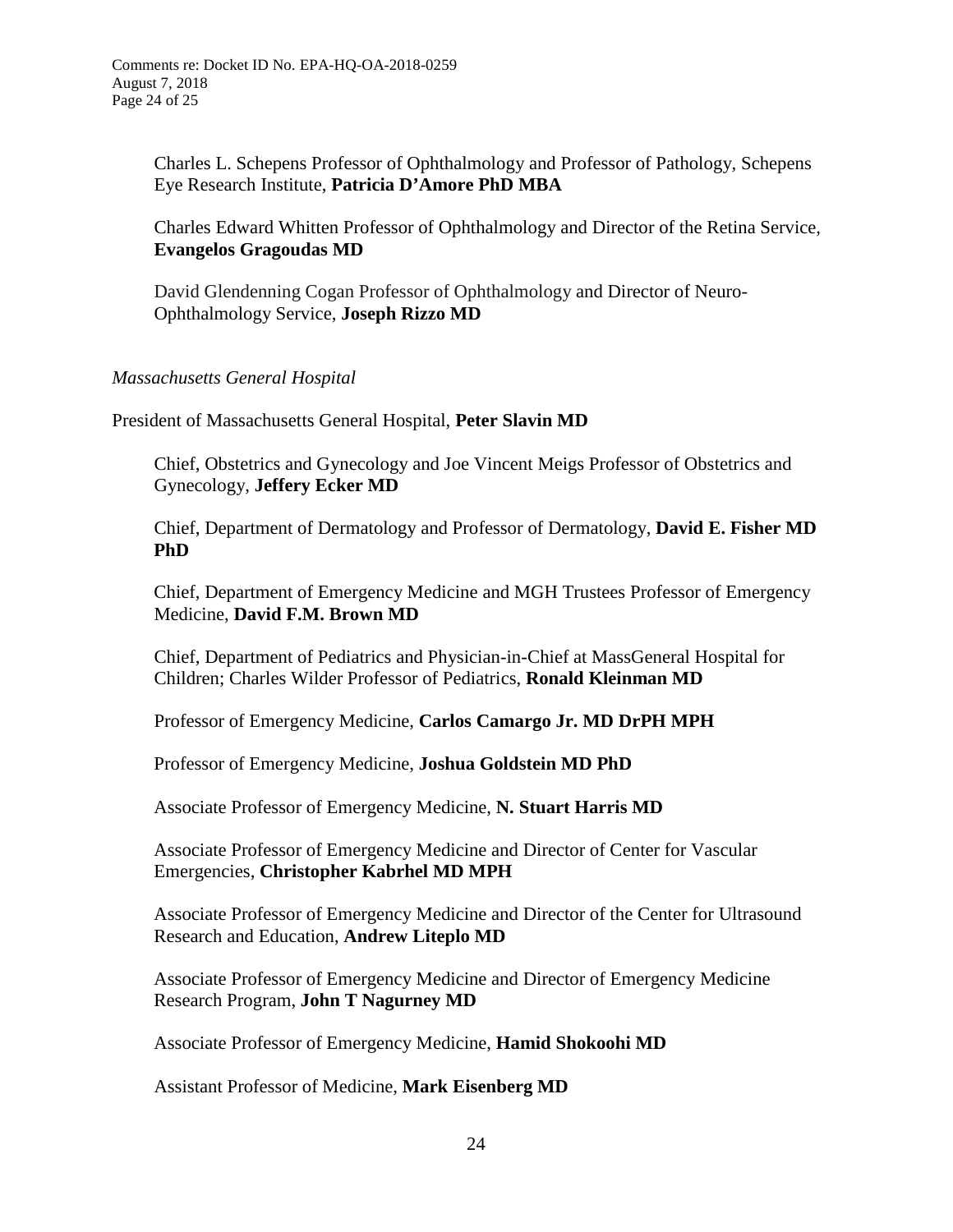Assistant Professor of Medicine, **Regina LaRocque MD MPH**  Assistant Professor of Emergency Medicine, **Emily Miller MD** Assistant Professor of Emergency Medicine, **Brian Yun MD MBA MPH**  Instructor of Medicine, **George Alba MD** Instructor of Medicine, Director of Inpatient Medicine, **Marjory Bravard MD** Instructor of Pediatrics, **Kathryn Brigham MD** Instructor of Emergency Medicine, **Sayon Dutta MD** Instructor of Emergency Medicine, **Kamal Medlej MD**  Instructor of Emergency Medicine, **Renee N. Salas MD MPH MS**  Instructor of Emergency Medicine, **Jonathan Slutzman MD**  Associate Director, Recovery Research Institute, **Brandon Bergman PhD** *Other*

Assistant Professor of Psychiatry, Cambridge Health Alliance, **Jim Recht MD** 

Instructor in Emergency Medicine, Mount Auburn Hospital, **Justin Pitman MD**

#### **HARVARD JOHN A. PAULSON SCHOOL OF ENGINEERING AND APPLIED SCIENCES**

Philip S. Weld Professor of Atmospheric Chemistry, **James Anderson PhD**

Gordon McKay Professor of Environmental Chemistry, **Elsie M. Sunderland PhD**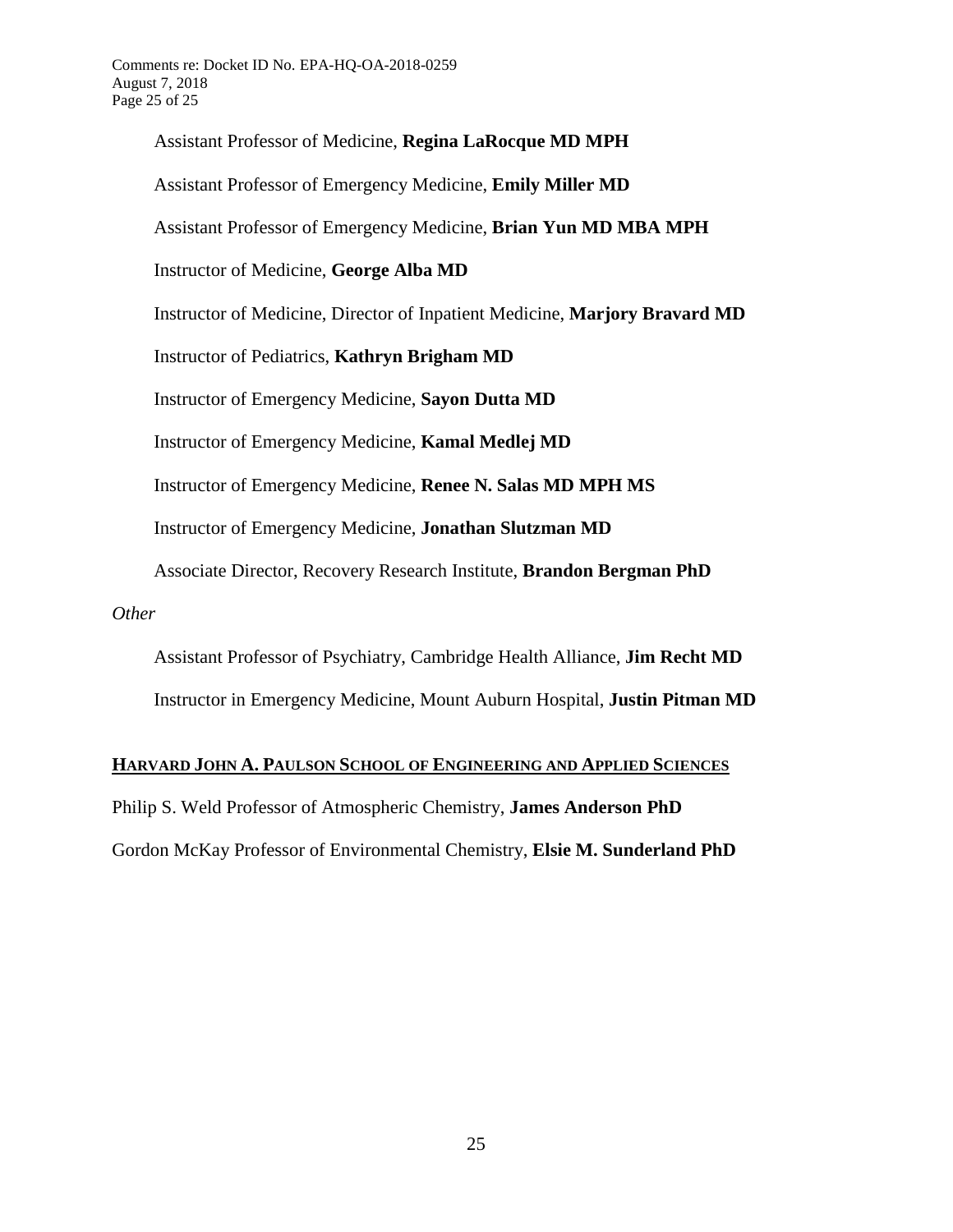

**Harvard Law School Emmett Environmental Law & Policy Clinic** 

## **Comments re: Docket ID No. EPA-HQ-OA-2018-0259**

# **August 7, 2018**

## **ATTACHMENT 1**

## **Partial List of Studies That May Contain Protected Health Information and That Have Been Relied on by the Environmental Protection Agency (EPA) and Cited in EPA Documents**

*The following studies were cited in supporting or decision making EPA documents.*

## **Safe Drinking Water Act (SDWA)**

[Six Year Review #1 Health Effects Technical Support Document](https://www.epa.gov/sites/production/files/2014-12/documents/822r03008.pdf)

- Barrett JH, Parslow RC, McKinney PA, et al. 1998. Nitrate in drinking water and the incidence of gastric, esophageal, and brain cancer in Yorkshire, England. *Cancer Causes Control.* 9:153-159.
- Croen LA, Todoroff K, Shaw GM. 1997. Maternal dietary nitrate exposure and risk for neural tube defects. *Am J Epidemiol.* 145:S30.
- Van Loon AJ, Botterweck AA, Goldbohm RA, et al. 1998. Intake of nitrate and nitrite and the risk of gastric cancer: A prospective cohort study. *Br J Cancer.* 78:129-135.
- Ward MH, Mark SD, Cantor KP, et al. 1996. Drinking water nitrate and the risk of non-Hodgkin's lymphoma. *Epidemiology.* 7:465-471.
- Weyer PJ, Cerhan JR, Cross BC, et al. 2001. Municipal drinking water nitrate level and cancer risk in older women: the Iowa Women's Health Study. *Epidemiology.* 12(3):327-338.

[Six Year Review #2 Health Effects Technical Support Document](https://www.epa.gov/sites/production/files/2014-12/documents/822r09006.pdf)

- Moertel, CG et al. 1982. A clinical trial of amygdalin (laetrile) in the treatment of human cancer. *New England J. Med*. 306: 201-206.
- Rothman, N; GL Li; M Dosemeci; et al. 1996. Hematotoxicity among Chinese workers heavily exposed to benzene. *Am. J. Ind. Med.* 29: 236-246.
- Tajtakova, M; Z Semanova; et al. 2006. Increased thyroid volume and frequency of thyroid disorders signs in schoolchildren from nitrate polluted area. *Chemosphere*. 62(4): 559-564.
- Tseng, WP. 1977. Effects and dose-response relationships of skin cancer and blackfoot disease with arsenic. *Environ. Health Perspect*. 19: 109-119.
- Tseng, WP; HM Chu; SW How; et al. 1968. Prevalence of skin cancer in an endemic area of chronic arsenicism in Taiwan. *J. Natl. Cancer Inst*. 40: 453-463.
- Wones, RG; BL Stadler; and LA Frohman. 1990. Lack of effect of drinking water barium on cardiovascular risk factor. *Environ. Health. Perspect*. 85: 355-9.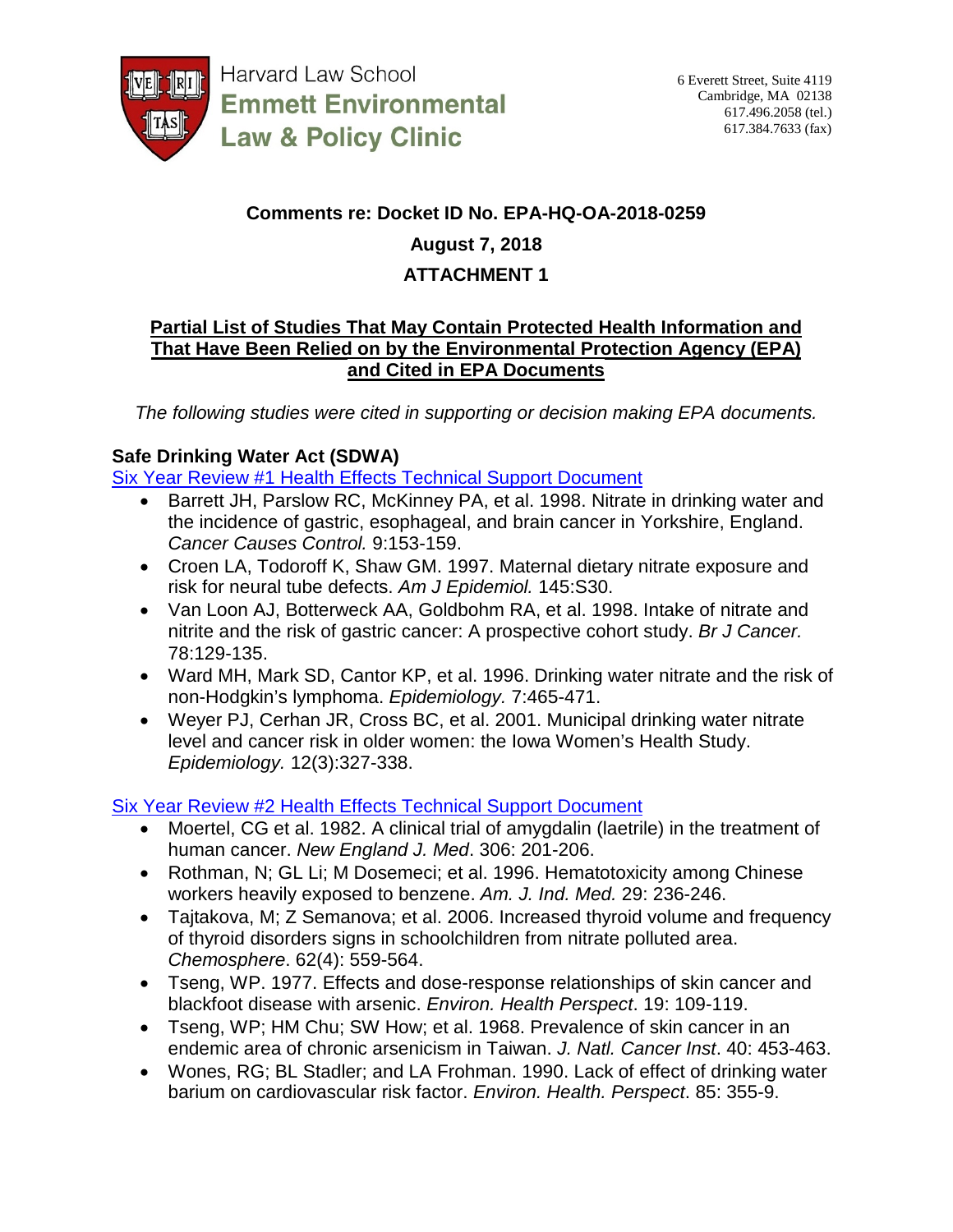• Yang, G; S Wang; R Zhou; and S Sun. 1983. Endemic selenium intoxication of humans in china. *American J. Clin. Nutr.* 37:351-357.

# [Six Year Review #3 Health Effects Technical Support Document](https://www.epa.gov/sites/production/files/2016-12/documents/822r16008.pdf)

- Baccarelli, A; SM Giacomini; C Corbetta; et al. 2008. Neonatal thyroid function in Seveso 25 years after maternal exposure to dioxin. *PLoS Med.* 5(7): e161.
- Ciesielski, T; J Weuve; DC Bellinger; J Schwartz; B Lanphear; and RO Wright. Cadmium exposure and neurodevelopmental outcomes in U.S. children. *Environ Health Perspect*. 2012 May;120(5):758-63.
- Mocarelli, P; PM Gerthoux; DG Patterson, Jr; et al. 2008. Dioxin exposure, from infancy through puberty, produces endocrine disruption and affects human semen quality. *Environ Health Perspect.* 116(1): 70-77.
- Nawrot, TS; DS Martens; A Hara; M Plusquin; J Vangronsveld; HA Roels; and JA Staessen. 2015. Association of total cancer and lung cancer with environmental exposure to cadmium: the meta-analytical evidence. *Cancer Causes Control.* 26(9):1281-8.
- Walton, G. 1951. Survey of literature relating to infant methemoglobinemia due to nitratecontaminated water. *Am. J. Public Health*. 41(8 Pt 1): 986-996.
- Wones, RG; BL Stadler; and LA Frohman. 1990. Lack of effect of drinking water barium on cardiovascular risk factor. *Environ. Health. Perspect*. 85: 355-9.
- Yang GQ; et al. 1983. Endemic selenium intoxication of humans in China. *Amer J Clinic Nutr*. 37: 872-881.
- Bassin, E.B., Wypij D., Davis R.B., Mittleman M.A. 2006. "Age-specific Fluoride Exposure in Drinking Water and Osteosarcoma." *Cancer Causes and Control.* 17: 421-8.
- Broadbent, Jonathan M., W. Murray Thomson, Sandhya Ramrakha, Terrie E. Moffitt, Jiaxu Zeng, Lyndie A. Foster Page, and Richie Poulton. 2015. Community Water Fluoridation and Intelligence: Prospective Study in New Zealand. *American Journal of Public Health.* 105.1 (2015): 72-76.
- Grimes, D.R. 2015. Commentary on are fluoride levels in drinking water associated with hypothyroidism prevalence in England? A large observational study of GP practice data and fluoride levels in drinking water. *J Epidemiol Community Health*. 69(7): 616.
- Malin, Ashley J., and Christine Till. 2015. Exposure to Fluoridated Water and Attention Deficit Hyperactivity Disorder Prevalence among Children and Adolescents in the United States: An Ecological Association. *Environmental Health*. 14:17.
- Larsson, SC; N Orsini; and A Wolk. 2015b. Urinary cadmium concentration and risk of breast cancer: a systematic review and dose-response meta-analysis. *Am J Epidemiol*. 182(5):375-80.

# *Contaminant Candidate List Examples*

[Boron Health Effects Support Document](https://www.epa.gov/sites/production/files/2014-09/documents/health_effects_support_document_for_boron.pdf)

• Baker, M.D. and S.C. Bogema. 1986. Ingestion of boric acid by infants. *Am. J. Emerg. Med*. 4(4):358-361 (as cited in U.S. EPA, 2004a).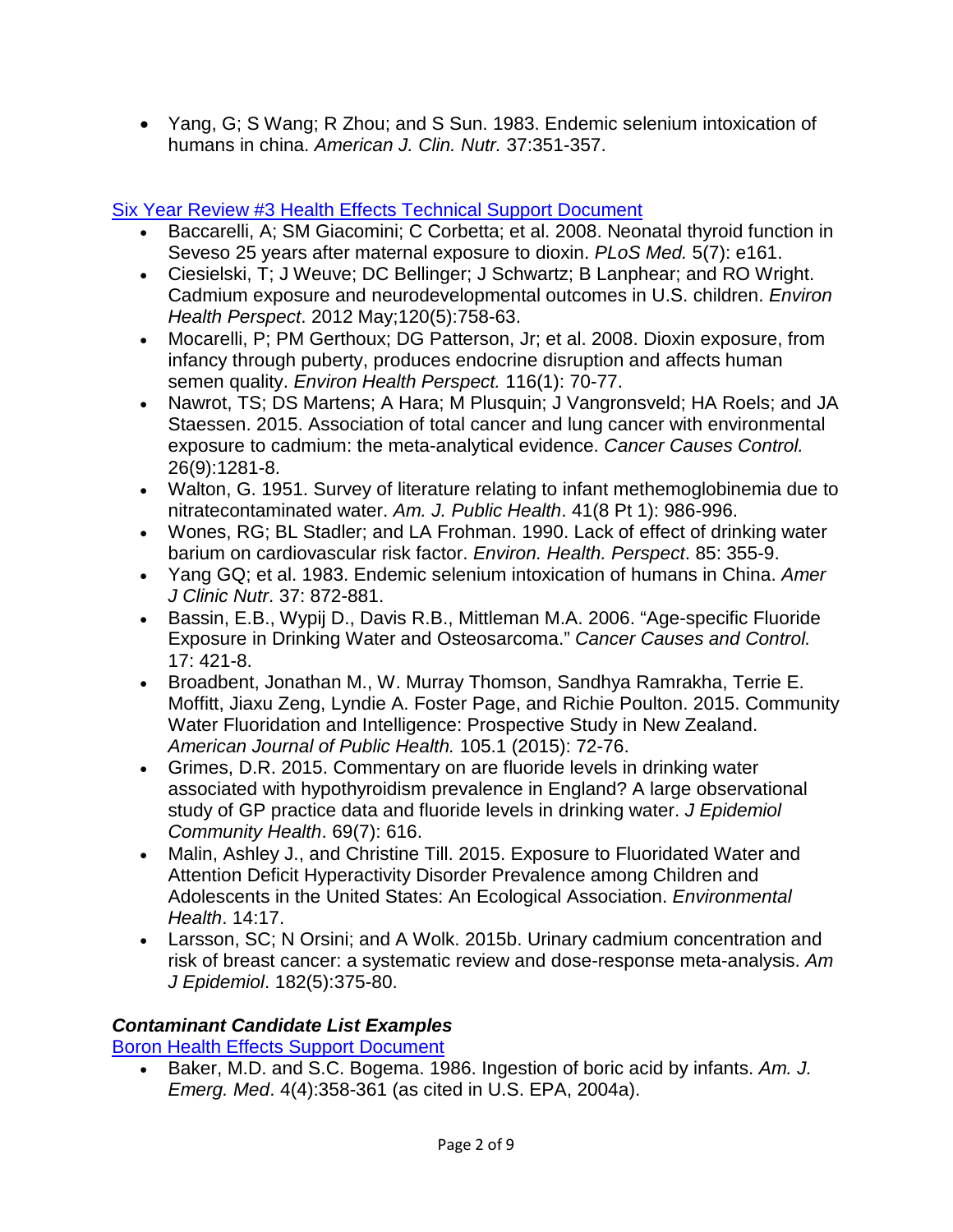- Culver, B.D., P.T. Shen, T.H. Taylor, et al. 1994. The relationship of blood- and urine-boron to boron exposure in borax-workers and the usefulness of urineboron as an exposure marker. *Environ. Health Perspect*. 102(Suppl. 7):133-137 (as cited in U.S. EPA, 2004a).
- Friis-Hansen, B., B. Aggerbeck, and J.A. Jansen. 1982. Unaffected blood boron levels in newborn infants treated with a boric acid ointment. Food Chem. *Toxicol.* 20:451-454 (as cited in U.S. EPA, 2004a).
- Naghii, M.R. and S. Samman. 1997. The effect of boron supplementation on its urinary excretion and selected cardiovascular risk factors in healthy male subjects. *Biol. Trace Element Res*. 56:273-286 (as cited in U.S. EPA, 2004a).
- Nielsen, F.H. 1994. Biochemical and physiologic consequences of boron deprivation in humans. *Environ. Health Perspect*. 102(Suppl. 7):59-63 (as cited in U.S. EPA, 2004a).
- Rainey C.J., L.A. Nyquist, R.E. Christensen, et al. 1999. Daily boron intake from the American diet. *J. Am. Diet Assoc*. 99(3):335-40.
- Usuda, K., K. Kono, K. Nishiuraet al. 1997. Boron diffusion across the dialysis membrane during hemodialysis. *Miner Electrolyte Metab*. 23(2):100-104 (as cited in U.S. EPA, 2004a).
- Whorton, D., J. Haas, and L. Trent. 1994a. Reproductive effects of inorganic borates on male employees: Birth rate assessment. *Environ. Health Perspect*. 102(Suppl. 7):129-131 (as cited in U.S. EPA, 2004a).
- Whorton, D., J. Haas, and L. Trent, et al. 1994b. Reproductive effects of sodium borates on male employees: birth rate assessment. *Occup. Environ. Med*. 51:761-767 (as cited in U.S. EPA, 2004a).

# Perfluorooctanoic [Acid Health Effects Support Document](https://www.epa.gov/sites/production/files/2016-05/documents/pfoa_hesd_final-plain.pdf)

- Andersen, C.S., C. Fei, M. Gamborg, E.A. Nohr, T.I.A. Sørensen, and J. Olsen. 2010. Prenatal exposures to perfluorinated chemicals and anthropometric measures in infancy. *American Journal of Epidemiology.* 172:1230–1237.
- Apelberg, B.J., F.R. Witter, J.B. Herbstman, A.M. Calafat, R.U. Halden, L.L. Needham, and L.R. Goldman. 2007. Cord serum concentrations of perfluorooctane sulfonate (PFOS) and perfluorooctanoate (PFOA) in relation to weight and size at birth. *Environmental Health Perspectives.* 115:1670–1676.
- Barry, V., A. Winquist, and K. Steenland. 2013. Perfluorooctanoic acid (PFOA) exposures and incident cancers among adults living near a chemical plant. *Environmental Health Perspectives*. 121:1313–1318.
- Barry, V., L.A. Darrow, M. Klein, A. Winquist, and K. Steenland. 2014. Early life perfluorooctanoic acid (PFOA) exposure and overweight and obesity risk in adulthood in a community with elevated exposure. *Environmental Research*. 132:62–69.
- Bloom, M.S., K. Kannan, H.M. Spiethoff, L. Tao, K.M. Aldous, and J.E. Vena. 2010. Exploratory assessment of perfluorinated compounds and human thyroid function. *Physiology & Behavior*. 99:240–245.
- Bonefeld-Jørgensen, E.C., M. Long, S.O. Fredslund, R. Bossi, and J. Olsen. 2014. Breast cancer risk after exposure to perfluorinated compounds in Danish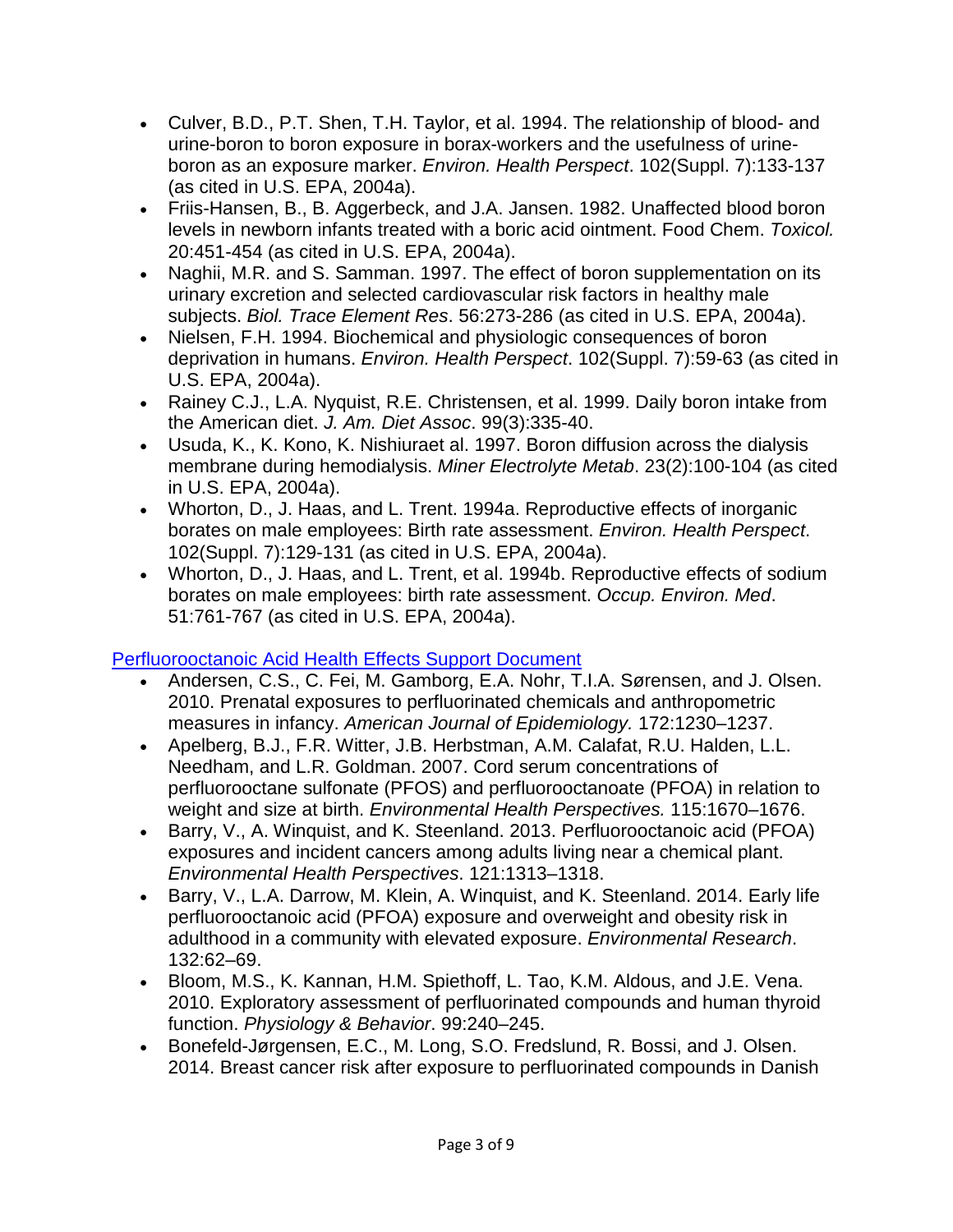women: a case-control study nested in the Danish National Birth Cohort. *Cancer Causes & Control*. 25(11):1439–1448.

- Buck Louis, G.M., Z. Chen, E.F. Schisterman, S. Kim, A.M. Sweeney, R. Sundaram, C.D. Lynch, R.E. Gore-Langton, and D.B. Barr. 2015. Perfluorochemicals and human semen quality: The LIFE study. *Environmental Health Perspectives*. 123(1):57–63.
- Chan, E., I. Burstyn, N. Cherry, F. Bamforth, and J.W. Martin. 2011. Perfluorinated acids and hypothyroxinemia in pregnant women. *Environmental Research*. 111:559–564.
- Chang, E.T., H. Adami, P. Boffetta, C. Cole, T.B. Starr, and J.S. Mandel. 2014. A critical review of perfluorooctanoate and prefluorooctanesulfonate exposure and cancer risk in humans. *Critical Reviews in Toxicology*. 44(51):1–81.
- Chen, M.-H., E.-H. Ha, T.-W. Wen, Y.-N. Su, G.-W. Lien, C.-Y. Chen, P.-C. Chen, and W.-S. Hsieh. 2012. Perfluorinated compounds in umbilical cord blood and adverse birth outcomes. *PLoS One*. 7(8):e42474.
- Darrow, L.A., C.R. Stein, and K. Steenland. 2013. Serum perfluorooctanoic acid and perfluorooctane sulfonate concentrations in relation to birth outcomes in the Mid-Ohio Valley, 2005-2010. *Environmental Health Perspectives*. 121:1207– 1213.
- de Cock, M., M.R. de Boer, M. Lamoree, J. Legler, and M. van de Bor. 2014. Prenatal exposure to endocrine disrupting chemicals in relation to thyroid hormone levels in infants – a Dutch prospective cohort study. *Environmental Health*. 13:106.
- Eriksen, K.T., M. Sørensen, J.K. McLaughlin, L. Lipworth, A. Tjønneland, K. Overvad, and O. Raaschou-Nielsen. 2009. Perfluorooctanoate and perfluorooctanesulfonate plasma levels and risk of cancer in the general Danish population. *Journal of the National Cancer Institute*. 101:605–609.
- Eriksen, K.T., O. Raaschou-Nielsen, J.K. McLaughlin, L. Lipworth, A. Tjønneland, K. Overvad, and M. Sørensen. 2013. Association between plasma PFOA and PFOS levels and total cholesterol in a middle-aged Danish population. *PLoS ONE*. 8:e56969.
- Fei, C., J.K. McLaughlin, L. Lipworth, and J. Olsen. 2008b. Prenatal exposure to perfluorooctanoate (PFOA) and perfluorooctanesulfonate (PFOS) and maternally reported developmental milestones in infancy. *Environmental Health Perspectives*. 116:1391–1395.
- Fei, C., J.K. McLaughlin, R.E. Tarone, and J. Olsen. 2008a. Fetal growth indicators and perfluorinated chemicals: a study in the Danish National Birth Cohort. *American Journal of Epidemiology*. 168:66–72.
- Fei, C., J.K. McLaughlin, L. Lipworth, and J. Olsen. 2010b. Maternal concentrations of perfluorooctanesulfate (PFOA) and perfluorooctanoate (PFOA) and duration of breastfeeding. *Scandinavian Journal of Work, Environment & Health*. 36:413–421.
- Gallo, V., G. Leonardi, B. Genser, M.-J. Lopez-Espinosa, S.J. Frisbee, L. Karlsson, A.M. Ducatman, and T. Fletcher. 2012. Serum perfluorooctanoate (PFOA) and perfluorooctane sulfonate (PFOS) concentrations and liver function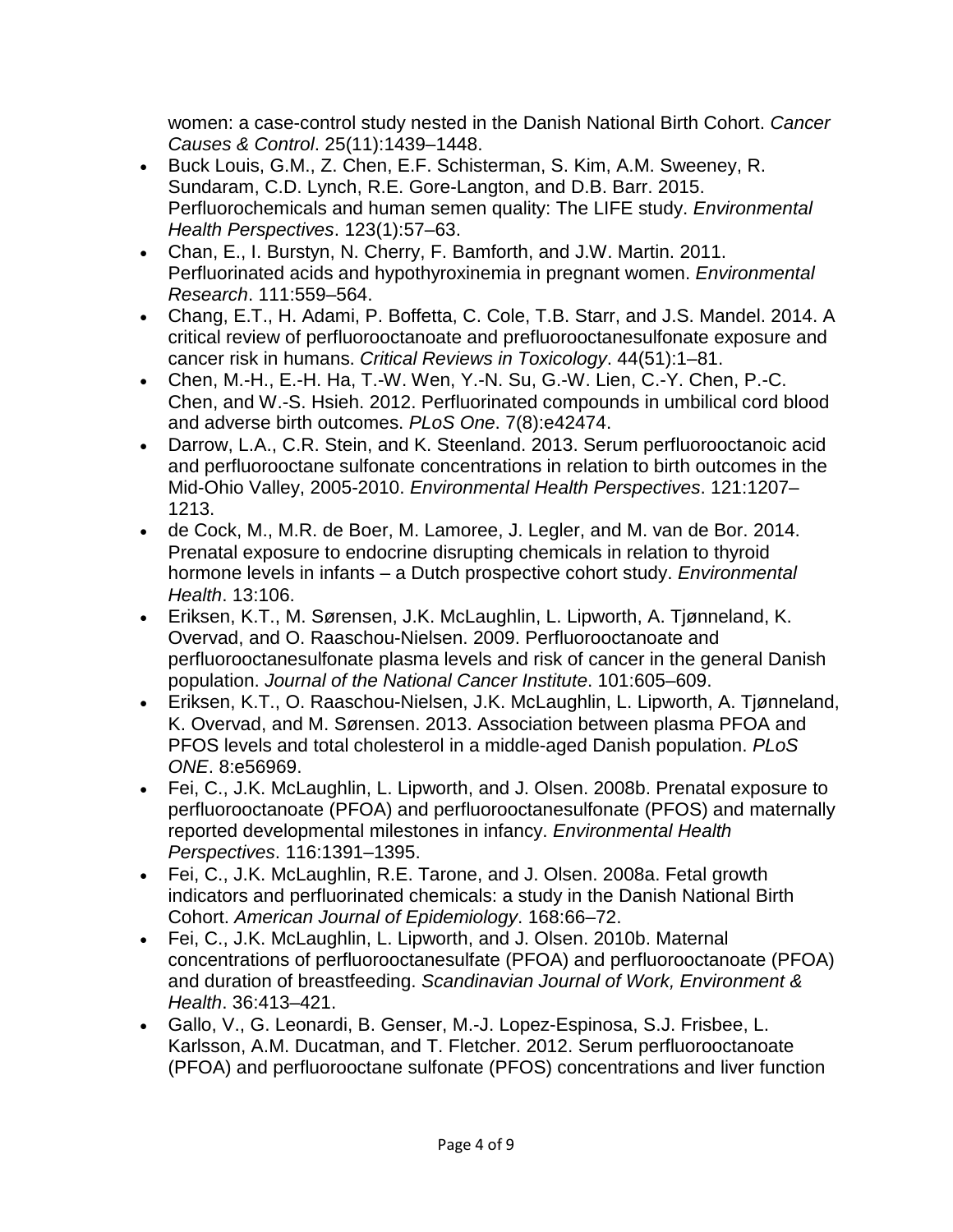biomarkers in a population with elevated PFOA exposure. *Environmental Health Perspectives*. 120(5):655–660.

- Geiger, S.D., J. Xiao, A. Ducatmen, S. Frisbee, K. Innes, and A. Shankar. 2014a. The association between PFOA, PFOS and serum lipid levels in adolescents. *Chemosphere*. 98:78–83.
- Gilliland, F.D., and J.S. Mandel. 1993. Mortality among employees of a perfluorooctanoic acid production plant. *Journal of Occupational Medicine*. 35:950–954.
- Leonard, R.C., K.H. Kreckmann, C.J. Sakr, and J.M. Symons. 2008. Retrospective cohort mortality study of workers in a polymer production plant including a reference population of regional workers. *Annals of Epidemiology*. 18:15–22.
- Liew, Z., B. Ritz, E.C. Bonefeld-Jørgensen, T.B. Henriksen, E.A. Nohr, B.H. Bech, C. Fei, R. Bossi, O.S. von Ehrenstein, E. Streja, P. Uldall, and J. Olsen. 2014. Prenatal exposure to perfluoroalkyl substances and the risk of congenital cerebral palsy in children. *American Journal of Epidemiology*. 180:574–581.
- Lopez-Espinosa, M.-J., T. Fletcher, B. Armstron, B. Genser, K. Dhatariya, D. Mondal, A. Ducatman, and G. Leonardi. 2011. Association of perfluorooctanoic acid (PFOA) and perfluorooctane sulfonate (PFOS) with age of puberty among children living near a chemical plant. *Environmental Science & Technology*. 45(19):8160–816.

# [Cyanobacterial Toxin Health Effects Support Document](https://www.epa.gov/sites/production/files/2017-06/documents/anatoxin-a-report-2015.pdf)

• Carmichael, W. W., Azevedo, S. M. F. O. and An, J.S. 2001. Human fatalities from cyanobacteria: Chemical and biological evidence for cyanotoxins. *Environmental Health Perspectives*. 109(7): 663-668

## [Naphthalene Health Effects Support Document](https://www.epa.gov/sites/production/files/2014-09/documents/support_cc1_naphthalene_healtheffects.pdf)

- Anziulewicz, J.A., H.J. Dick and E.E. Chiarulli. 1959. Transplacental naphthalene poisoning. Am. J. Obstet. Gynecol. 78:519-521 (as cited in ATSDR, 1995).
- Athanasiou, M., C. Tsantali, M. Trachana, et al. 1997. Hemolytic anemia in a female newborn infant whose mother inhaled naphthalene before delivery. J*. Pediatr*. 130:680-681.
- Dreisbach, R.H. and W.O. Robertson. 1987. Handbook of poisoning: prevention, diagnosis and treatment, 12th ed. Norwalk, CT. Appleton and Lange. p. 194 ( as cited in U.S. EPA, 1990).
- Gerarde, H.W., ed. 1960. Naphthalene. In: Toxicology and biochemistry of aromatic hydrocarbons. Amsterdam: Elsevier. pp. 225-231 (as cited in U.S. EPA, 1998a).
- Ghetti, G. and L. Mariani. 1956. [Alterazioni oculari da naftalina]. *Med. Lavoro.* 47(10):533- 538. (original in Italian) (as cited in U.S. EPA, 1998a).
- Gidron, E. and J. Leurer. 1956. Naphthalene poisoning. *Lancet*. 4:228-230 (as cited in ATSDR, 1995).
- Gupta, R., P.C. Singhal, M.A. Muthusethupathy, et al. 1979. Cerebral oedema and renal failure following naphthalene poisoning. *J. Assoc. Phys.* 27:347-348 (as cited in ATSDR, 1995)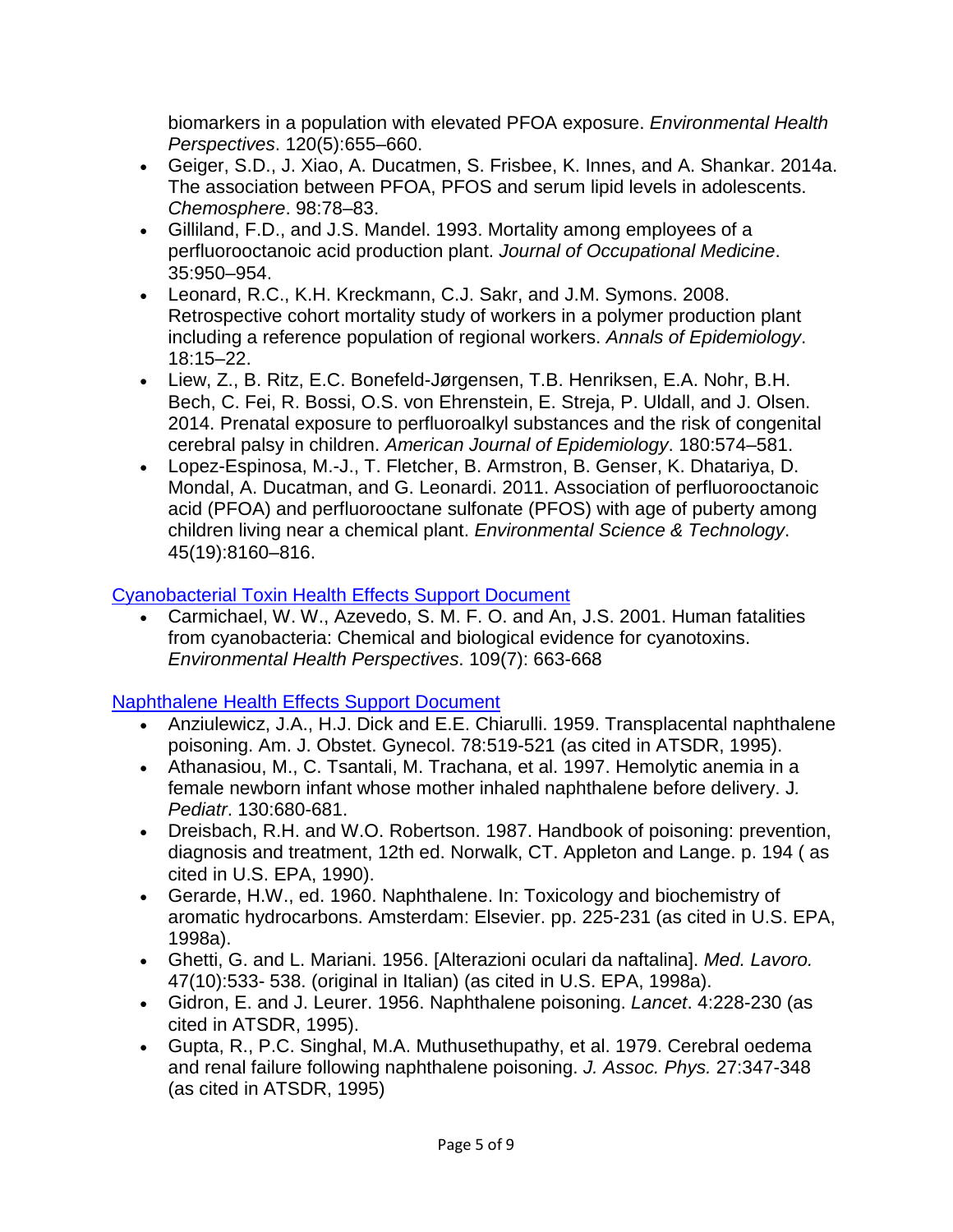- Ijiri, I., K. Shimosata, M. Omae, et al. 1987. A case report of death from naphthalene poisoning. *Japan J. Legal Med*. 41(1):52-55 (as cited in U.S. EPA 1998a).
- Kup, W. 1978. [Work-related origin of cancer in the nose, mouth, and larynx]. *Akad. Wiss*. 2:20-25 (original in German) (as cited in U.S. EPA, 1998a).
- Kurz, J.M. 1987. Naphthalene poisoning: critical care nursing techniques. Dimens. *Crit. Care Nurs*. 6:264-270 (as cited in ATSDR, 1995).
- Schafer, W.B. 1951. Acute hemolytic anemia related to naphthalene: Report of a case in a newborn infant. *Pediatrics*. 7:172-174 (as cited in ATSDR, 1995).
- Valaes, T., S.A. Doxiadis and P. Fessas. 1963. Acute hemolysis due to naphthalene inhalation. *J. Pediatr.* 63:904-915 (as cited in ATSDR, 1995).
- Wolf, O. 1976. [Cancer diseases in chemical workers in a former naphthalene cleaning plant]. Deutsch. *Gesundheitwes*. 31:996-999 (original in German) (as cited in U.S. EPA, 1998a).
- Zinkham, W.H. and B. Childs. 1957. Effect of vitamin K and naphthalene metabolites on glutathione metabolism of erythrocytes from normal newborns and patients with naphthalene hemolytic anemia. *Am. J. Dis. Child.* 94:420-423 (as cited in ATSDR, 1995).
- Zinkham, W.H. and B. Childs. 1958. A defect of glutathione metabolism of erythrocytes from patients with naphthalene-induced hemolytic anemia. *Pediatrics*. 22:461-471 (as cited in ATSDR, 1995).

# [Interim Drinking Water Health Advisory for Perchlorates](https://nepis.epa.gov/Exe/ZyPDF.cgi/P1004X7Q.PDF?Dockey=P1004X7Q.PDF)

- Chan, S. and M. D. Kilby. 2000. Thyroid hormone and central nervous system development. *J Endocrinol*. 165(1): 1-8.
- Glinoer, D. 2007. Clinical and biological consequences of iodine deficiency during pregnancy. *Endocr Dev*. 10: 62-85.
- Delange, F. 2004. Optimal iodine during pregnancy, lactation and the neonatal period. *International Journal of Endocrinology and Metabolism*. 3:1-12.
- Rovet, J.F., 2002. Congenital hypothyroidism: an analysis of persisting deficits and associated factors. *Child Neuropsychology*. Vol. 8, No. 3. pp. 150-162.
- Zoeller, R.T., and J. Rovet. 2004. Timing of thyroid hormone action in the developing brain: clinical observations and experimental findings. *J Neuroendocrinology*. 16: 809-18.
- Kooistra, L., S. Crawford, A.L. van Baar, E.P. Brouwers, and V.J. Pop. 2006. Neonatal effects of maternal hypothyroxinemia during early pregnancy. *Pediatrics*. 117; 161-167.
- Haddow, J.E., G.E. Palomaki, et al. 1999. Maternal thyroid deficiency during pregnancy and subsequent neuropsychological development of the child. *New England Journal of Medicine.* 341(8): 549-55.
- Kooistra, L., S. Crawford, A.L. van Baar, E.P. Brouwers, and V.J. Pop. 2006. Neonatal effects of maternal hypothyroxinemia during early pregnancy. *Pediatrics*. 117; 161-167.
- Auso E., R. Lavado-Autric, E. Cuevas, F.E. Del Rey, G, Morreale De Escobar, and P. Berbel. 2004. A moderate and transient deficiency of maternal thyroid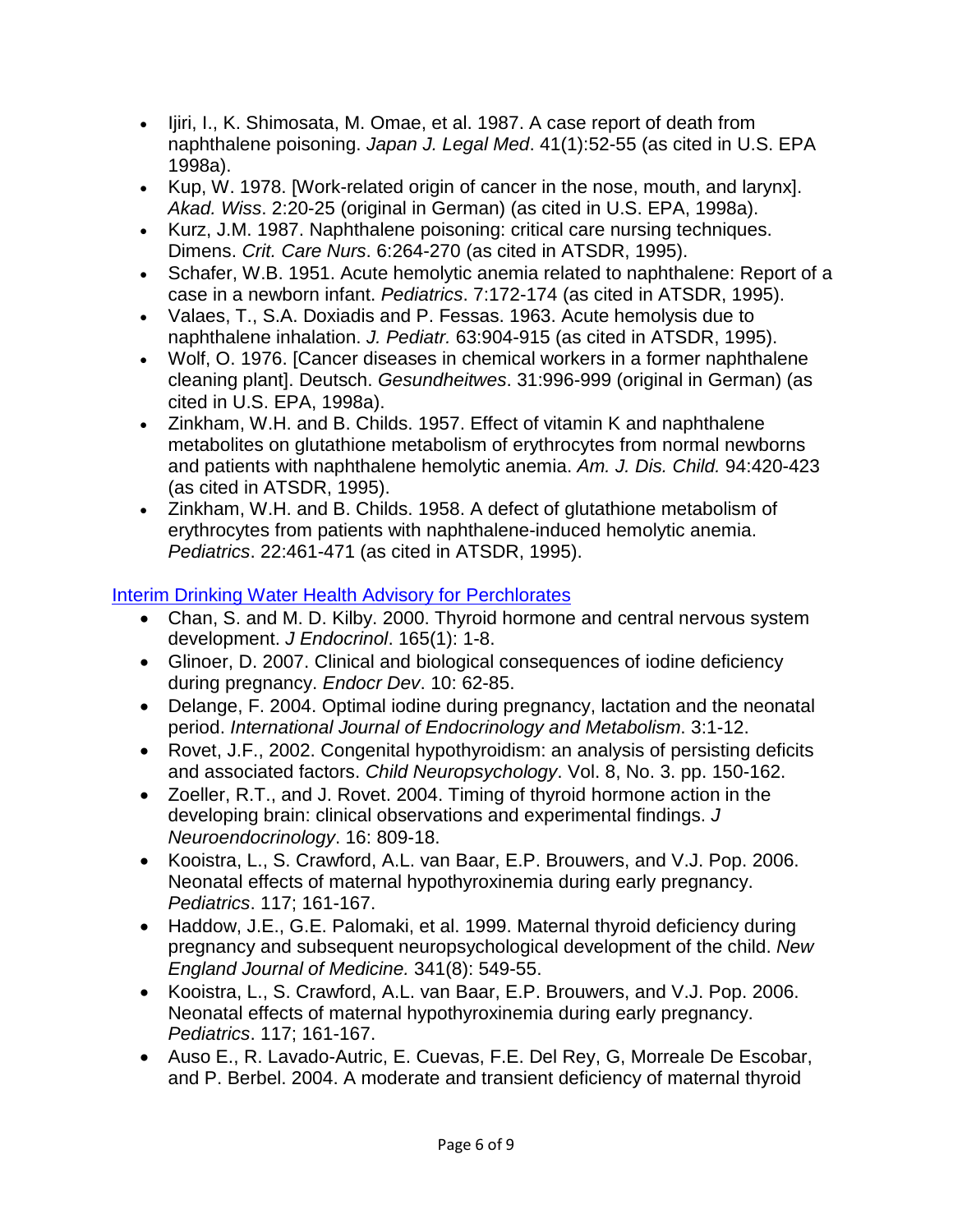function at the beginning of fetal neocorticogenesis alters neuronal migration. *Endocrinology*. 145: 4037-47.

- Blount, B.C., J.L. Pirkle, J.D. Osterloh, L. Valentín-Blasini, and K.L. Caldwell. 2006. Urinary perchlorate and thyroid hormone levels in adolescent and adult men and women living in the United States. *Environmental Health Perspectives*. Vol. 114, No. 12. pp. 1865–1871.
- Blount B.C., Valentin-Blasini L., Osterloh J.D., Mauldin J.P., and Pirkle J.L. Perchlorate exposure of the US population, 2001–2002. *J Expo Sci Environ Epidemiol*. 2007: 17: 400–407.
- Steinmaus, C., M.D. Miller, R. Howd. 2007. Impact of smoking and thiocyanate on perchlorate and thyroid hormone associations in the 2001-2002 National Health and Nutrition Examination Survey. *Environ Health Perspect*. 115(9):1333- 8.

# **Additional Documents**

# [Public Health Implications of PCBs](https://www.epa.gov/sites/production/files/2015-01/documents/pcb99.pdf) **(2015)**

- Bertazzi PA, Riboldi L, Persatori A, Radice L, Zocchetti C. 1987. Cancer mortality of capacitor manufacturing workers. Am J Ind Med 11:165-76.
- Chao WY, Hsu CC, Guo GL. 1997. Middle-ear disease in children exposed prenatally to polychlorinated biphenyls and polychlorinated dibenzofurans. *Arch Environ Health*. 52:257-62.
- Chen Y-CJ, Guo Y-L, Hsu C-C, et al. 1992. Cognitive-development of Yu-cheng (oil disease) children prenatally exposed to heat-degraded PCBs. *JAMA*. 268:3213-8.
- Cogliano VJ. 1998. Assessing the cancer risk from environmental PCBs. *Environ Health Perspect*. 106(6):317-323.
- Fein GG, Jacobson JL, Jacobson SW, et al. 1984. Prenatal exposure to polychlorinated biphenyls: effects on birth size and gestational age. *J Pediatr*. 105:315-20.
- Gerstenberger SL, Tarvis OR, Hansen LK, Pratt-Shelley J, Dellinger JA. 1997. Concentrations of blood and hair mercury and serum PCBs in an Ojibwa population that consumes Great Lakes region fish. *J Toxicol Clin Toxicol*. 35:377- 86.
- Fitzgerald EF, Hwang SA, Bush B, Cook K, Worswick P. 1998. Fish consumption and breast milk PCB concentrations among Mohawk women at Akwesasne. *Am J Epidemiol*. 148:164-72.
- Fitzgerald EF, Brix KA, Deres DA, et al. 1996. Polychlorinated biphenyl (PCB) and dichlorodiphenyl dichloroethylene (DDE) exposure among Native American men from contaminated Great Lakes fish and wildlife. *Toxicol Ind Health*. 12:361- 8.
- Gustavsson P, Hoisted C, Rapae C. 1986. Short-term mortality and cancer incidence in capacitor manufacturing workers exposed to polychlorinated biphenyls (PCBs). *Am J Ind Med*. 10:341-4.
- Hsu S-T, Ma C-I, Hsu S-K, et al.1985. Discovery and epidemiology of PCB poisoning in Taiwan: A four year follow-up. *Environ Health Perspect*. 59:5-10.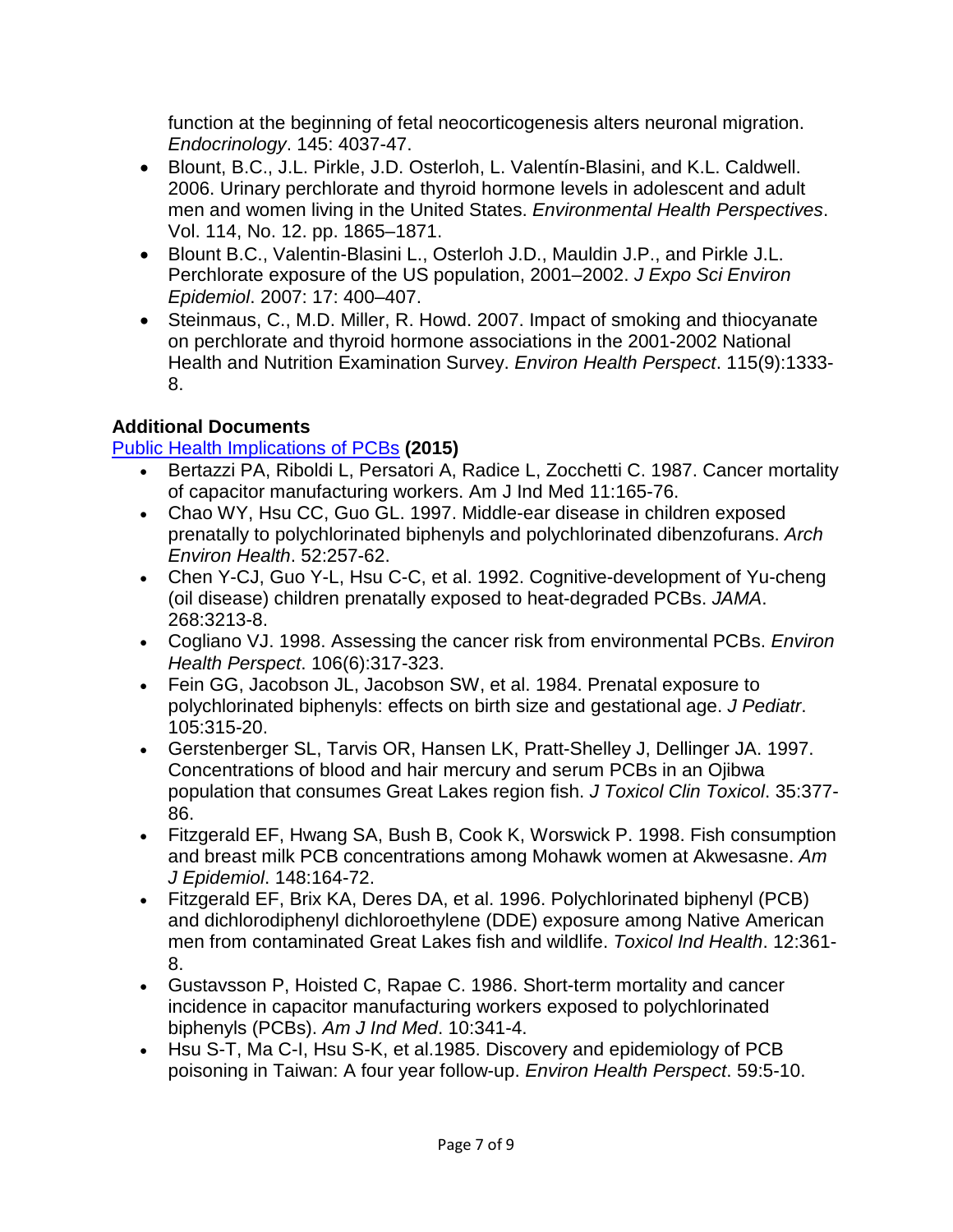- Jacobson JL, Jacobson SW, Humphrey HEB. 1990a. Effects of in utero exposure to polychlorinatedbiphenyls and related contaminants on cognitive-functioning in young children. *J Pediatr*. 116:38-45.
- Jacobson JL, Jacobson SW, Humphrey HEB. 1990b. Effects of exposure to PCBs and related compounds on growth and activity in children. *Neurotoxicol Teratol*. 12:319-26.
- Jacobson JL, Jacobson SW. 1996. Intellectual impairment in children exposed to polychlorinated biphenyls in utero. *N Engl J of Med*. 335:783-9.
- Koopman-Esseboom C, Morse DC, Weisglas-Kuperus N, et al. 1994. Effects of dioxins and polychlorinated biphenyls on thyroid hormone status of pregnant women and their infants. *Pediatr Res*. 36: 468-73.
- Kreiss K, Zack MM, Kimbrough RD, et al. 1981. Association of blood pressure and polychlorinated biphenyl levels. *J Am Med Assoc*. 245:2505-9.
- Meigs JW, Albom JJ, Kartin BL. 1954. Chloracne from an unusual exposure to Aroclor*. J Am Med Assoc*. 154:1417-8.
- Rothman N, Cantor KP, Blair A, et al. 1997. A nested case-control study of non-Hodgkin lymphoma and serum organochlorine residues. *Lancet*. 350:240-4.

## **Health Assessment Document for Trichloroethylene (1985)**

[Original Document Download Site](https://nepis.epa.gov/Exe/ZyNET.exe/2000BFCV.TXT?ZyActionD=ZyDocument&Client=EPA&Index=1981+Thru+1985&Docs=&Query=&Time=&EndTime=&SearchMethod=1&TocRestrict=n&Toc=&TocEntry=&QField=&QFieldYear=&QFieldMonth=&QFieldDay=&IntQFieldOp=0&ExtQFieldOp=0&XmlQuery=&File=D%3A%5Czyfiles%5CIndex%20Data%5C81thru85%5CTxt%5C00000001%5C2000BFCV.txt&User=ANONYMOUS&Password=anonymous&SortMethod=h%7C-&MaximumDocuments=1&FuzzyDegree=0&ImageQuality=r75g8/r75g8/x150y150g16/i425&Display=hpfr&DefSeekPage=x&SearchBack=ZyActionL&Back=ZyActionS&BackDesc=Results%20page&MaximumPages=1&ZyEntry=1&SeekPage=x&ZyPURL)

- Baerg RD and Kimberg DV. 1970. Centrilobular hepatic necrosis and acute renal failure in "solvent sniffers." *Ann Intern Med.* 1970;73(5):713-720.
- Bernstine JB, Meyer AE, Bernstine RL. Maternal blood and breast mild estimation following the administration of the chloral hydrate during the puerperium. *BJOG Int Journal of Obstetrics Gynaecology*. 1956;63(2):228-231.
- Bernstine JB, Meyer AE, Hayman HB. Maternal and foetal blood estimation following the administration of chloral hydrate during labour. *BJOG Int Journal of Obstetrics Gynaecology*. 1954;61(5):683-685.

## **Trichloroethylene Health Risk Assessment: Synthesis and Characterization Document (2001)**

[Original Document Download Site](https://nepis.epa.gov/Exe/ZyNET.exe/P100GIYQ.TXT?ZyActionD=ZyDocument&Client=EPA&Index=2000+Thru+2005&Docs=&Query=&Time=&EndTime=&SearchMethod=1&TocRestrict=n&Toc=&TocEntry=&QField=&QFieldYear=&QFieldMonth=&QFieldDay=&IntQFieldOp=0&ExtQFieldOp=0&XmlQuery=&File=D%3A%5Czyfiles%5CIndex%20Data%5C00thru05%5CTxt%5C00000032%5CP100GIYQ.txt&User=ANONYMOUS&Password=anonymous&SortMethod=h%7C-&MaximumDocuments=1&FuzzyDegree=0&ImageQuality=r75g8/r75g8/x150y150g16/i425&Display=hpfr&DefSeekPage=x&SearchBack=ZyActionL&Back=ZyActionS&BackDesc=Results%20page&MaximumPages=1&ZyEntry=1&SeekPage=x&ZyPURL)

- Bovenzi, M; Barbone, F; Betta, A; et al. (1995) Scleroderma and occupational exposure. Scand J Work Environ Health 21:289–292.
- Bove, FJ; Fulcomer, MC; Klotz, J; et al. (1992) Public drinking water contamination and birth outcomes. *Am J Epidemiol*. 141:850–862.
- Brauch, H; Weirich, G; Hornauer, M; et al. (1999) Trichloroethylene exposure and specific somatic mutations in patients with renal cell carcinoma. *J Natl Cancer Inst.* 91:854–861.
- Mellemgaard, A; Engholm, G; McLaughlin, JK; et al. (1994) Occupational risk factors for renal-cell carcinoma in Denmark. Scand *J Work Environ Health*. 20:160–165.
- Pastino, GM; Yap, WY; Carroquino, M. (2000) Human variability and susceptibility to trichloroethylene. *Environ Health Perspect*. 108(suppl 2):201– 214.